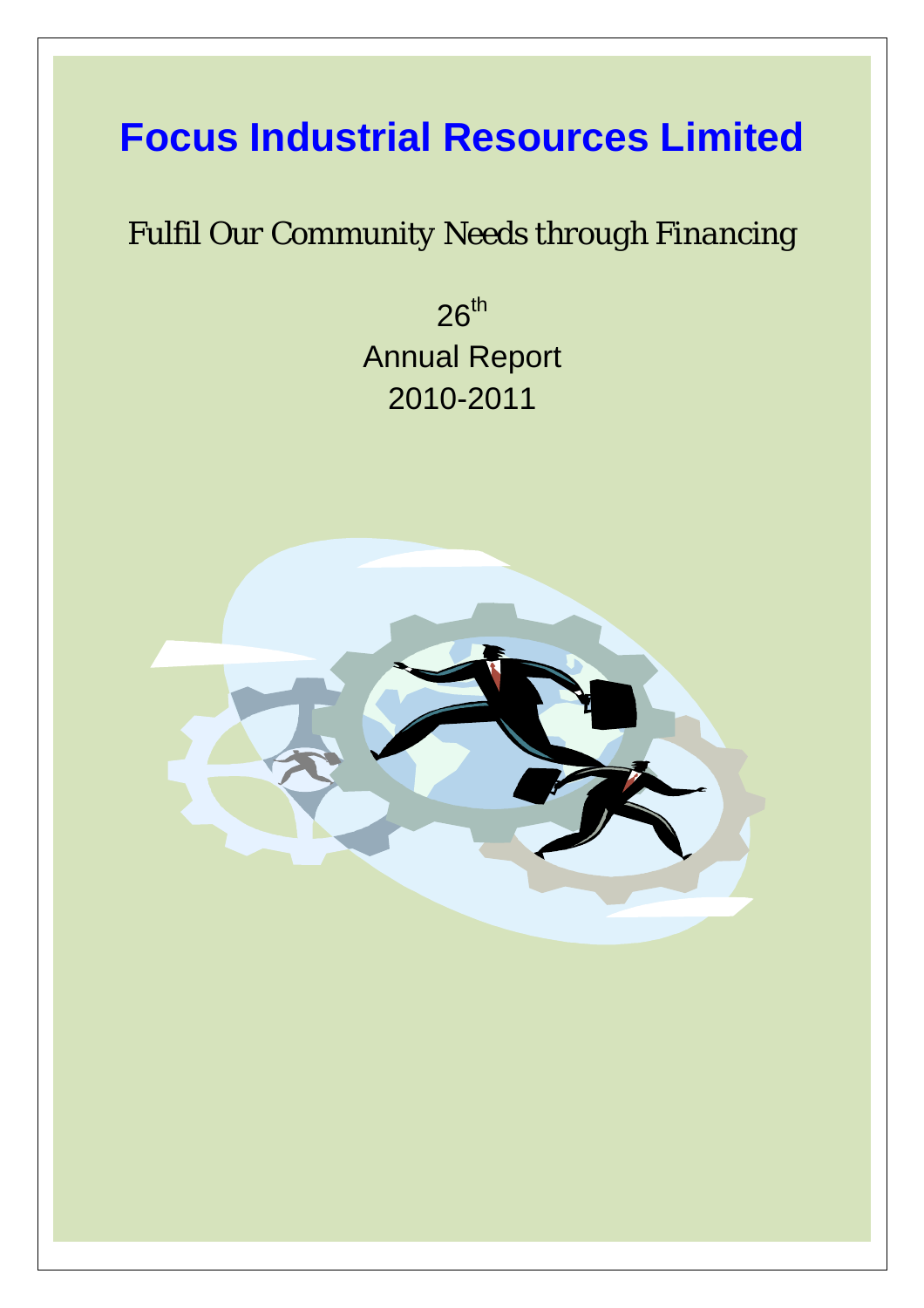*Focus Industrial Resources Limited www.focuslimited.in* 

# **INSIDE**

| S.No.                   | Content                                  | Page No.  |
|-------------------------|------------------------------------------|-----------|
| 1                       | <b>Company Information</b>               | $1 - 2$   |
| $\overline{2}$          | Code Of Business Conduct and Ethics      | $3 - 8$   |
| $\mathsf{3}$            | <b>AGM Notice</b>                        | $9 - 15$  |
| $\overline{\mathbf{r}}$ | Directors' Report                        | $16 - 19$ |
| 5                       | Report on Corporate Governance           | $20 - 27$ |
| 6                       | Auditors' Certificate on Corporate       | 28        |
|                         | Governances                              |           |
| 7                       | CEO's Certificate                        | 29        |
| 8                       | Auditors' Report on Financial Statements | $30 - 36$ |
| 9                       | Accounts- Focus Industrial Resources Ltd | $37 - 53$ |
|                         | 1. Balance Sheet                         |           |
|                         | 2. Profit and Loss Account               |           |
|                         | 3. Cash Flow Statement                   |           |
|                         | 4. Schedules Forming part of Balance     |           |
|                         | Sheet and Profit & Loss Account          |           |
|                         | 5. Significant Accounting Policies and   |           |
|                         | Notes on Accounts                        |           |
| 10                      | Go Green Initiative of Ministry of       | 54        |
|                         | Corporate Affairs                        |           |
| 11                      | Attendance Slip and Proxy Form           | 55        |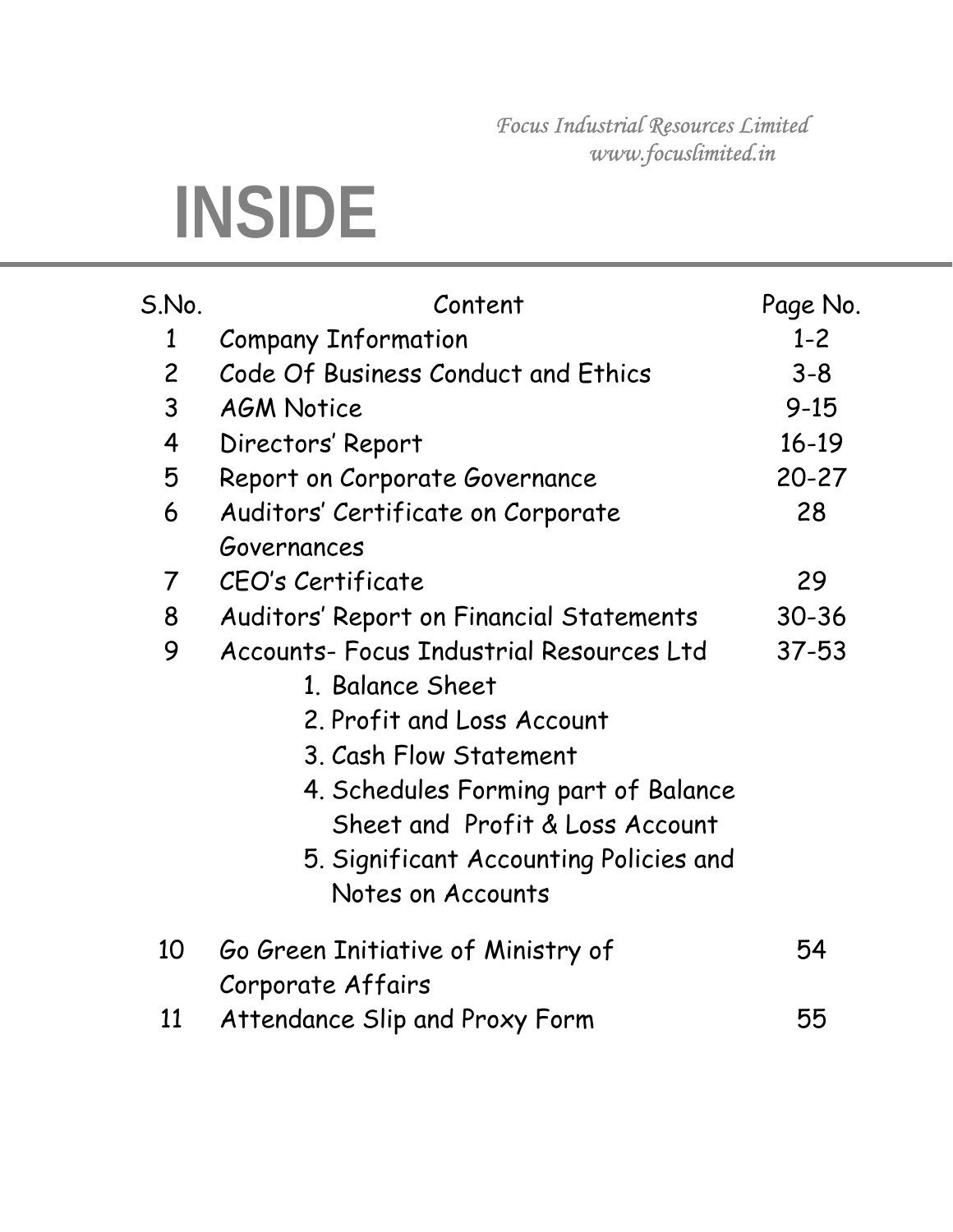Annual Report 2010-2011

### **COMPANY INFORMATION**

### *BOARD OF DIRECTORS .*

Chairman & Managing Director Mr. Pradeep Kumar Jindal

Non Executive Directors Mr. S.K. Dash

**Company Secretary ... Ms. Mini Bansal** 

Solicitors & Advocates . Rajeev Goel & Associates

### *BANKERS* .

- $\triangleright$  Citi Bank N.A.
- $\triangleright$  Yes Bank
- $\triangleright$  Corporation Bank
- $\triangleright$  State Bank of India
- $\triangleright$  Union Bank of India
- ¾ Punjab National Bank

#### *BOARD COMMITTEES .*

#### Audit Committees .

Mr. S. K. Dash (Chairman) Mr. Pradeep Kumar Jindal Mrs. Madhvi Bhatnagar

Executive Director Mr. Pradeep Kumar Jindal

 Mrs. Madhvi Bhatnagar Mr. Ashok Kumar Gupta

Auditors . M.M. Goyal & Co. (Chartered Accountants)

26<sup>th</sup> Annual General Meeting held on Friday, 30<sup>th</sup> September, 2011 at 12:30 P.M.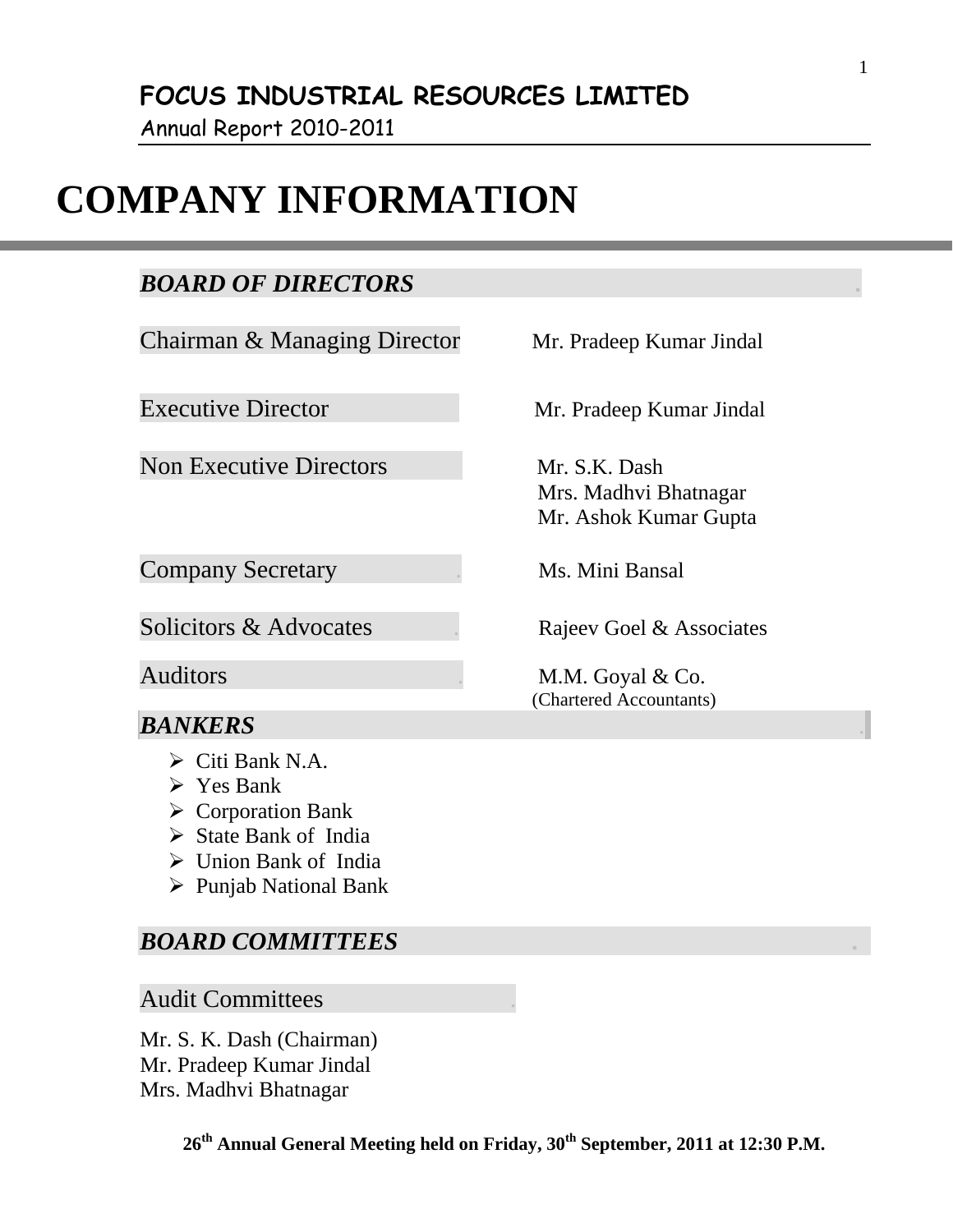Annual Report 2010-2011

#### Shareholders' Grievance Committees.

Mrs. Madhvi Bhatnagar (Chairman) Mr. S.K. Dash

Remuneration Committees *.*

Mrs. Madhvi Bhatnagar (Chairman) Mr. S.K. Dash

#### *REGISTRARS & TRANSFER AGENTS*

**Beetal Financial & Computer Services (P) Ltd**  Beetal House, 3rd Floor, 99 Madangir Near Dada Harsukh Das Mandir, New Delhi - 110 062.

#### *LISTING .*

Delhi Stock Exchange Limited

#### *REGISTERED OFFICE & CORPORATE OFFICE .*

 **Focus Industrial Resources Ltd**  104, Mukand House, Commercial Complex, Azadpur, Delhi-110 033

#### *WEBSITE .*

www.focuslimited.in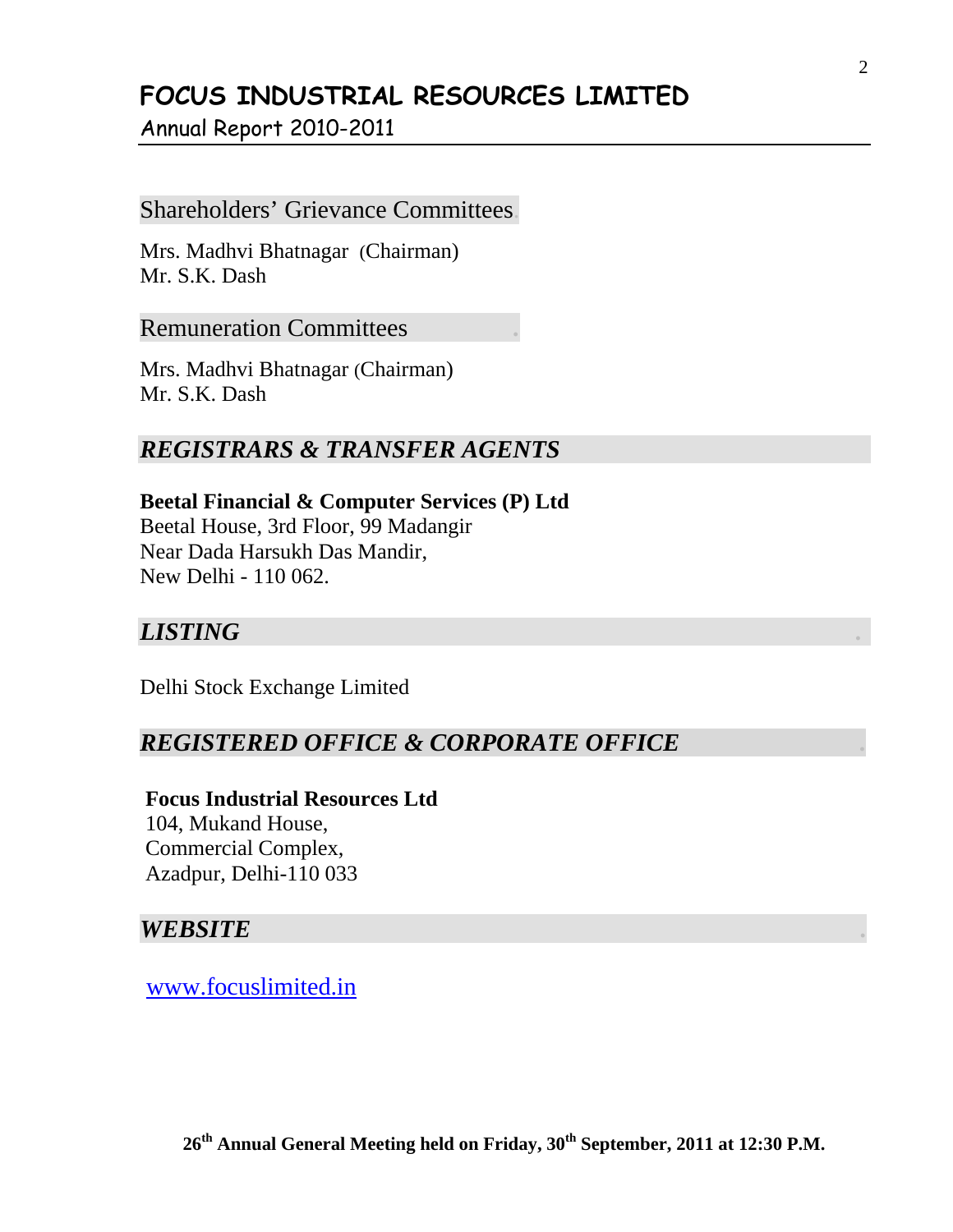Annual Report 2010-2011

#### **CODE OF BUSINESS CONDUCT AND ETHICS**

#### **Philosophy**

The Company shall be committed to the adoption of such corporate governance practices which ensure accountability of management on the one hand and maximisation of shareholders value on the other hand. We would progressively strive to lay down adequate control systems and governance structures for protecting and furthering the interest of our stakeholders.

#### **National Interest**

The Company shall be committed in all its actions to benefit the economic development of the country in which it operates and shall not engage in any activity that would adversely affect such objective. It shall not undertake any project or activity to the detriment of the nation's interest or those that will have any adverse impact on the social and cultural life pattern of its citizens. The Company shall conduct its business affairs in accordance with the economic development, foreign policies, objectives and priorities of the nations government and shall strive to make a positive contribution to the achievement of such goals at the international, national and regional level as appropriate.

#### **Shareholders**

The Company shall be committed to enhance shareholder's value and comply with all regulations and laws that govern shareholders' right. The Board of Directors of the Company shall duly and fairly inform its shareholders about all relevant aspects of the Company's business, and disclose such information in accordance with the respective regulations and agreements.

Employee policies and practices shall be administered in a manner that ensures that in all matters equal opportunity is provided to those eligible and the decisions are merit-based.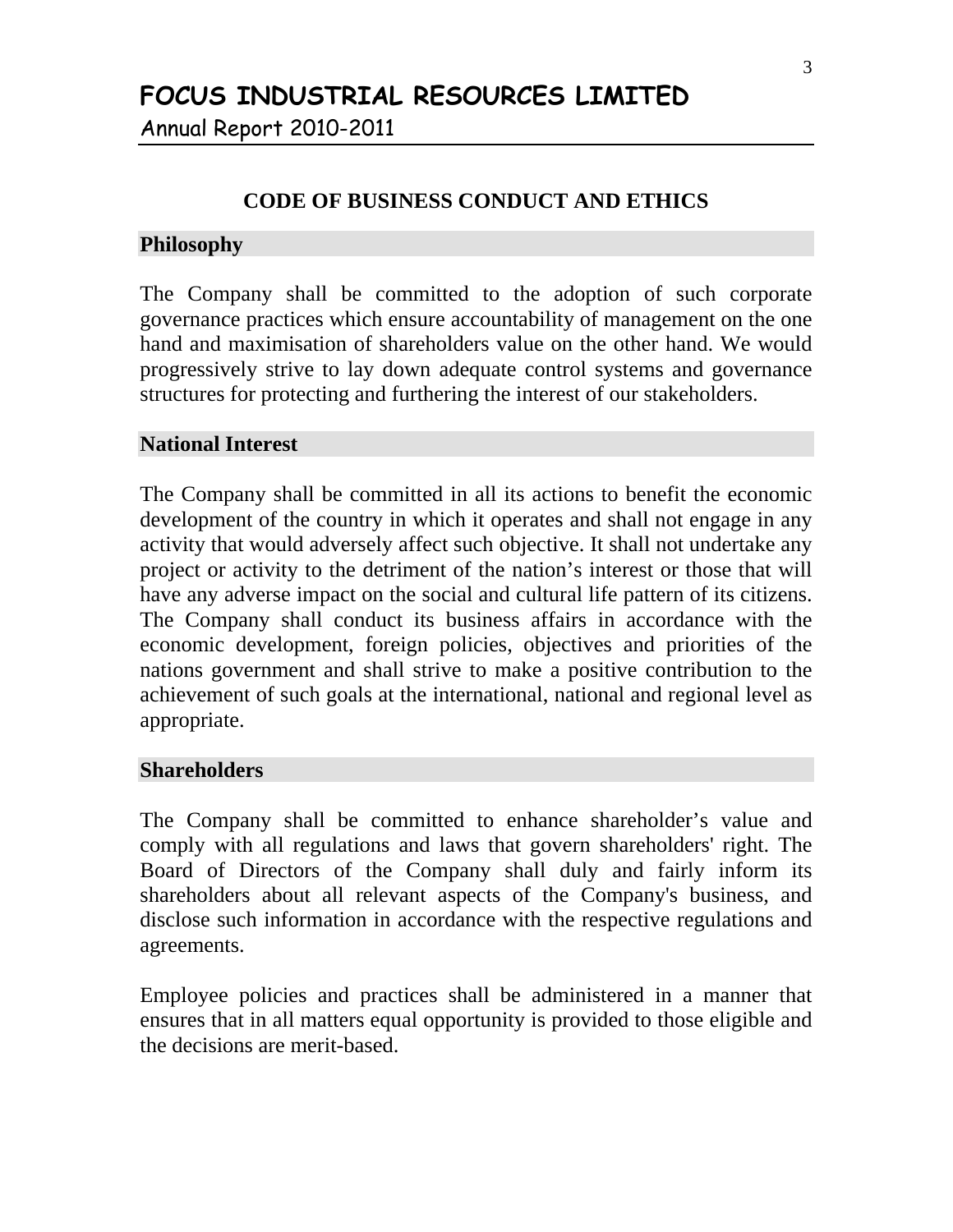Annual Report 2010-2011

#### **Transparency and auditability**

All Company employees shall ensure that their actions in the conduct of business are totally transparent except where the need of business security dictate otherwise. Such transparency shall be brought about through appropriate policies, systems and processes, including as appropriate, involvement of more than one manager in recording decision logic and maintaining supporting records. All managers shall voluntarily ensure that their areas of operation are open to audit and the conduct of their activities are totally auditable.

#### **Dealings with people in the organization**

In dealing with each other, employees will uphold the values which are at the core of our HR Philosophy - trust, teamwork, mutuality and collaboration, meritocracy, objectivity, self respect and human dignity. Indeed, these values will form the basis of our HR management systems and processes. In areas such as selection and recruitment, meritocracy will be the only criterion and all managers will scrupulously avoid considerations other than merit and suitability. Performance management systems including appraisals, remuneration and rewards will focus on meritocracy, equity and upholding of Company's values and ethics.

#### **Financial reporting and records**

The Company shall prepare and maintain its accounts fairly and accurately in accordance with the accounting and financial reporting standards which represent the generally accepted guidelines, principles, standards, laws and regulations of the country in which the Company conducts its business affairs.

Internal accounting and audit procedures shall fairly and accurately reflect all of the Company's business transactions and disposition of assets. All required information shall be accessible to Company's auditors and other authorised parties and government agencies. There shall be no willful omissions of any company transactions from the books and records.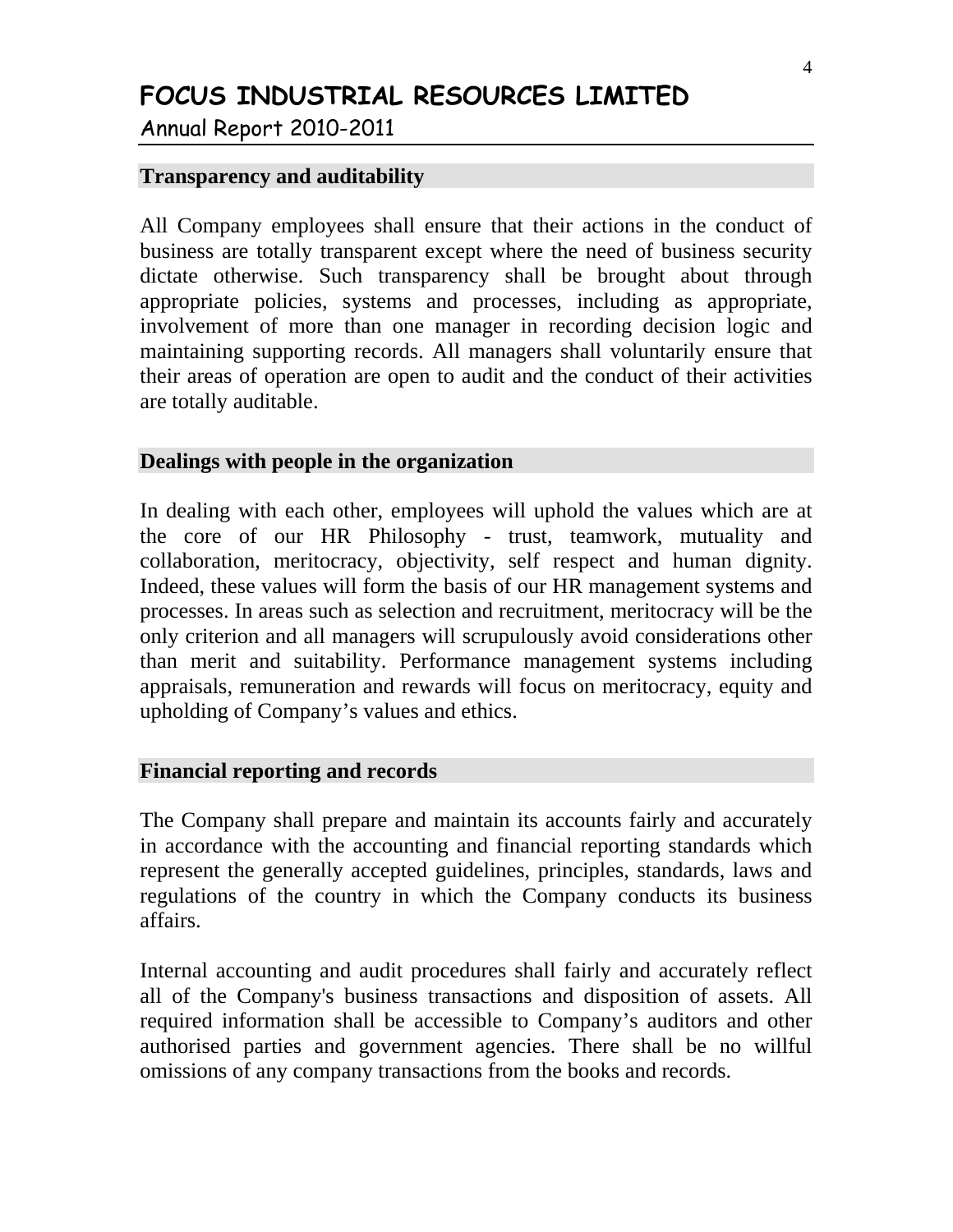Annual Report 2010-2011

Any willful material misrepresentation of and/or misinformation on the financial accounts and reports shall be regarded as a violation of this code, apart from inviting appropriate civil or criminal action under the relevant laws.

#### **Public representation of the Company**

The Company honours the information requirement of the public and its stakeholders. In all its public appearance with respect to disclosing Company and business information to public constituencies such as the media, the financial community, employees and shareholders, The Company shall be represented only by specifically authorised directors and employees. It will be the sole responsibility of these authorised representatives to disclose information to the concerned public.

#### **Political non-alignment**

The Company shall not support, directly or indirectly, any specific political party or candidate for political office. The Company shall not offer or give any Company's fund or property as donation, directly or indirectly, to any specific political party, candidate or campaign.

#### **Ethical conduct**

Every employee of the Company, which shall include a whole-time director and the managing director shall deal on behalf of the company with professionalism, honesty and integrity, as well as high morale and ethical standards. Such conduct shall be fair and transparent and be perceived to be as such by third parties.

#### **Regulatory compliance**

Every employee of the Company shall, in his or her business conduct, comply with all applicable laws and regulations, both in letter and in spirit, in all the territories in which he or she operates. If the ethical and professional standards set out in the applicable laws and regulations are below that of the code, then the standards of the code shall prevail.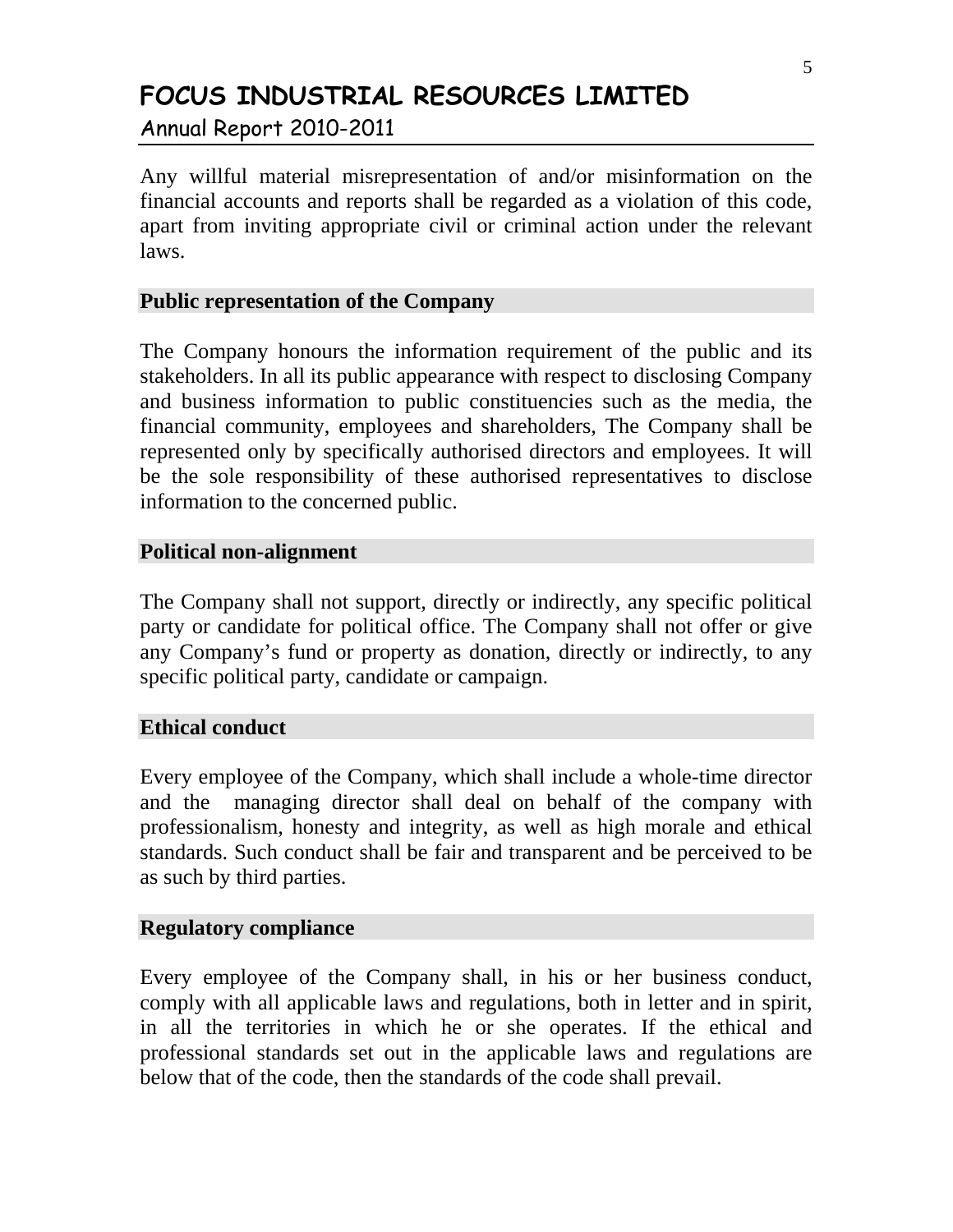Annual Report 2010-2011

#### **Competition**

The Company shall compete only in an ethical and legitimate manner. It prohibits all actions that are anti-competitive or otherwise contrary to laws that govern competitive practices in the market place.

#### **Concurrent employment**

An employee of the Company shall not, without the prior approval of the managing director of the Company, accept employment or a position of responsibility (such as a consultant or a director) with any other Company, nor provide 'freelance' services to anyone. In the case of a whole-time director or the managing director, such prior approval must be obtained from the Board of Directors of the Company.

#### **Protecting Company's assets**

The assets of the Company should not be misused but employed for the purpose of conducting the business for which they are duly authorised. These include tangible assets such as equipment and machinery, systems, facilities, materials, resources as well as intangible assets such as proprietary information, relationship with customers and suppliers, etc.

#### **Integrity of data furnished**

Every employee of the Company shall ensure, at all times, the integrity of data or information furnished by him or her to the Company.

#### **Policy against Insider Trading**

Insider Trading is prohibited by both law as well as by the Company policy. Insider Trading generally involves the act of subscribing or buying or selling of the Company's securities, when in the possession of any unpublished price sensitive information about the Company. It also involves disclosing any Unpublished Price Sensitive Information about the Company to others who could subscribe or buy or sell the Company's securities. Insider Trading invokes severe civil and criminal penalties not only on the insider but also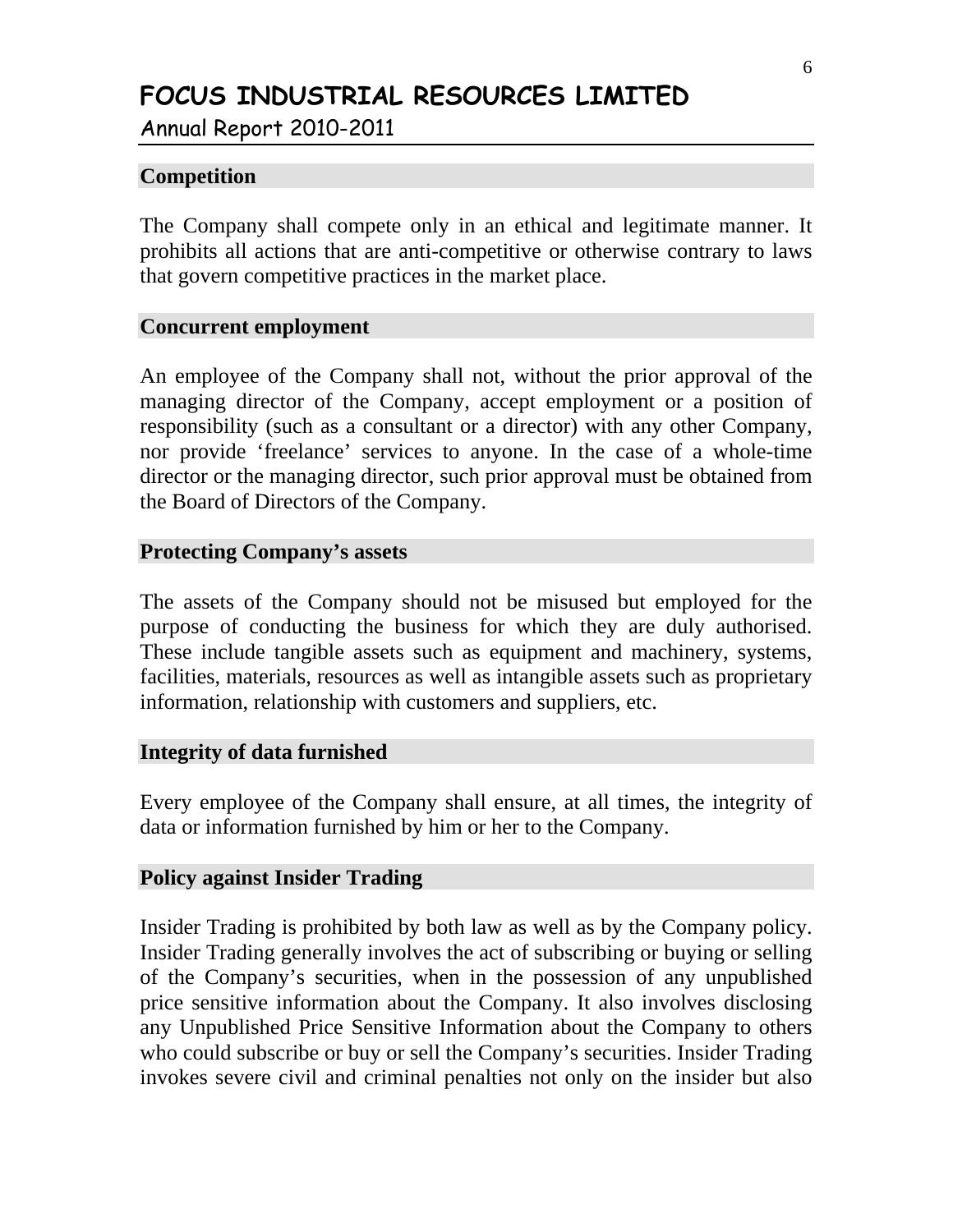Annual Report 2010-2011

on the Company in certain circumstances under the Securities and Exchange Board of India (SEBI) Act, 1992.

"Price Sensitive Information" is that information which relates directly or indirectly to a Company and which if published is likely to materially affect the price of securities of a Company. It is important to note that both positive and negative information could be price sensitive. Employees are encouraged to follow the Insider Trading Code at all times. Punishment for violation can include wage freeze, termination and even a criminal offence resulting in a fine or penalty.

#### **Confidential information/publicity**

No employee shall disclose or use any confidential information gained in the course of employment with the Company for personal profit or for the advantage of any other person. No employee shall provide any information either formally or informally to the press or to any other publicity media unless specifically authorised to do so.

#### **Disciplinary actions**

The Company will take appropriate action against any employee, agent, contractor or consultant whose actions are found to violate these policies or any other policy of the Company. Disciplinary actions may include immediate termination of employment or business relationship at the Company's sole discretion. Where the Company has suffered a loss, it may pursue its remedies against the individuals or entities responsible. Where laws have been violated, the Company will cooperate fully with the appropriate authorities.

Every employee shall be responsible for the implementation of and compliance with this code in his professional environment. Failure to adhere to the code could attract the most severe consequences, including termination of employment.

Every employee of the Company shall promptly report to the management any actual or possible violation of this code, or an event he or she becomes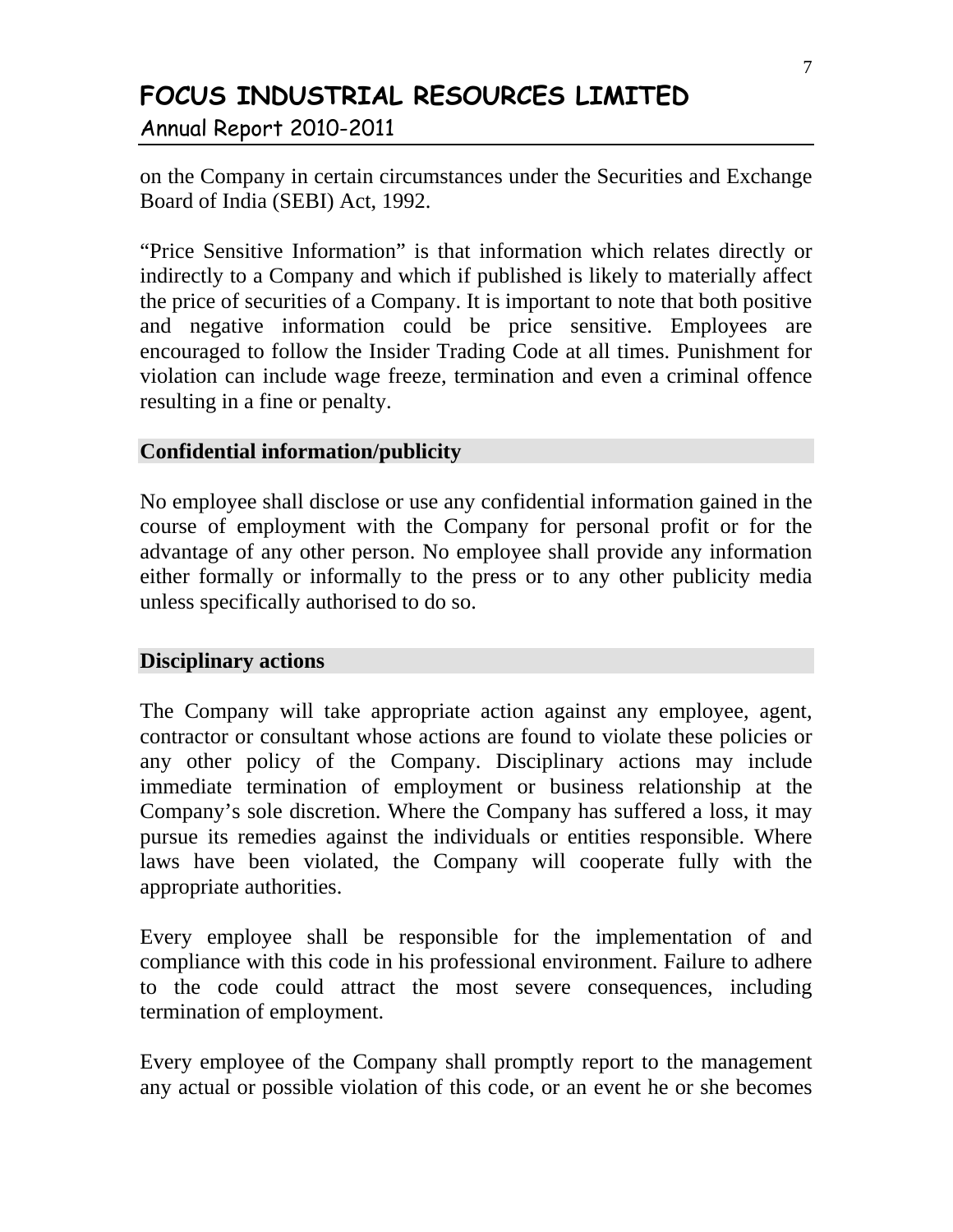Annual Report 2010-2011

aware of that could affect the business or reputation of his/her or any other group Company.

#### **Accountability**

The Board of Directors (BOD) shall oversee the Company's adherence to ethical and legal standards. All employees and the members of the BOD shall undertake to stop or prevent actions that could harm customers, the system or reputation of the Company.

------------------------------------------------------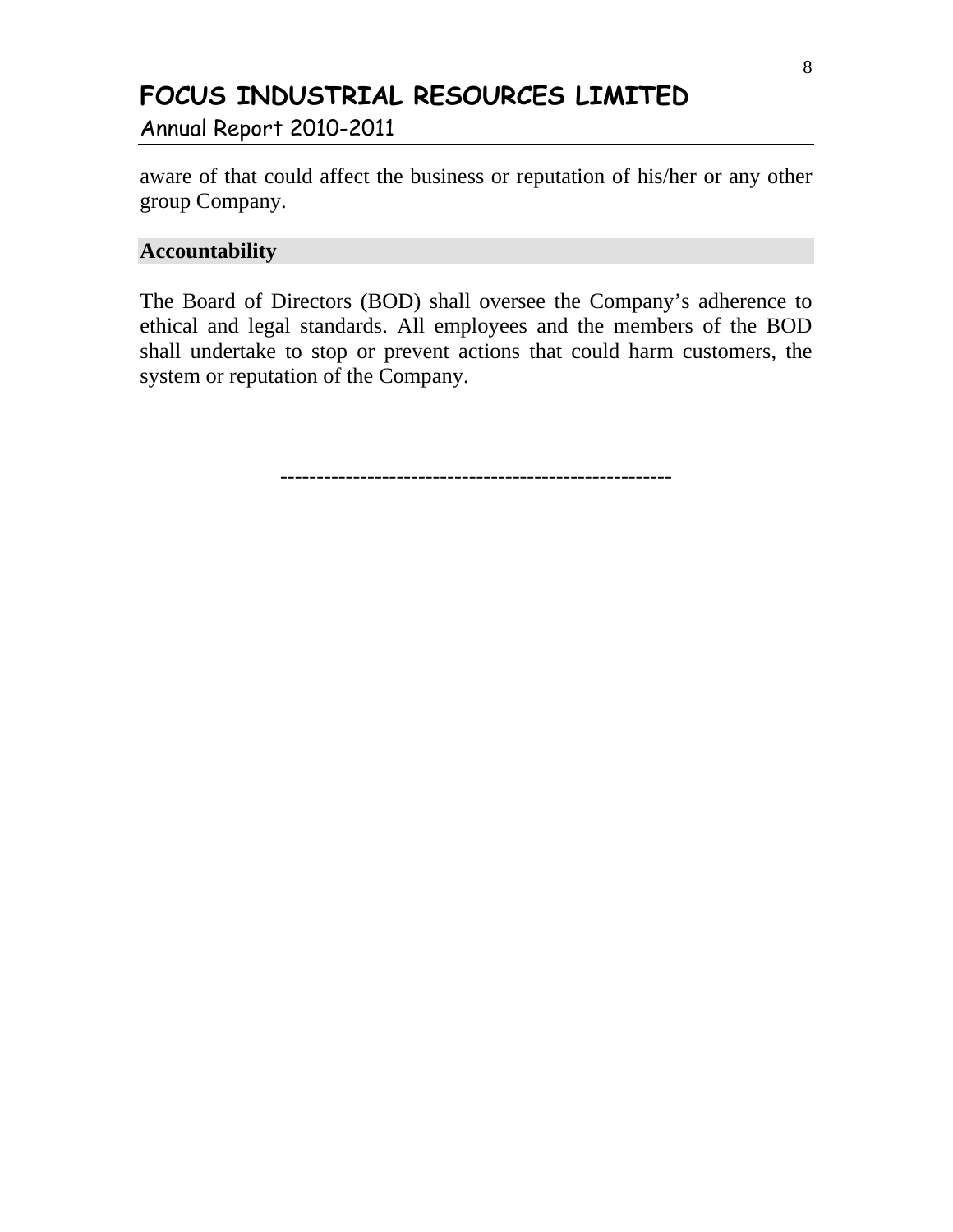Annual Report 2010-2011

#### **NOTICE**

Notice is hereby given that the  $26<sup>th</sup>$  Annual General Meeting of the members of **Focus Industrial Resources Limited** will be held on Friday, 30<sup>th</sup> September, 2011 at 12:30 P.M. at the registered office at 104, Mukand House, Commercial Complex, Azadpur, Delhi – 110 033 to transact the following business: -

#### **ORDINARY BUSINESS**

1. To receive, consider and adopt Audited Balance Sheet as at 31st March, 2011 and Profit & Loss Account for the year ended on that date along with report of the Directors' and Auditors' thereon.

2. To appoint a Director in place of Mr. Santanu Kumar Dash, who retires by rotation, and being eligible offers himself for re-appointment.

3. To appoint Auditors and to fix their remuneration and in connection therewith to pass, with or without modification(s), the following resolution as Ordinary Resolution:

**"RESOLVED THAT** pursuant to the provisions of Section-224 of the Companies Act, 1956 M/s M.M. Goyal & Co. Chartered Accountants, the retiring Auditors, be and are hereby appointed as Auditors of the Company, to hold office from the conclusion of the present Annual General Meeting until the conclusion of the next Annual General Meeting on such remuneration as may be decided by the Board of Directors of the company."

#### **SPECIAL BUSINESS**

4. To appoint a Director in place of Mr. Ashok Kumar Gupta, who is additional Director, and being eligible offers himself for re- appointment.

**"RESOLVED THAT** Mr. Ashok Kumar Gupta, who was appointed as an additional director of the Company to hold office till the date of the Annual General Meeting, be and is hereby appointed as a director of the Company and whose office shall be liable for determination through retirement by rotation.

**RESOLVED FURTHER THAT** Board of Directors of the Company be and are hereby authorized to do all those things, deeds and filing as may be necessary to give effect to this resolution."

5. To Re-Appoint Mr. Pradeep Kumar Jindal as Managing Director.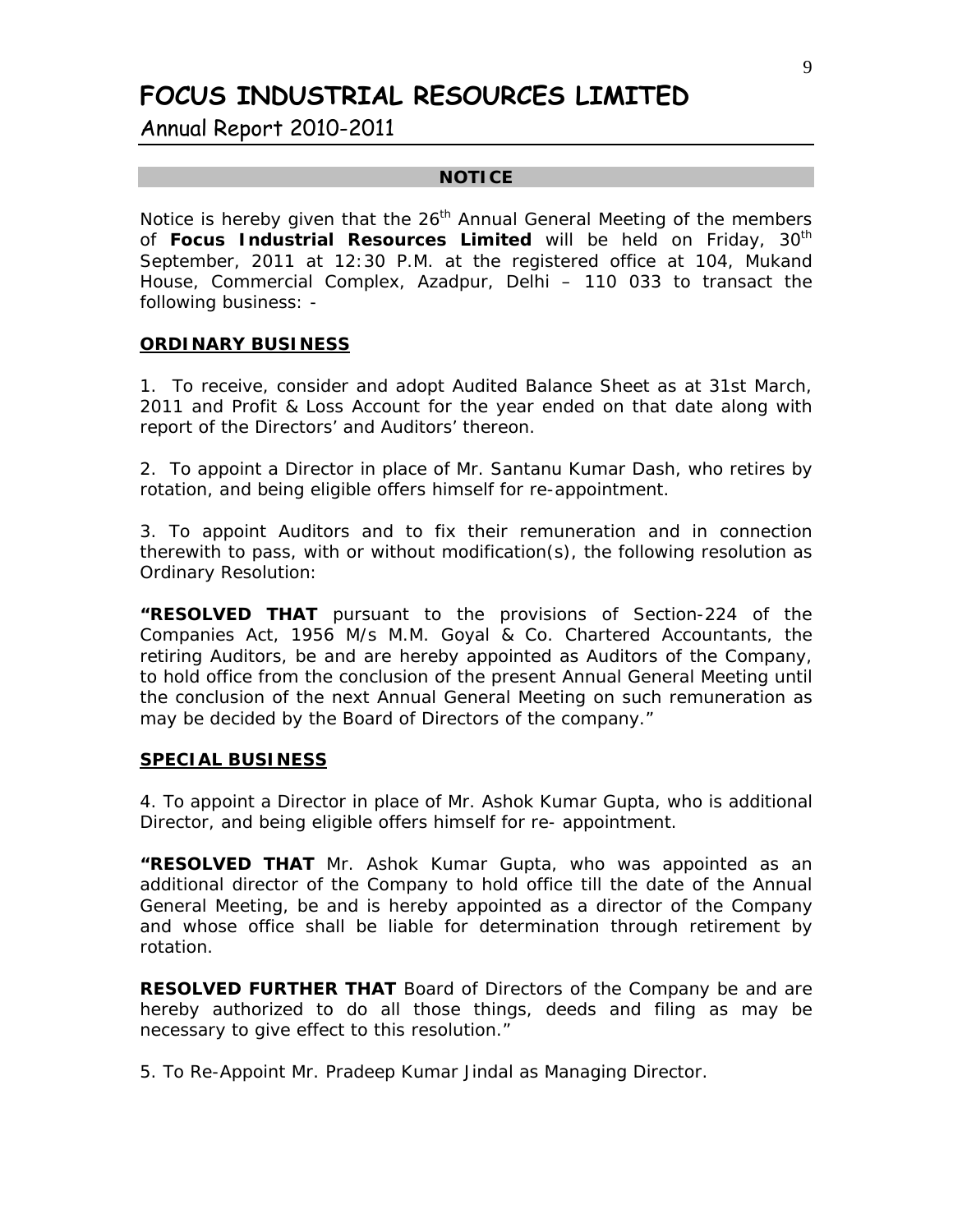Annual Report 2010-2011

"**RESOLVED THAT** pursuant to section 198, 269, 309, provisions of Schedule XIII and other applicable provisions, if any, of the Companies Act, 1956 and subject to the approval of shareholders at the General Meeting, and subject to such other approvals as may be required, this meeting approves the re-appointment of Mr. Pradeep Kumar Jindal as Managing Director of the Company w. e. f. 29 December, 2011 for a period of five years on the following terms and conditions:

- a. Salary: Rs 1,00,000 per month (Rupees One Lac Only).
- b. Perquisites as detailed below :
	- Reimbursement of Conveyance, travelling, telephonic expenses on actual basis for official purpose.
	- Earned Leave/ privilege leave: Encashment will be permissible in accordance with the rules of the company.
	- Membership Fees of any club/ forum subject to the ceiling of Rs. 5000/- per annum.

**RESOLVED FURTHER THAT** the board of directors of the Company be and is hereby authorized to alter, vary the terms and conditions of the reappointment and total emoluments payable to the Managing Director as stated above.

**RESOLVED FURTHER THAT** Ms. Mini Bansal, Company Secretary of the Company be and is hereby authorized to sign and file the necessary return and documents with the Registrar of the Companies, NCT of Delhi and Haryana."

#### *NOTES*

- 1.(a).**APPOINTMENT OF PROXY: A MEMBER ENTITLED TO ATTEND AND VOTE, AT THE MEETING IS ENTITLED TO APPOINT A PROXY TO ATTEND AND VOTE IN HIS/HER PLACE AND THE PROXY NEEDS NOT BE A MEMBER OF THE COMPANY.** 
	- (b).**PROXIES IN ORDER TO BE EFFECTIVE MUST BE RECEIVED AT THE REGISTERED OFFICE OF THE COMPANY, NOT LESS THAN 48 HOURS BEFORE THE ANNUAL GENERAL MEETING.**
- 2. The attendance slip and proxy form for the member of the company have been enclosed with the notice.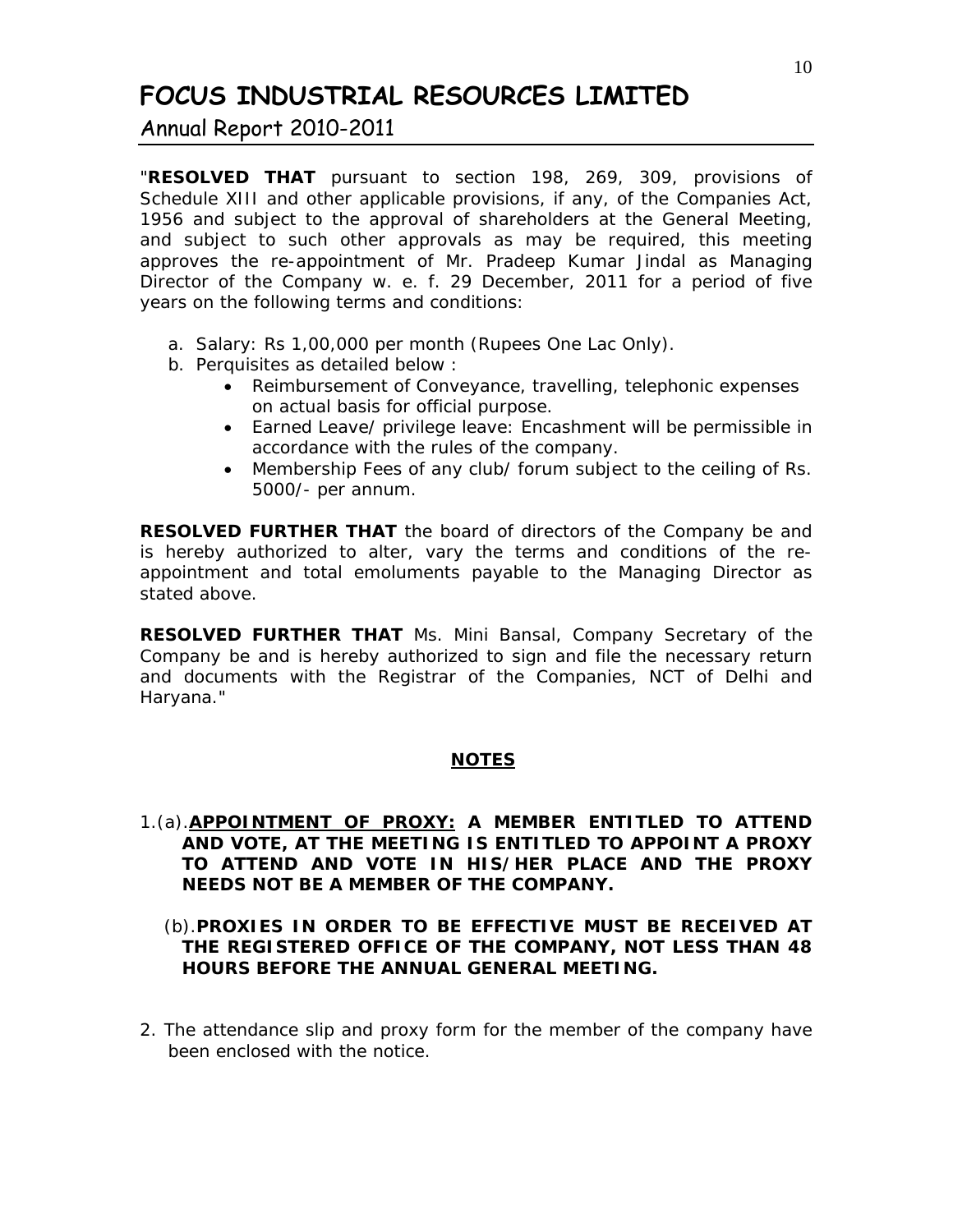Annual Report 2010-2011

- 3. Members are requested to quote their Registered Folio No., client ID and DP ID numbers for facilitating identification for attendance at the meeting.
- 4. Members who are holding physical shares in more than one folio are requested to intimate to the company, the details of all their numbers for consolidation into a single folio.
- 5. **BOOK CLOSURE:** The Register of Members and Share Transfer Books of Company will remain closed from 28th September, 2011 to 30<sup>th</sup> September 2011 (both days inclusive) for the purpose of Annual General Meeting.
- 6. Members desiring any information as regards accounts and operations are required to write to the company at its registered office one week before the date of the meeting so that the information is made available at the meeting.
- 7. Members are requested to intimate to the Company the changes, if any in their registered address along with pin code number.
- 8. Members are requested to bring their copy of this Annual Report to the Meeting.
- 9. **Corporate Members:** Corporate Members intending to send their authorised representatives are requested to send a duly certified copy of the Board Resolution authorizing the representatives to attend and vote at the Extra- Ordinary General Meeting.
- 10.**Inspection of Documents:** Documents referred to in the Notice etc., are open for inspection at the registered office of the Company at all working days except Saturdays between 11 A.M. and 2 P.M. up to the date of Annual General Meeting.
- 11. *Ministry of Corporate Affairs vide their circular 17/2011 dated 21/04/2011 clarified that it would be compliance to Section 53 of the Companies Act, 1956, if the services of document has been made through electronic mode providing that Company has obtained e-mail addresses of its members for sending notice/ documents through e-mail by giving an advance opportunity to every shareholder to register their e-mail address and changes therein from time to time with the Company.*

 *In order to cherish and support the Green Initiative taken by the Government of India to secure paperless compliance for betterment of environment, members who have not provided their*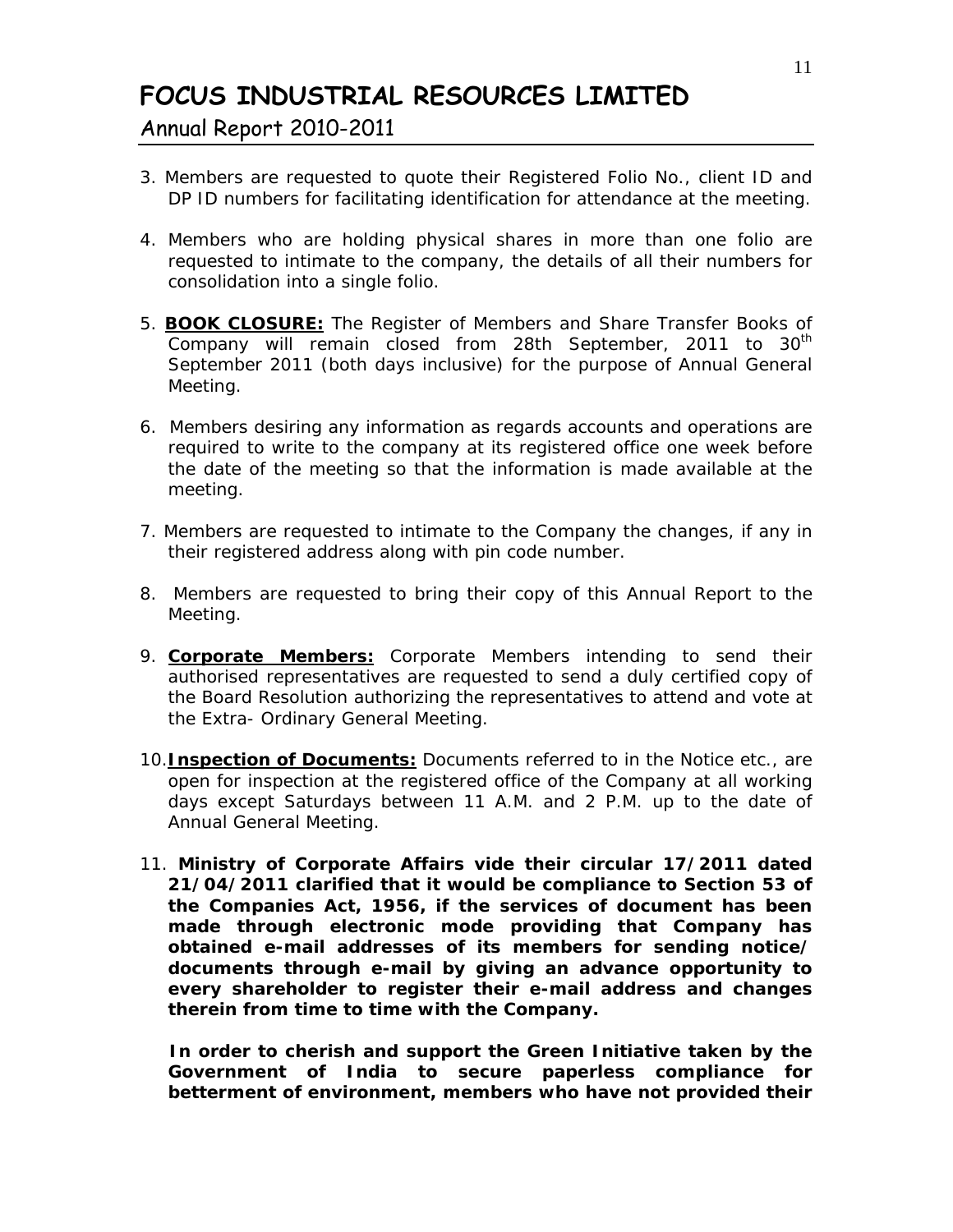Annual Report 2010-2011

#### *e-mail address are requested to contact to RTA or compliance officer of company for same.*

- 12. (1) The equity shares of the company are listed at the Delhi Stock Exchange Limited. 3/1, Asaf Ali Road, New Delhi-110 002.
	- (2) Annual Listing fees for the year 2011-12 has been paid to the Delhi Stock Exchange Limited.
- 13. The information pursuant to Clause 49 of the Listing Agreement with respect to the details of the directors seeking appointment / reappointment at the forthcoming Annual General Meeting is annexed to the notice as annexure.
- 14. **Explanatory Statement**: Explanatory Statement as required under sec 173(2) of the Companies Act, 1956, in respect of special Business under Item No. 4 & 5 is enclosed herewith.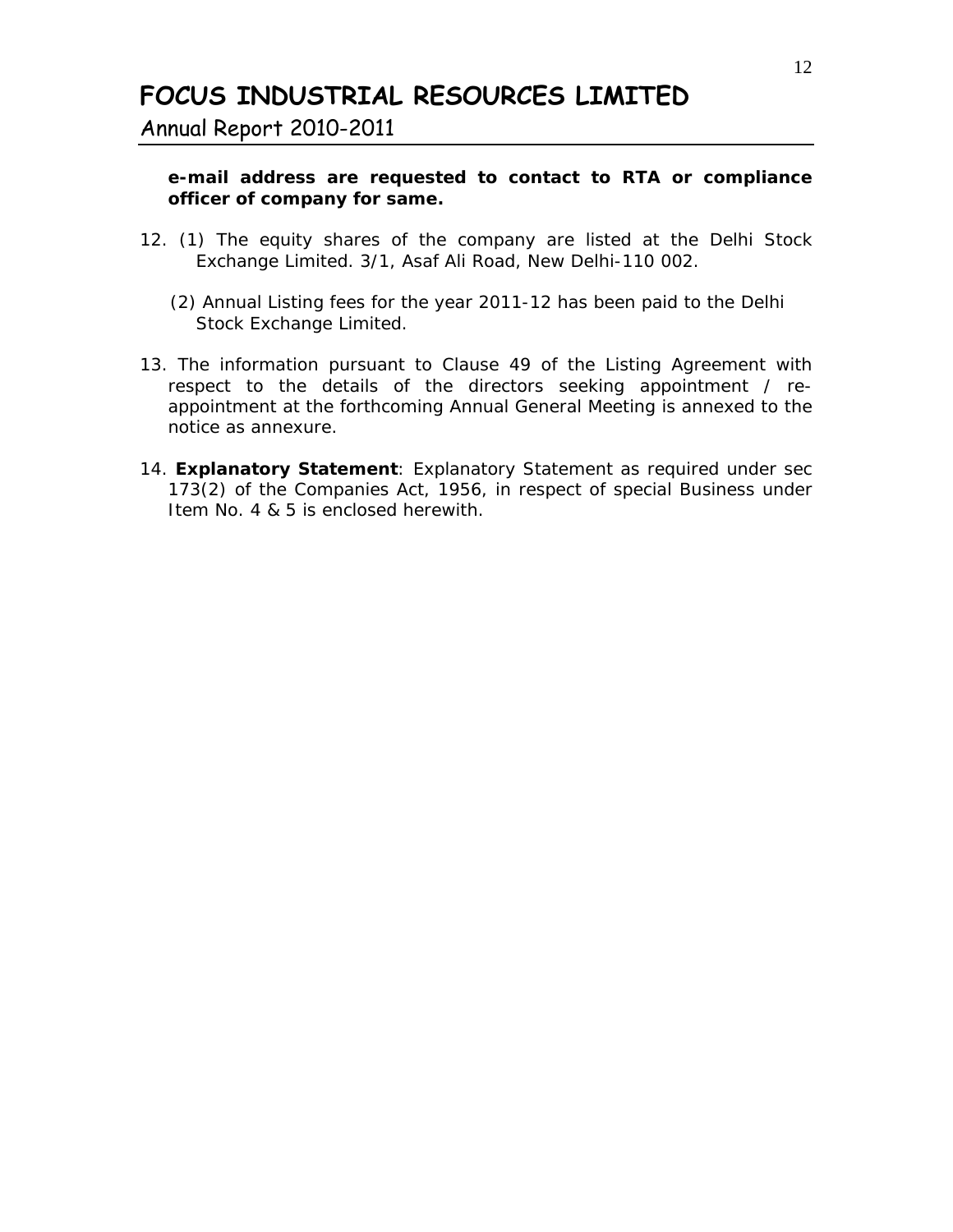Annual Report 2010-2011

#### **EXPLANATORY STATEMENT PURSUANT TO SECTION 173(2) OF THE COMPANIES ACT, 1956:**

#### **ITEM NO. 4**

Mr Ashok Kumar Gupta was co-opted on the Board of Directors of the Company as Additional Directors to hold office until the date of ensuing annual general meeting. The Board is proposing to appoint him as ordinary directors in the ensuing AGM whose office shall be liable for determination through retirement by rotation. Accordingly, the resolution is placed before the members for their consideration and approval. The Board recommends the proposed resolution for adoption in the larger interest of the Company.

#### **ITEM NO.5**

The Board of Directors, at their meeting held on 02<sup>nd</sup> September, 2011, reappointed Mr. Pradeep Kumar Jindal as Managing Director of the Company for a further period of five years with effect from  $29<sup>th</sup>$  December, 2011, subject to the approval of the shareholders in the general meeting. The material terms and conditions of the re-appointment are as follows:

- a. Salary: Rs 1,00,000 per month (Rupees One Lac Only).
- b. Perquisites as detailed below :
	- Reimbursement of Conveyance, travelling, telephonic expenses on actual basis for official purpose.
	- Earned Leave/ privilege leave: Encashment will be permissible in accordance with the rules of the company.
	- Membership Fees of any club/ forum subject to the ceiling of Rs. 5000/- per annum.

The board of directors the Company be and is hereby authorized to alter, vary the terms and conditions of the re-appointment and total emoluments payable to the Managing Director as stated above.

None of the Directors other than Mr. Pradeep Kumar Jindal is interested in this Resolution since it relates to his re-appointment. Information such as brief resume, nature of expertise in specific functional areas and details of Directorship etc as required to be furnished under clause 49(VI) of the Listing Agreement is provided in the section on Corporate Governance.

> **By order of the Board For Focus Industrial Resources Limited**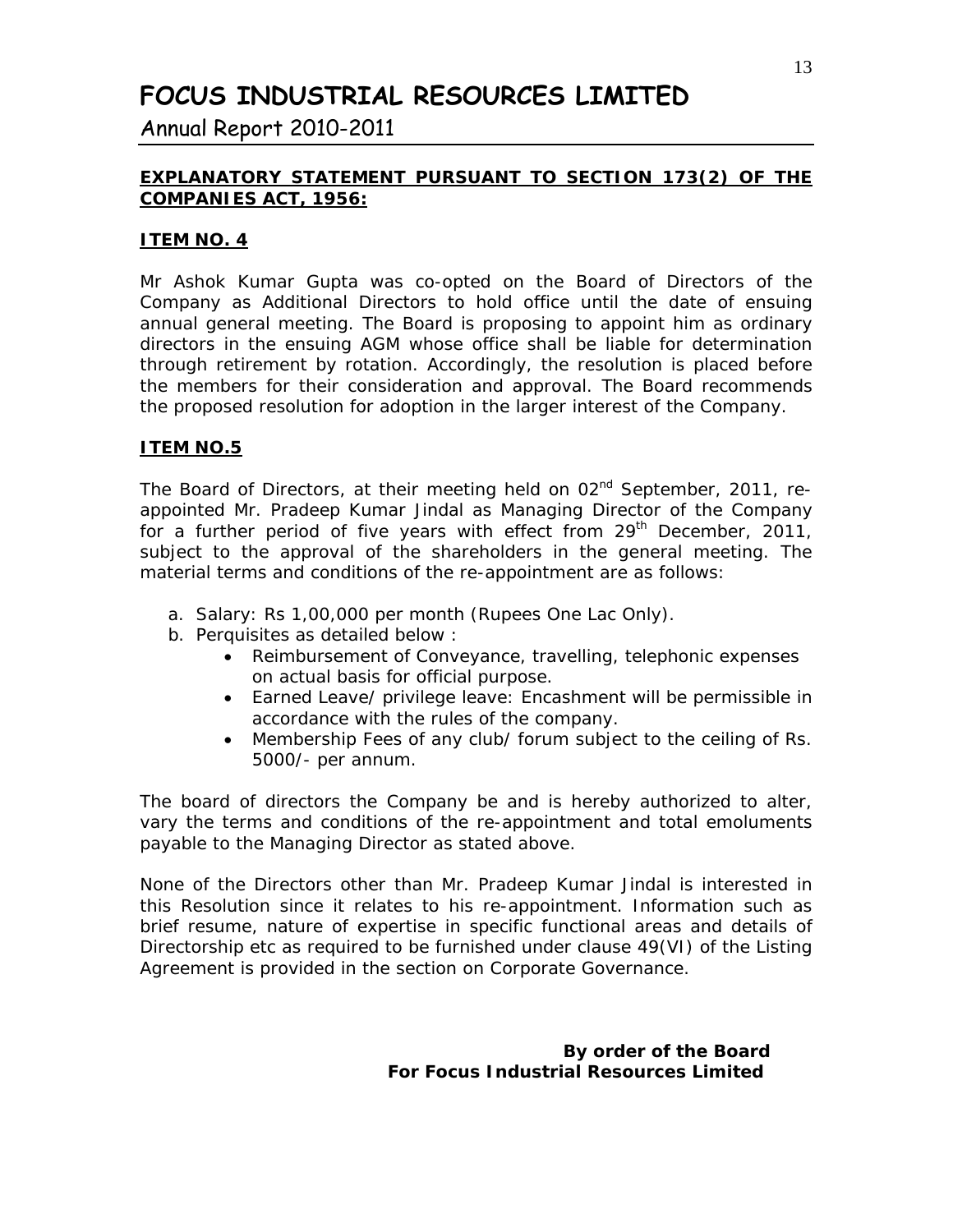Annual Report 2010-2011

Place: New Delhi Place: New Delhi Pradeep Kumar Jindal<br>Dated: 02<sup>nd</sup> September, 2011 Managing Director Dated: 02<sup>nd</sup> September, 2011

Sd/-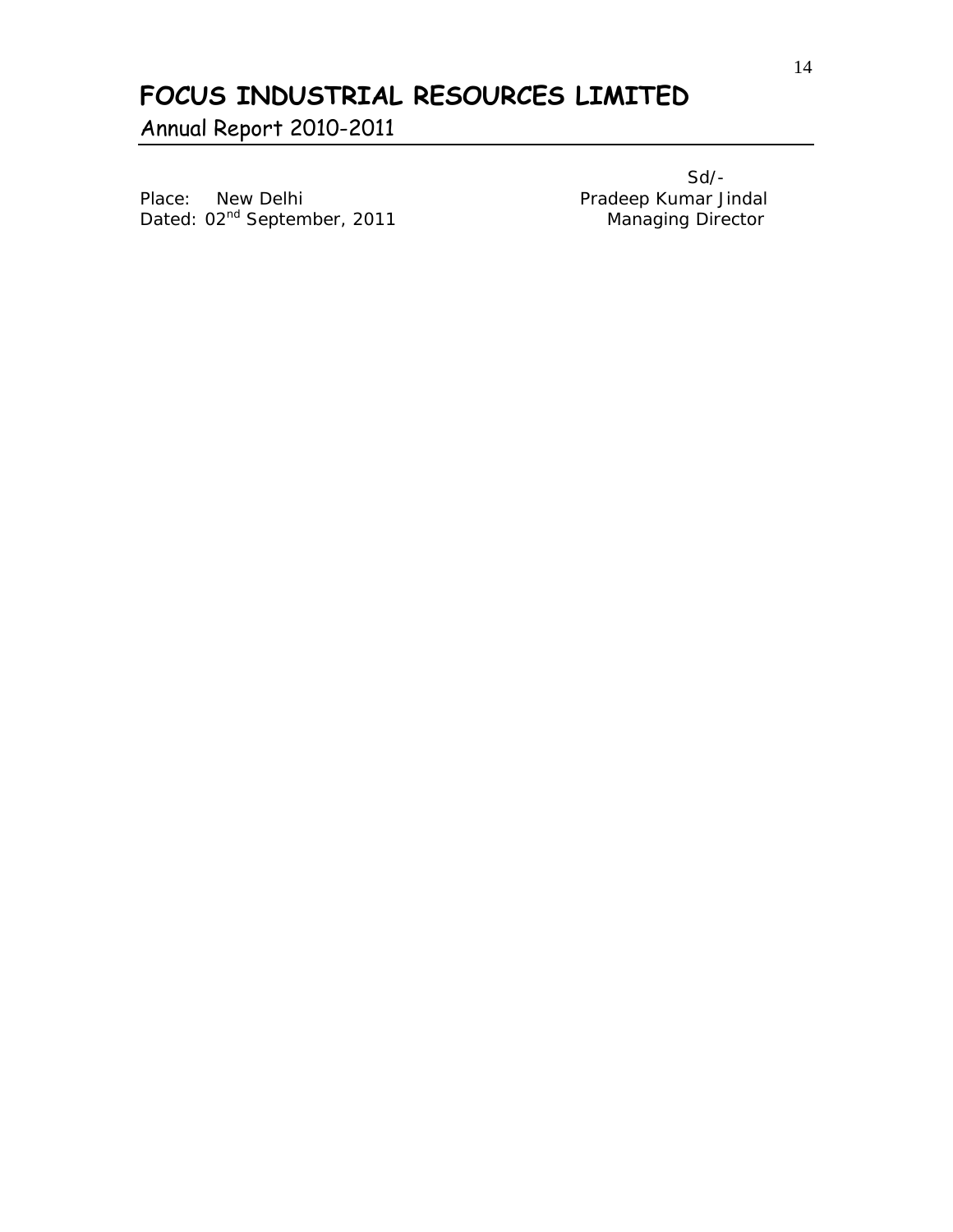Annual Report 2010-2011

#### **Annexure**

#### **INFORMATION PURSUANT TO CLAUSE 49 OF THE LISTING AGREEMENT REGARDING RE-APPOINTMENT OF DIRECTOR AS PER ITEM NO. 2 OF THE NOTICE**

**Mr. Santanu Kumar Dash**, aged about 48 years, is Independent Director on the Board of our Company. He is post graduate in Commerce has over two decades of work experience in the Non-Banking Finance Company and had also worked as Income Tax Practitioner for over 5 years. He is a Chairman of the Audit Committee and a member of Shareholders Grievance Committee and remuneration committee of the Company.

#### **INFORMATION PURSUANT TO CLAUSE 49 OF THE LISTING AGREEMENT REGARDING REGULARISATION OF ASHOK KUMAR GUPTA AS DIRECTOR AS PER ITEM NO. 4 OF THE NOTICE**

**Mr. Ashok Gupta**, aged about 59 years, is an independent director of the Company. He is a Law Graduate. He has a diversified experience as Engineers & Contractors. He is recognized for excellent people management and team building abilities besides infusing the spirit of action and a result oriented work culture. He is a firm believer in value based strategies.

#### **INFORMATION PURSUANT TO CLAUSE 49 OF THE LISTING AGREEMENT REGARDING RE-APPOINTMENT OF MANAGING DIRECTOR AS PER ITEM NO. 5 OF THE NOTICE**

**Mr. Pradeep Kumar Jindal**, aged about 52 years, is the promoter and the Managing Director of the Company and also a member of audit committee. His expertise lies in managing operations in a large business environment, formulating business strategies and identifying new markets. He has over 20 years of varied rich experience and had also practiced as Income Tax Practitioner for over 5 years. He is Masters in Business Administration (MBA) and a graduate in commerce. Mr. Jindal has been the driving force behind the FIRL expansion.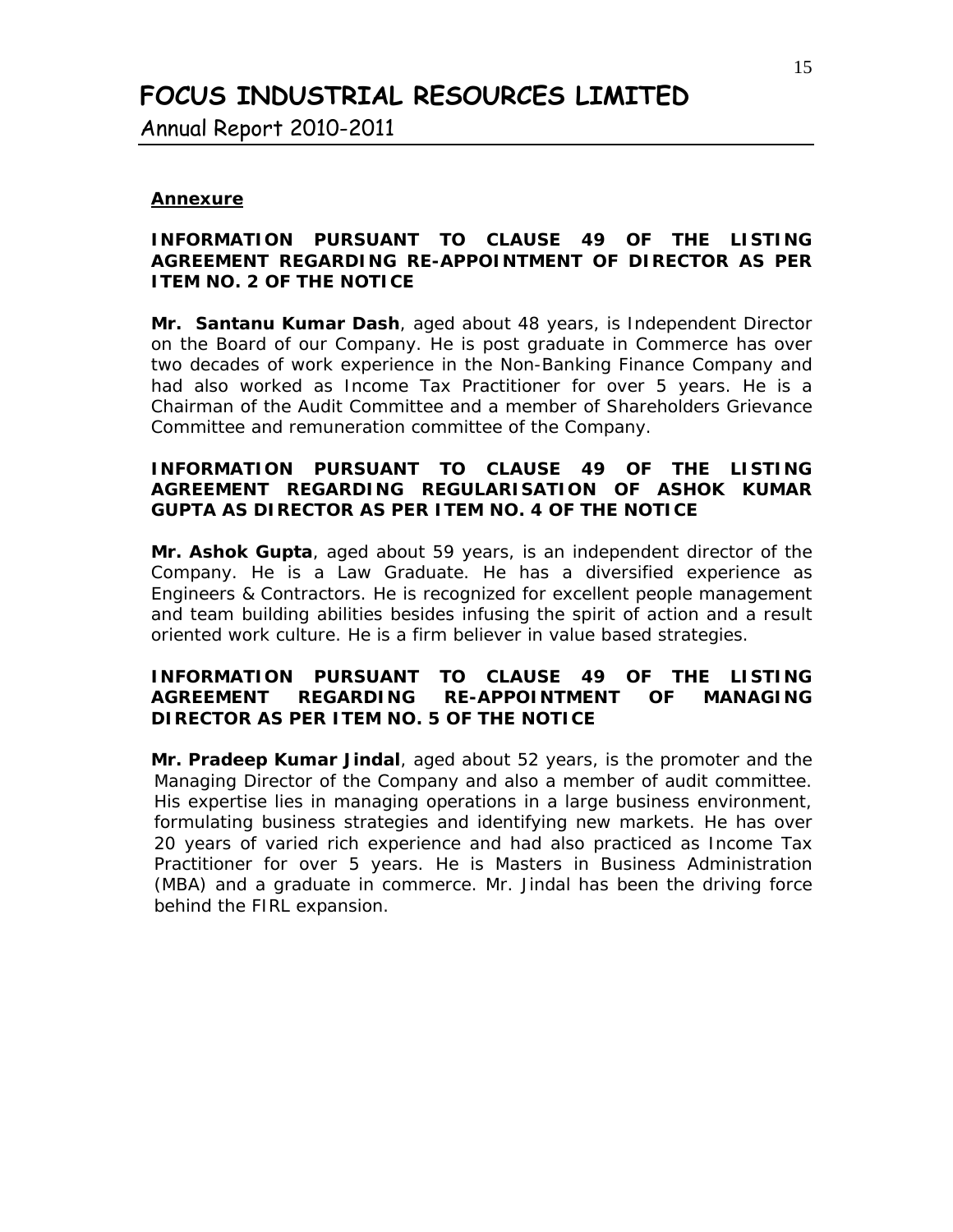Annual Report 2010-2011

#### **DIRECTORS' REPORT**

#### **TO THE MEMBERS**

Your Directors have pleasure in presenting the 26th Annual Report on the business and operations of your company and the Audited Financial Statement for the financial year ended March 31, 2011.

#### **FINANCIAL HIGHLIGHTS**

|                                                     |                              | (Rupees)                     |
|-----------------------------------------------------|------------------------------|------------------------------|
| <b>Particulars</b>                                  | <b>Financial Year ended</b>  |                              |
|                                                     | 31 <sup>st</sup> March, 2011 | 31 <sup>st</sup> March, 2010 |
| Profit / (loss) before Depreciation & Taxes         | 21,55,331.00                 | 10,10,219.74                 |
| Less: Depreciation                                  | 79,299.00                    | 2,05,507.00                  |
| <b>Current Tax</b>                                  | 6,28,284.00                  | 2,72,105.00                  |
| Income tax earlier years                            | 29,829.00                    | 93,529.00                    |
| Add/ Less: Deferred Tax Assets/Liability            | (6, 176.00)                  | 26,974.00                    |
| Profit/(Loss) after Tax                             | 14, 11, 743.00               | 4,66,052.74                  |
| Profit/(Loss) brought forward from previous year    | 4,24,694.00                  | 51,852.00                    |
| Transfer to reserve funds                           | (2,82,349.00)                | (93, 210.00)                 |
| <b>Balance Carried Forward to the Balance Sheet</b> | 15,54,088.00                 | 4,24,694.74                  |

#### **REVIEW OF OPERATIONS**

During the year under review, the company has earned profit of Rs 14,11,743.00 as against profit of Rs. 4,66,052.74 in the last year. Your directors are continuously looking for the avenues for future growth of the company.

#### **MATERIAL CHANGES ETC.**

Save as mentioned elsewhere in this Report, there are material changes and commitments affecting the financial position of the Company that have occurred between the end of the financial year of the Company-31st March, 2011 till the date of this Report are as follows: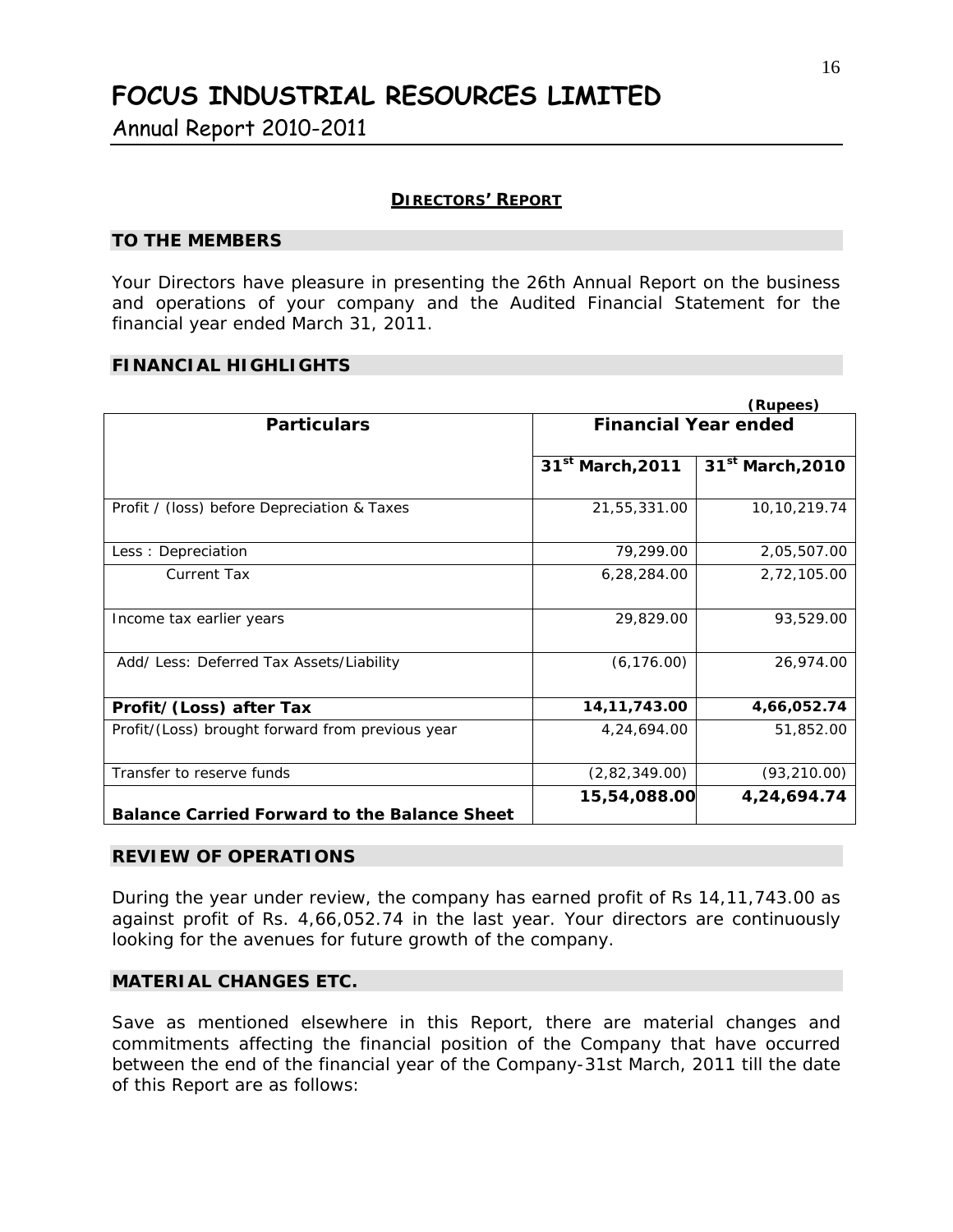Annual Report 2010-2011

- Increase in Authorised Share Capital of Company from Rs. 5,10,00,000 to Rs.  $12,50,00,000$  w.e.f  $18^{th}$  July, 2011
- Increase in Paid up Capital from Rs. 4,06,47,330 to Rs. 121,941,990 by issue of 81,29,466 equity shares as Bonus Shares w.e.f 13 August, 2011

#### **DIVIDEND**

Your directors do not declare any dividend for the year with a view to conserve the resource for future growth plans of the company.

#### **FIXED DEPOSITS**

Your Company did not accept any fixed deposits from public in term of the provisions of section 58A of the companies act, 1956 and to this effect an undertaking is given to the Reserve Bank of India.

#### **DIRECTORS**

Mr. Santanu Kumar Dash, Director retire by rotation and being eligible and offer himself for re-appointment. The Board recommends his re-appointment as Director subject to approval of the shareholders at the ensuing Annual General Meeting of the company.

Mr. Ashok Kumar Gupta, who was appointed as an additional director of the Company to hold office till the date of the Annual General Meeting, be and is hereby appointed as a director of the Company whose office shall be liable for determination through retirement by rotation. The Board recommends his regularization as Director subject to approval of the shareholders at the ensuing Annual General Meeting of the company.

Mr. Pradeep Kumar Jindal, whose term as a Managing Director expires on 29 December, 2006 be and is hereby re-appointed as Managing Director of the Company w. e. f. 29 December, 2011 for a period of five years on certain terms and conditions as given in the notice, subject to approval of shareholders at the ensuing Annual General Meeting.

#### **CORPORATE GOVERNANCE**

A separate report on Corporate Governance is enclosed as a part of this Annual Report of the Company. A certificate from Auditors of the Company regarding compliance of Corporate Governance as stipulated under clause 49 of the Listing Agreement is annexed to the Report on Corporate Governance.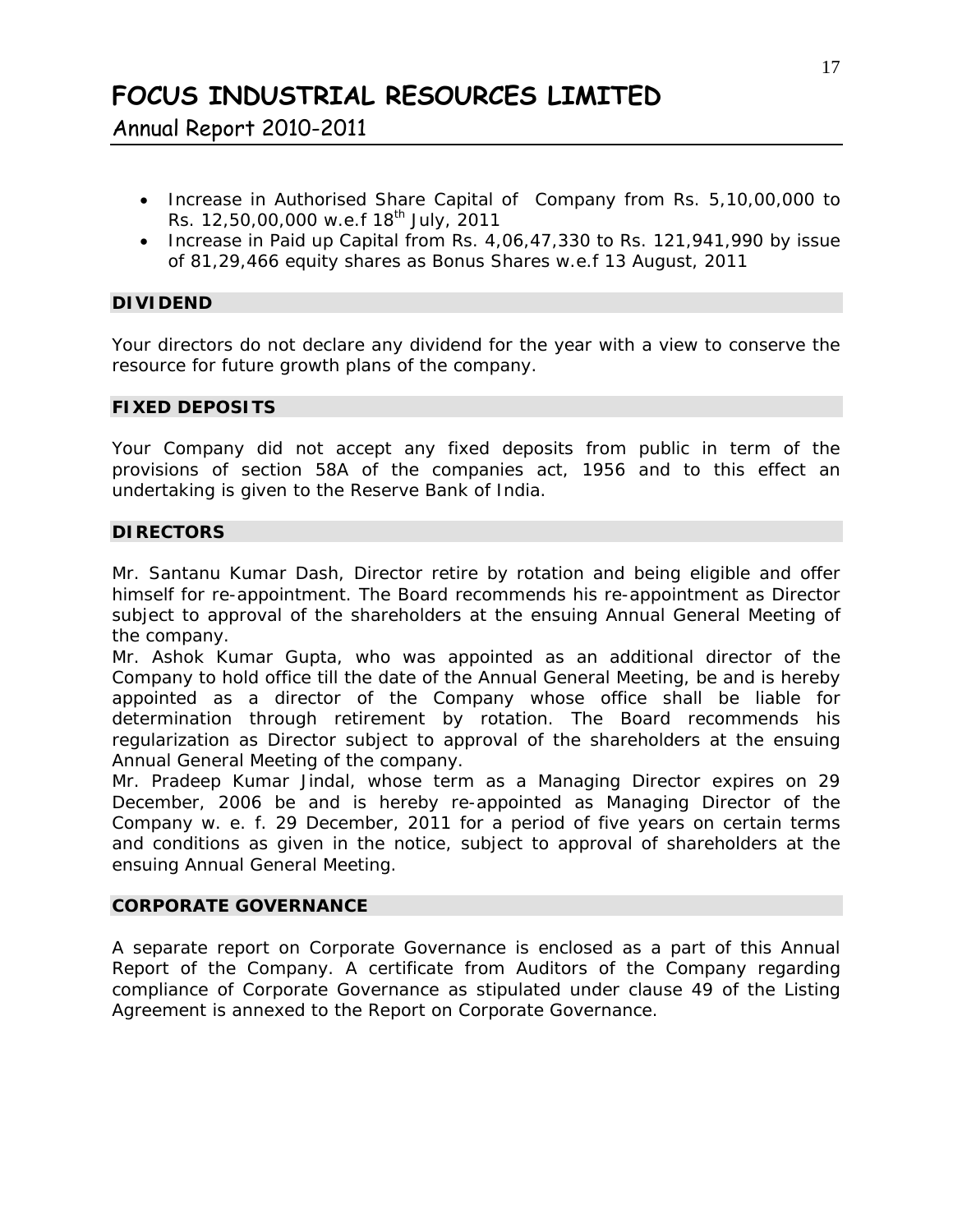Annual Report 2010-2011

#### **MANAGEMENT DISCUSSION AND ANALYSIS REPORT**

The Indian economy has shown signs of resurgence during the year witnessing growth in certain sectors of economy and the Financial sector has seen consolidation of NBFC segment due to competition from MNC and Private Banks. The Reserve Bank of India has been vigilant in monitoring the functioning of the Financial Sector.

The Company is engaged in financial activities viz. loaning and advancing money to individuals, commercials and other enterprises.

The Financial Sector is endowed with risks e.g. external risk which may arise because of the fluctuation in the interest rate in the financial market, frequent changes in government policies especially in tax matters, general economic recession which affects the cash flow policy of the borrowers to repay. The Company adopts an efficient internal control system and the Internal Audit Department monitors implementation of such systems and procedures, which is also subject to review by the Audit Committee.

The Company has followed the Accounting Standards as applicable. .

The Company is managed by a professional team and frequent meetings are arranged to upgrade the knowledge of employees and to strengthen their managerial capabilities.

There are no material financial and commercial transactions in which the management has personal interest that may represent a potential conflict of interest.

#### **DIRECTORS RESPONSIBILITY STATEMENT**

Pursuant to the requirement under section 217(2AA) of the Companies Act, 1956, with respect to Directors' Responsibility Statement, it is hereby confirmed that:-

- a) in preparation of the annual accounts, the applicable accounting standards have been followed and that no material departures have been made from the same.
- b) the Directors have selected such accounting policies and applied them consistently and made judgements and estimates that are reasonable and prudent so as to give a true and fair view of the state of affairs of the company at the end of the financial year and of the profit of the company for the year ended on that date.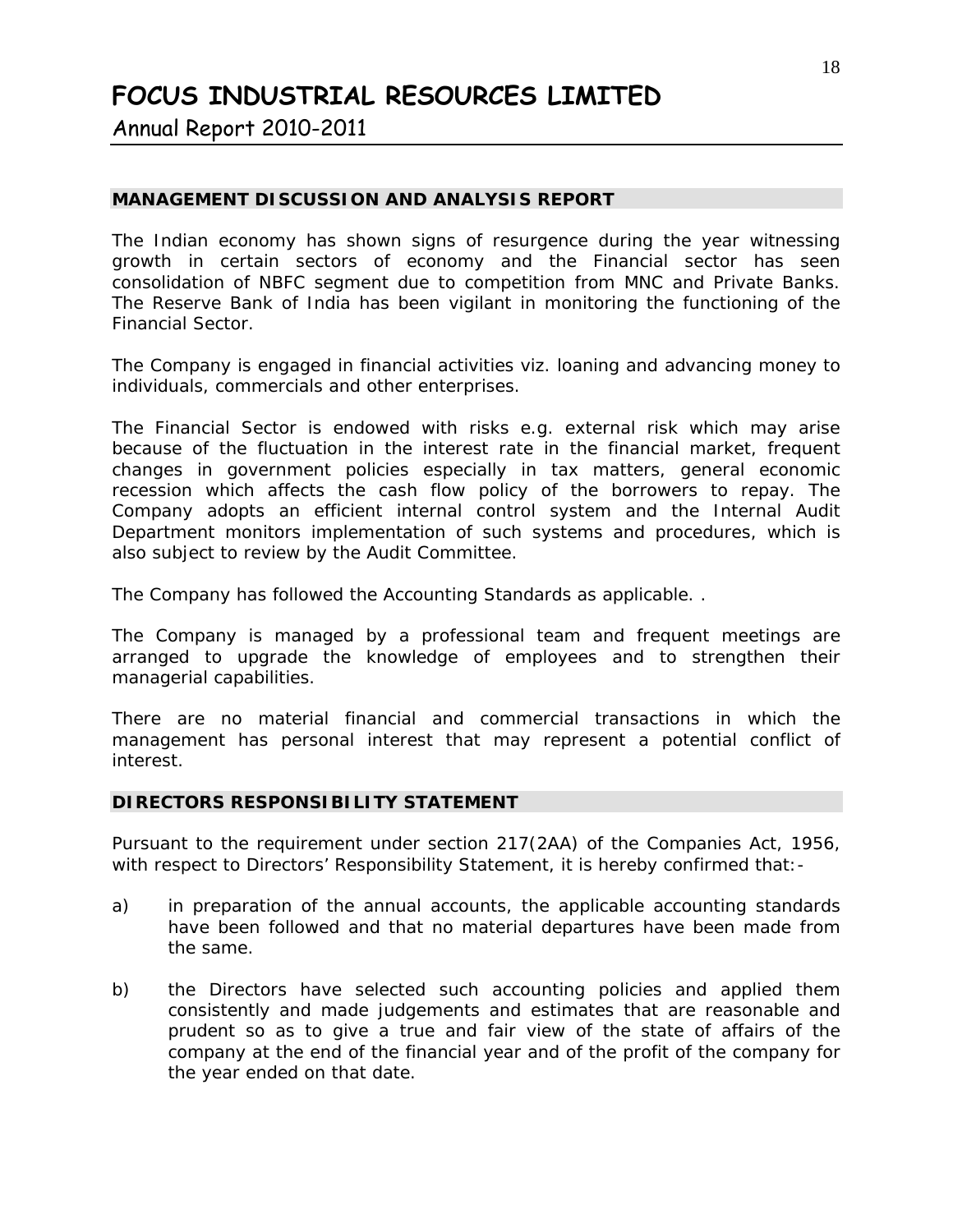Annual Report 2010-2011

- c) the Directors have taken proper and sufficient care for the maintenance of adequate accounting records in accordance with the provisions of the Companies Act 1956, for safeguarding the assets of the Company and for preventing and detecting fraud and other regularities
- d) the Directors have prepared the annual accounts on a going concern basis.

#### **AUDITORS**

M/s M. M. Goyal & Co, Chartered Accountants, as Statutory Auditors of the company, hold office until the conclusion of the ensuing Annual General Meeting and are recommended for re appointment. Your Company has received a certificate from M/s M. M. Goyal & Co, Chartered Accountants, to the effect that the appointment, if made, would be within the prescribed limits under section 224(1-B) of the Companies Act, 1956.

#### **PERSONNEL**

There is no employee whose remuneration exceed the limits for which disclosure is required in accordance with section 217(2A) of the Companies Act, 1956, read with Companies (Particulars of Employees) Rules, 1975 as amended.

#### **CONSERVATION OF ENERGY, TECHNOLOGY ABSORPTION AND FOREIGN EXCHANGE EARNINGS AND OUTGO**

The Company, being engaged, in the industrial financing does not have any energy utilization or technology absorption. The Company during the year under consideration has not earned or spent any foreign exchange.

#### **ACKNOWLEDGEMENT**

Your Directors would like to express their sincere appreciation for the co-operation received from shareholders, bankers and other business constituent during the year under review. Your directors also wish to place on record their deep sense of appreciation for the commitment displayed by all the employees of the company.

> **By order of the Board For Focus Industrial Resources Limited**

|                                         | $Sd/$ -             | Sd/-                     |
|-----------------------------------------|---------------------|--------------------------|
| Place: Delhi                            | (Madhavi Bhatnagar) | (Pradeep Kumar Jindal)   |
| Dated: 02 <sup>nd</sup> September, 2011 | <b>Director</b>     | <b>Managing Director</b> |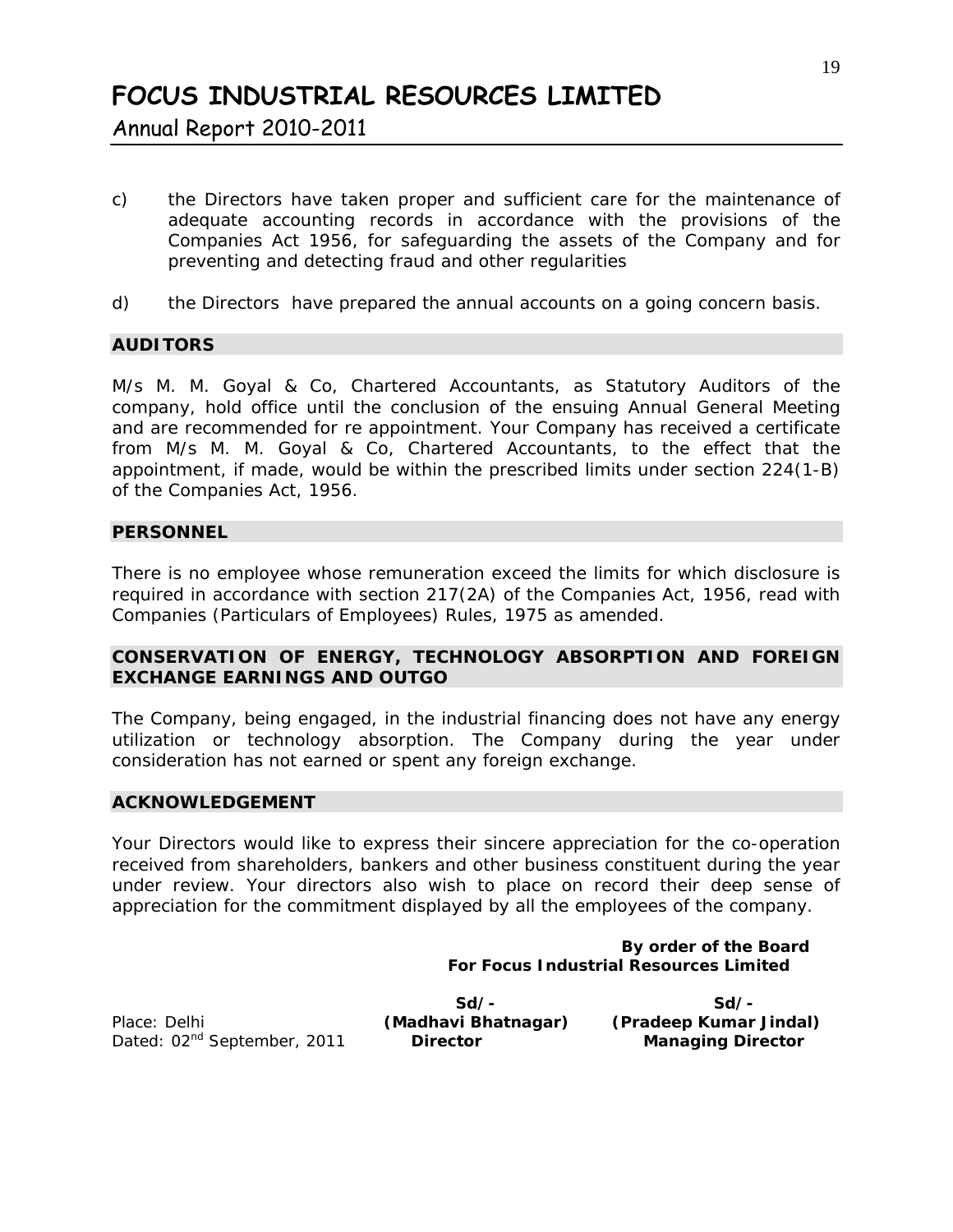Annual Report 2010-2011

#### **REPORT ON CORPORATE GOVERNANCE**

The Directors present the Company's report on Corporate Governance:

#### **1. The Company's Governance Philosophy**

The Management of Focus Industrial Resources Limited (FIRL) aims to achieve its objective of increasing shareholder value while consistently observing the norms laid down in the Code of Corporate Governance. The Management has institutionalized Corporate Governance at all levels within the Company in order to ensure transparency, good practices and a systems driven style of functioning. It is the Company's objective to apply corporate Governance to its employees, shareholders, customers, etc.

The primary responsibility for ensuring corporate governance within the FIRL rests with the Board, which has put in place, appropriate policies relating to its membership, deliberations, etc. These policies are in consonance with the requirements of the Listing Agreement and SEBI Regulations.

The above belief and core principles of Corporate Governance adopted by FIRL lead to company's governance philosophy, trusteeship, transparency, accountability and responsibility which in turn is the basis of public confidence in corporate system.

#### **2. Code of Conduct**

The Board of Directors has adopted the Code of conduct and ethics for Directors, Senior Management and Designated Employees. The Code of Conduct has been communicated to the Directors and designated employees of the Company who have confirmed compliance with the said Code.

#### **3. Composition of the board**

I. The Board of directors of the company consists of persons with professional expertise. FIRL's Board as on 31.03.2011 consists of three directors and majority of the Directors are Independent Directors. Accordingly, the composition of the board is in conformity with the requirements of Listing Agreement.

| <b>Directors</b>                                                    | Executive/<br>Executive<br>Non<br><b>Director</b> | Independent<br><b>Status</b>                  | No. of other Committee<br><b>Directorships</b><br>held in public<br>Co | Membership<br>(in<br>other<br>Companies)<br><b>Member</b><br>/Chairman |
|---------------------------------------------------------------------|---------------------------------------------------|-----------------------------------------------|------------------------------------------------------------------------|------------------------------------------------------------------------|
| Sh. Pradeep Kumar Jindal<br>Sh. S. K. Dash<br>Smt. Madhvi Bhatnagar | Executive<br>Non-Executive<br>Non-Executive       | Not Independent<br>Independent<br>Independent | 2<br>Nil<br>Nil                                                        | Nil<br>Nil                                                             |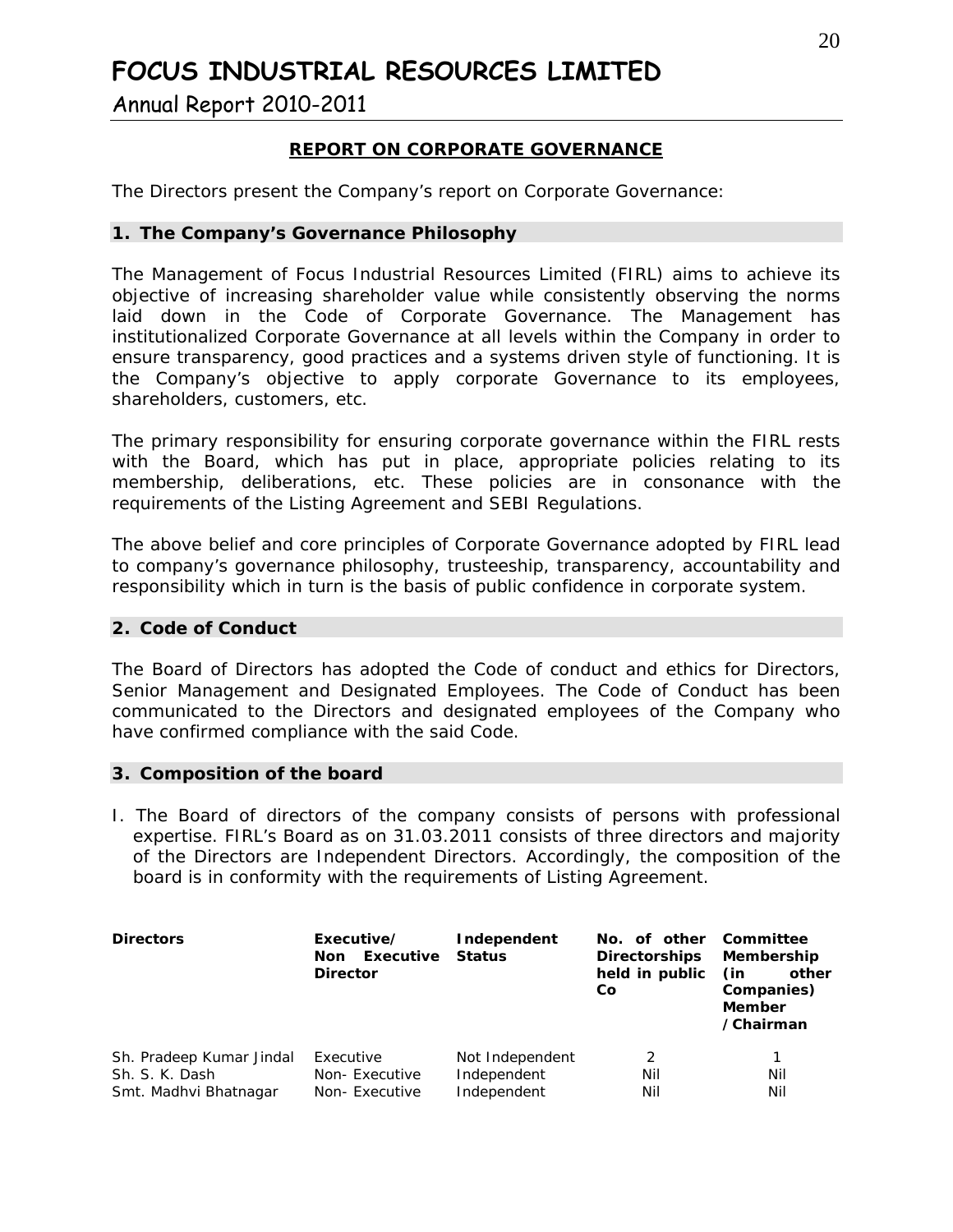Annual Report 2010-2011

#### **II Director's interest in the company and attendance records.**

| <b>Director</b>          | of.<br>No.<br>Meetings attended<br>during the<br>year<br>2010-2011 | Board Last AGM attended | No.<br>Equity<br>οf<br><b>Shares held</b> |
|--------------------------|--------------------------------------------------------------------|-------------------------|-------------------------------------------|
| Sh. Pradeep Kumar Jindal |                                                                    | Yes                     | 10157                                     |
| Sh. S. K. Dash           |                                                                    | Yes                     | NIL                                       |
| Smt. Madhvi Bhatnagar    |                                                                    | Yes                     | NIL                                       |
| Sh. Ashok Kumar Gupta    | NIL                                                                | No                      | NIL                                       |

**Note:** During the year, seven Board meetings were held on April 29, 2010, July 24, 2010, August 10, 2010, August 21, 2010, November 09, 2010, February 3, 2011 and March 16, 2011.

#### **4. Audit committee**

 The FIRL's Board of Directors constituted the Audit Committee in July 2002. The terms of reference of the Audit Committee include the objective evaluation of the financial reporting process, reviewing with the Company Management the annual financial statements before submission to the Board, reviewing the adequacy of the internal control systems/ internal audit function, discussing and reviewing the findings of the internal auditors, reviewing the FIRL's financial and risk management policies. It comprises of two non-executive directors. One director namely Shri S. K. Dash is having sound finance and accounting knowledge and he is also the Chairman of the committee. The committee met seven times April 29, 2010, July 24, 2010, August 10, 2010, August 21, 2010, November 09, 2010, February 3, 2011 and March 16, 2011 during the year and the attendance of the members at the meeting was as follows:

| Name of Member           | <b>Status</b> | No. of meetings attended |
|--------------------------|---------------|--------------------------|
| Sh. S. K. Dash           | Chairman      |                          |
| Sh. Pradeep Kumar Jindal | Member        |                          |
| Smt. Madhvi Bhatnagar    | Member        |                          |

The Internal and Statutory Auditors are the permanent invitees.

 The Committee also meets the operating management personnel and reviews the operations, new initiatives and performance of the business. Minutes of the Audit Committee Meetings are circulated to the Members of the Board, discussed and taken note of.

#### **5. Remuneration Committee**

#### **I. Terms of Reference**

The committee was constituted on 01<sup>st</sup> November, 2010 to ensure that remuneration arrangements support the strategic aims of the business and enable the recruitment, motivation and retention of senior executives while complying with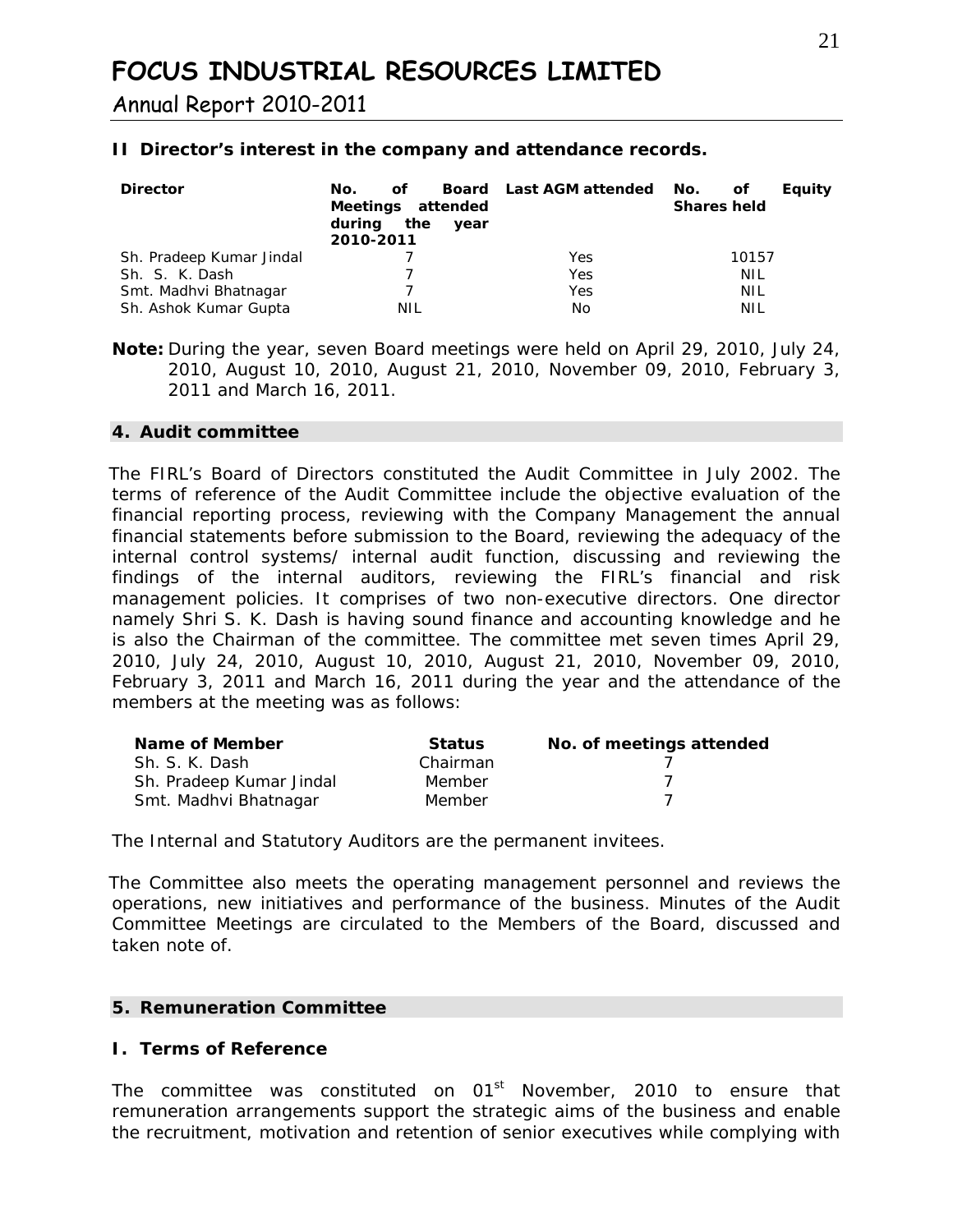#### Annual Report 2010-2011

the requirements of regulatory and governance bodies, satisfying the expectations of shareholders and remaining consistent with the expectations of the wider employee population.

#### **II. Composition**

The remuneration committee comprises of two non-executive directors namely Smt. Madhvi Bhatnagar and Mr. S. K. Dash.

During the year, the committee held four meetings. The committee met four times on November 09, 2010, January 04, 2011, February 3, 2011 and March 16, 2011 respectively and the attendance of the members was as follows:

| Name of Members       | <b>Status</b> | No. of meetings attended |
|-----------------------|---------------|--------------------------|
| Smt. Madhvi Bhatnagar | Chairman      |                          |
| Sh. S. K. Dash        | Member        |                          |

Ms. Mini Bansal, Company Secretary is the compliance officer of the Company.

The Committee reviewed the steps taken by the company for ensuring that remuneration arrangements support the strategic aims of the business and satisfying the expectation of the shareholders.

#### **6. Shareholders Grievance Committee**

#### **I. Terms of Reference**

The committee was constituted on  $29<sup>th</sup>$  July, 2002 to look into the investors complaints and to redress the same expeditiously.

#### **II. Composition**

The shareholders' grievance committee comprises of two non-executive directors namely Smt. Madhvi Bhatnagar and Mr. S. K. Dash.

During the year, the committee held seven meetings. The committee met seven times on April 29, 2010, July 24, 2010, August 10, 2010, August 21, 2010, November 09, 2010, February 3, 2011 and March 16, 2011 respectively and the attendance of the members was as follows:

| Name of Members       | <b>Status</b> | No. of meetings attended |
|-----------------------|---------------|--------------------------|
| Smt. Madhvi Bhatnagar | Chairman      |                          |
| Sh. S. K. Dash        | Member        |                          |

Ms. Mini Bansal, Company Secretary is the compliance officer of the Company.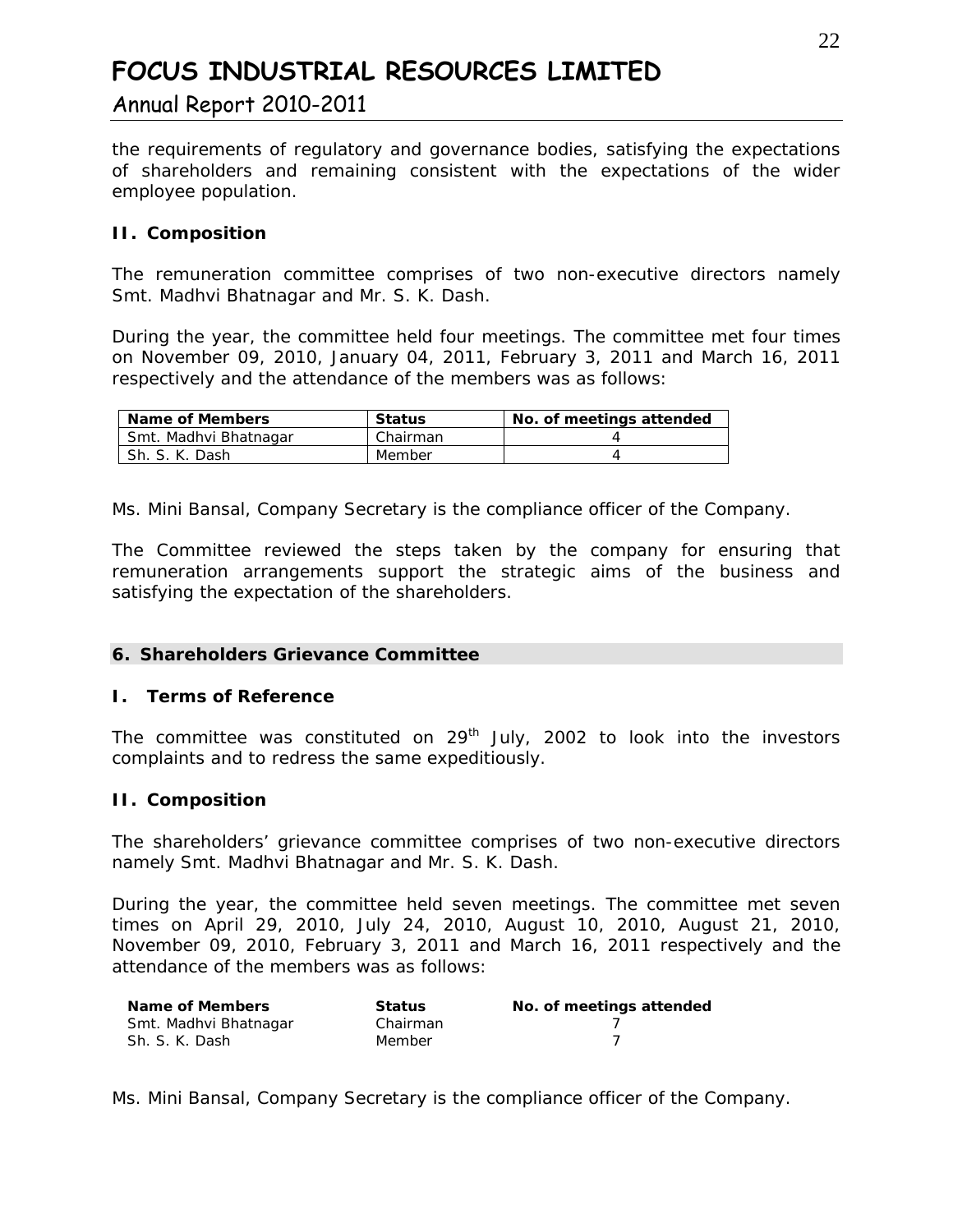#### Annual Report 2010-2011

The Committee reviewed the steps taken by the company for resolving the complaints of the shareholders to the satisfaction of the shareholders.

As on date all requests involving transfer of shares have been processed and no transfer is pending. In order to expedite the process of share transfers, the Board has delegated the powers of approving transfer of shares.

#### **7. General Body Meetings**

The last three Annual General Meetings of the Company were held at the registered office of the company.

#### **Details of General Body Meetings**

| Year      | <b>Date</b> | Day      | Time      |
|-----------|-------------|----------|-----------|
| 2007-2008 | 30.09.2008  | Tuesday  | 11.00 A.M |
| 2008-2009 | 14.09.2009  | Monday   | 11.00 A.M |
| 2009-2010 | 25.09.2010  | Thursday | 11.30 A.M |

During last year, none of the resolutions passed at the Annual General Meeting was required to be passed through postal ballot as per the Company's (Passing of Resolutions by Postal Ballot) Rules, 2001.

#### **8. Disclosures**

- 1. During the year, there were no transactions of material nature with the directors or the management or their subsidiaries or relatives etc. that had potential conflict with the interest of the company.
- 2. There were no instances of non- compliance on any matter related to the capital markets, during the last three years.
- 3. The Company has not been imposed with any penalty by the Stock Exchanges, SEBI or any other statutory authority on any matter relating to capital markets during the last three years.

#### **9. Management Information System**

As a matter of transparency and good governance, key operational & financial data is furnished to the Directors in every meeting of the Board. Management Discussion and Analysis forming part of the Annual Report is enclosed.

#### **10. CEO/CFO Certification**

The certificate in compliance with Clause 49V of the Listing Agreement was placed before the Board of Directors.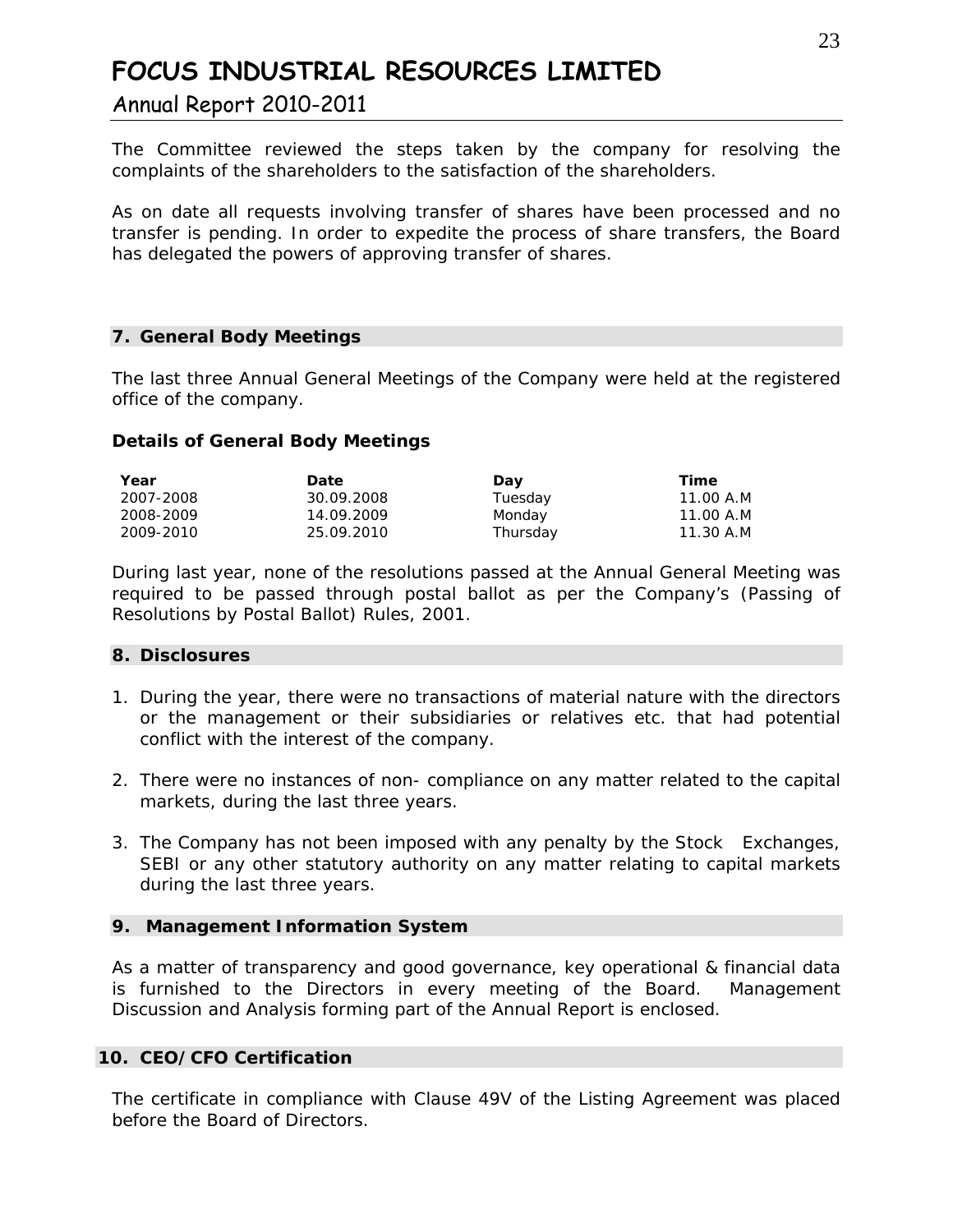Annual Report 2010-2011

#### **11. Means of communication**

The quarterly / half yearly / annual financial results are announced within the stipulated period and are normally published in the Pioneer (English) and Haribhoomi (Hindi) newspapers as per Listing Agreement and are also forwarded to the Stock Exchanges. The results are put up on their web-site(s) by the Stock Exchanges. The quarterly/ half yearly financial results are not sent to shareholders individually.

No presentation of financial results has been made to Financial Institutions/analysts during the year.

#### **12. Disclosure regarding appointment or re-appointment or regularization of Directors**

#### ¾ **Mr. Santanu Kumar Dash retires by rotation at the ensuing Annual General Meeting**

#### *Qualification/ Experience of Mr. Santanu Kumar Dash*

Mr. Santanu Kumar Dash, aged 48 years, is post graduate in Commerce. He is an Independent and Non-executive Director on the Board of our Company. He is also Chairman of the Audit Committee and a member of Shareholder Grievance Committee.

#### ¾ *Mr Ashok Kumar Gupta being eligible for regularization at the ensuing Annual General Meeting*

#### *Qualification/ Experience of Mr. Ashok Kumar Gupta*

Mr Ashok Kumar Gupta, aged 59 years, he is graduate in Law. He is an Independent and Non-executive Director on the Board of our Company.

#### ¾ **Re-appointment of Mr Pradeep Kumar Jindal as Managing Director**

Tenure of Mr Pradeep Kumar Jindal as Managing Director of company expires on 29 December, 2011 which is hereby renewed for next five years w.e.f. 29 December, 2011.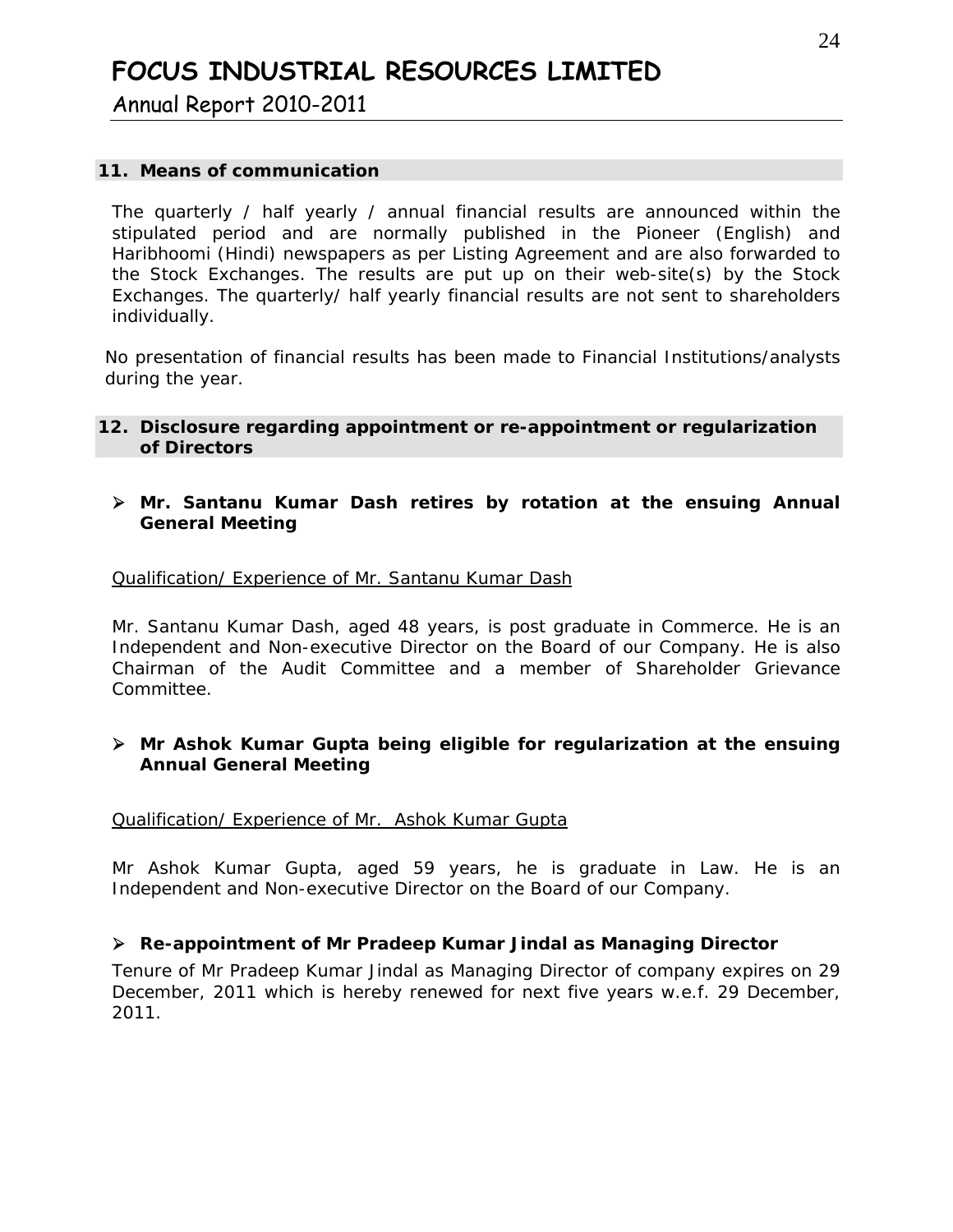Annual Report 2010-2011

*Qualification/ Experience of Mr. Pradeep Kumar Jindal*

**Mr. Pradeep Kumar Jindal**, aged 52 years, is the promoter and the Managing Director of the Company. He is Masters in Business Administration (MBA) and a graduate in commerce. He is also member of the Audit Committee.

#### **13. General Shareholders Information**

- 1. Annual General Meeting will be held on Friday, the 30th day of September, 2011, at 12:30 P.M at 104, Mukand House, Commercial Complex, Azadpur, Delhi – 110033.
- 2. Financial calendar :

| Mailing of Annual Reports      | 03.09.2011                                   |
|--------------------------------|----------------------------------------------|
| <b>First Ouarter results</b>   | End of July                                  |
| <b>Annual General Meeting</b>  | Second Quarter of the Financial Year         |
| Payment of Dividend            | N.A.                                         |
| Second quarter result          | End of October                               |
| Third quarter result           | End of January                               |
| Fourth quarter result          | End of April                                 |
|                                |                                              |
| 3. Dates of book closure       | 28.09.2011 to 30.09.2011                     |
|                                |                                              |
| 4. Dividend payment date       | No dividend is recommended for payment.      |
|                                |                                              |
| 5. Listing of equity shares on | Delhi (The Delhi Stock Exchange Limited-DSE) |
| Stock Exchanges at:            |                                              |
|                                |                                              |

6. Stock Market Price date for the year 2010 – 2011

#### **Share price on DSE**

| <b>Month</b>    | <b>DSE</b> |           |  |
|-----------------|------------|-----------|--|
|                 | High (Rs.) | Low (Rs.) |  |
| April, 2010     | Not Traded |           |  |
| May, 2010       | Not Traded |           |  |
| June, 2010      | Not Traded |           |  |
| July, 2010      | Not Traded |           |  |
| August, 2010    | Not Traded |           |  |
| September, 2010 | Not Traded |           |  |
| October, 2010   | Not Traded |           |  |
| November, 2010  | Not Traded |           |  |
| December, 2010  | Not Traded |           |  |
| January, 2011   | Not Traded |           |  |
| February, 2011  | Not Traded |           |  |
| March, 2011     | Not Traded |           |  |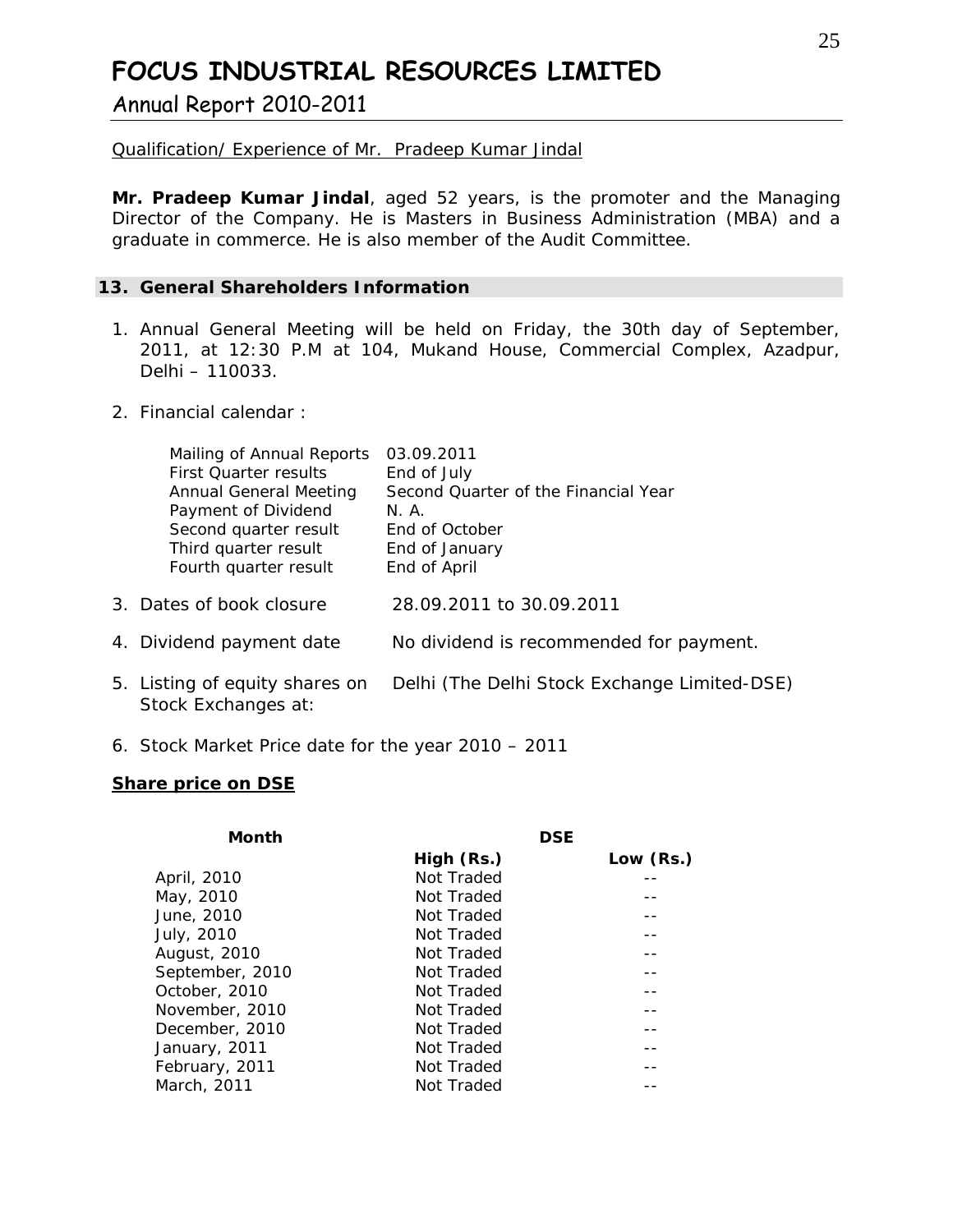Annual Report 2010-2011

#### **14. Share Transfer System**

The Company's shares are traded in the Stock Exchanges compulsorily in demat mode. The Company has appointed the following registrar to handle the Demat share work w.e.f.  $31<sup>st</sup>$  December, 2001. The address of the Registrar for correspondence is as under:

#### **M/s Beetal Financial & Computer Services (P) Ltd.**

BEETAL HOUSE,3rd Floor, 99 Madangir, Behind Local Shopping Centre, Near Dada Harsukhdas Mandir, New Delhi – 110 062

| Category         | Number of<br><b>Shares</b><br><b>Holders</b> | Percentage (%) | Number of<br>equity Shares<br>held | Percentage (%) |
|------------------|----------------------------------------------|----------------|------------------------------------|----------------|
| <b>Upto 5000</b> | 61                                           | 31.28          | 12,794                             | 0.3148         |
| 5001 to 10000    | 17                                           | 8.71           | 12,540                             | 0.3085         |
| 10001 to 20000   | 32                                           | 16.41          | 57,810                             | 1.4222         |
| 20001 to 30000   | 9                                            | 4.62           | 21,400                             | 0.5265         |
| 30001 to 40000   | 13                                           | 6.67           | 47,225                             | 1.1618         |
| 40001 to 50000   | 4                                            | 2.05           | 19,000                             | 0.464          |
| 50001 to 100000  | 14                                           | 7.18           | 1,15,235                           | 2.8350         |
| 100001 and above | 45                                           | 23.08          | 37,78,729                          | 92.9638        |
|                  | 195                                          | 100.00         | 40,64,733                          | 100.00         |

#### **15. (a) Distribution of Shareholding as on 31st March, 2011**

#### **15. (b) Categories of Shareholders as on 31st March, 2011**

| Category |                                                | Number of equity<br><b>Shares held</b> | Percentage<br>(%) |
|----------|------------------------------------------------|----------------------------------------|-------------------|
|          | Promoters & Person acting in concert           | 2520589                                | 62.01             |
| -ii      | Public Financial Institution & Govt. Companies | Nil                                    | Nil               |
| iii      | Banks, Financial Institutions Mutual Funds     | Nil                                    | Nil               |
| iv       | Non Resident Indians                           | Nil                                    | Nil               |
| $\vee$   | <b>Bodies Corporate</b>                        | 5360                                   | 0.132             |
| vi       | Others (Public)                                | 1538784                                | 37.86             |

#### **16. Dematerialization of shares and liquidity**

Trading in FIRL shares is permitted only in dematerialised form as per circular issued by the Securities and Exchange Board of India (SEBI). 100 % of the Equity shares of the company have been dematerialised upto March 31, 2011.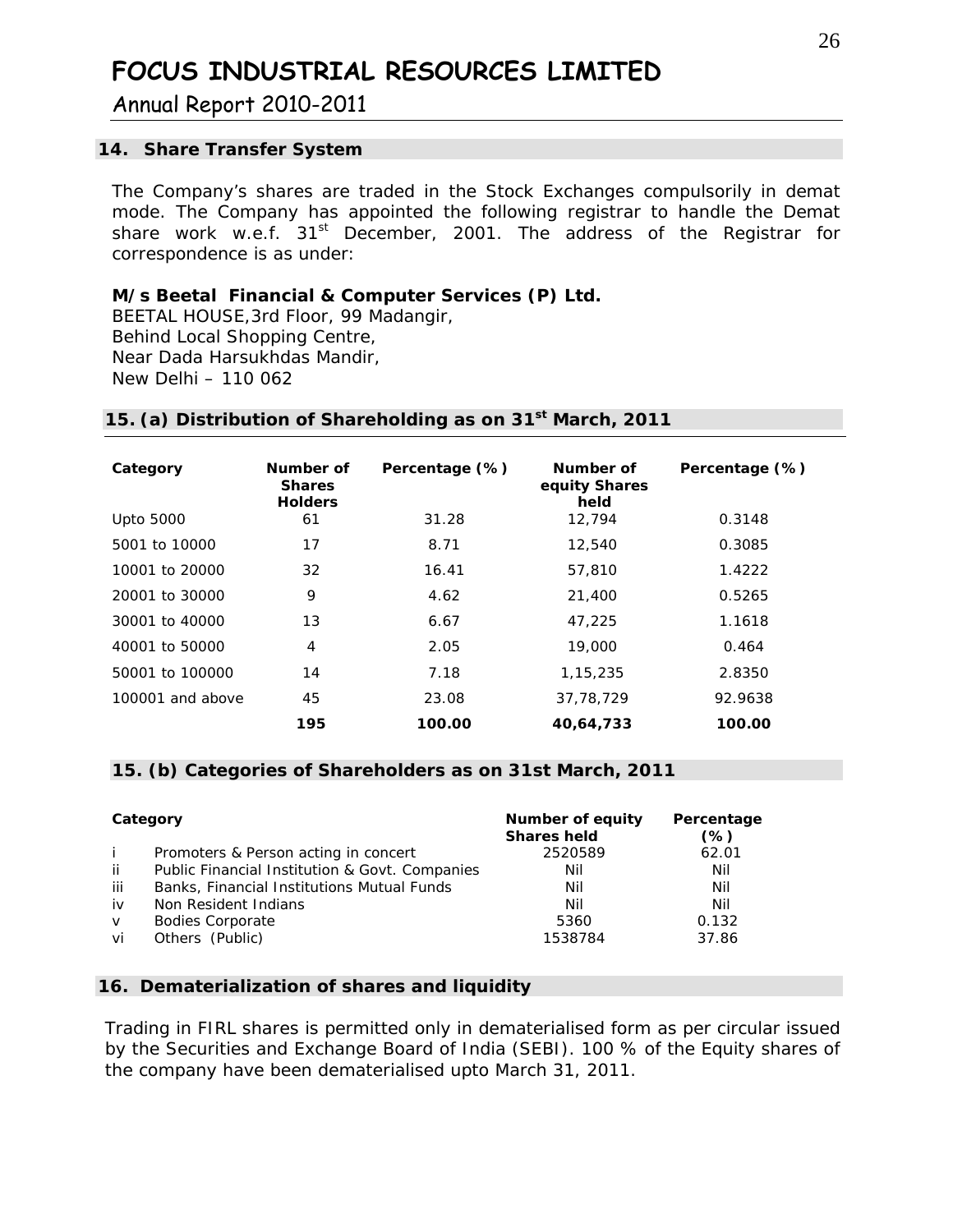Annual Report 2010-2011

#### **17. The address for correspondence are as mentioned below:**

#### **Registered Office FOCUS INDUSTRIAL RESOURCES LTD**. 104, Mukand House, Commercial Complex, Azadpur, Delhi – 110033

#### **18. Non Mandatory requirements:**

- I. At present, the Non Executive Chairman does not have any separate office with the company. The corporate office of the company supports the Chairman for discharging the responsibilities.
- II. At present, individual communication of half yearly results is not sent to the shareholders.
- III. No item of business relating to matters specified under Clause 49 of the Listing Agreement with the Stock Exchanges and/or the provisions contained in Section 192A of the Companies Act, 1956 which requires voting by postal ballot is included in the notice convening the  $26<sup>th</sup>$  Annual General Meeting of the company.
- IV. The Company has formed remuneration committee since there is paid Managing director.

104, Mukand House, Commercial Complex, Azadpur, Delhi – 110033. **Sd/-** 

**Registered Office: By order of the Board of Directors FOCUS INDUSTRIAL RESOURCES LTD.** For **FOCUS INDUSTRIAL RESOURCES LTD.**

 **Chairman**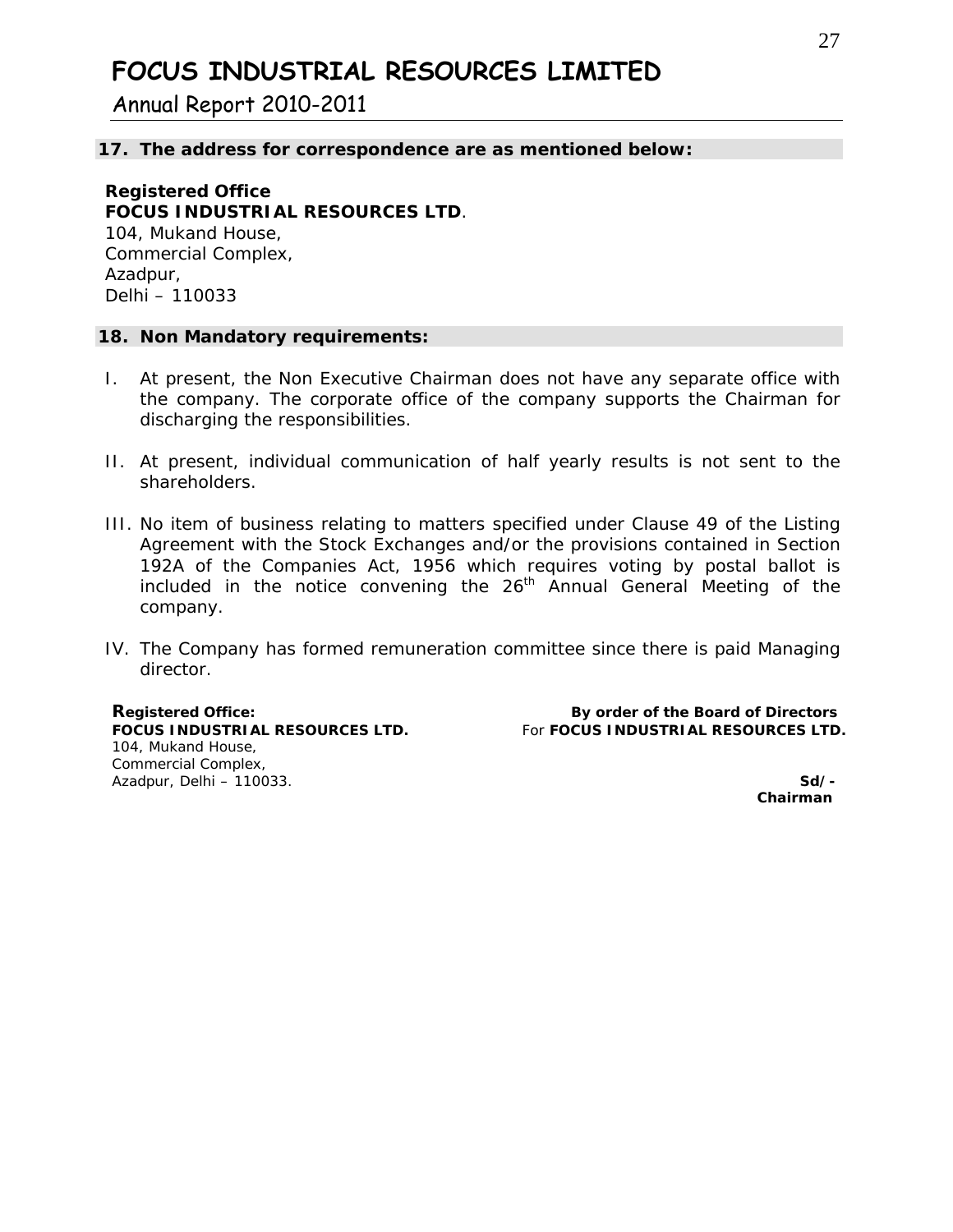#### **Auditors' Certificate**

**(Under Clause 49 of the Listing Agreement)** 

**To** 

**The Members of Focus Industrial Resources Limited** 

**We have examined the compliance of conditions of Corporate Governance by M/s Focus Industrial Resources Limited., ("the Company") for the year ended on March 31, 2011 as stipulated in clause 49 of the Listing Agreement of the said Company with Stock Excahnge(s).** 

**The Compliance of Conditions of Corporate Governance is the responsibility of Management. Our examination was limited to procedures and implementation thereof, adopted by the company for ensuring the compliance of the conditions of the Corporate Governance. It is neither an audit nor an expression of opinion on the financial statements of the company. In our opinion and to the best of our information and according to the explanations given to us, we certify that the Company has complied with the conditions of Corporate Governance as stipulated in the above mentioned listing agreement.** 

**We state that no investor grievances are pending for a period exceeding one month against the Company as per the records maintained by the Shareholders/ Investors Grievance Committee.** 

**We further state such compliance is neither an assurance as to further viability of the Company nor the efficiency or effectiveness with which the management has conducted the affairs of the Company.** 

> **FOR M. M. GOYAL & CO. Chartered Accountants Firm No. 007198N**

> > **Sd/- (CA. M.M.GOYAL) Partner**

 **Place : New Delhi M. No. 86085 M. No. 86085 Dated : 02.09.2011**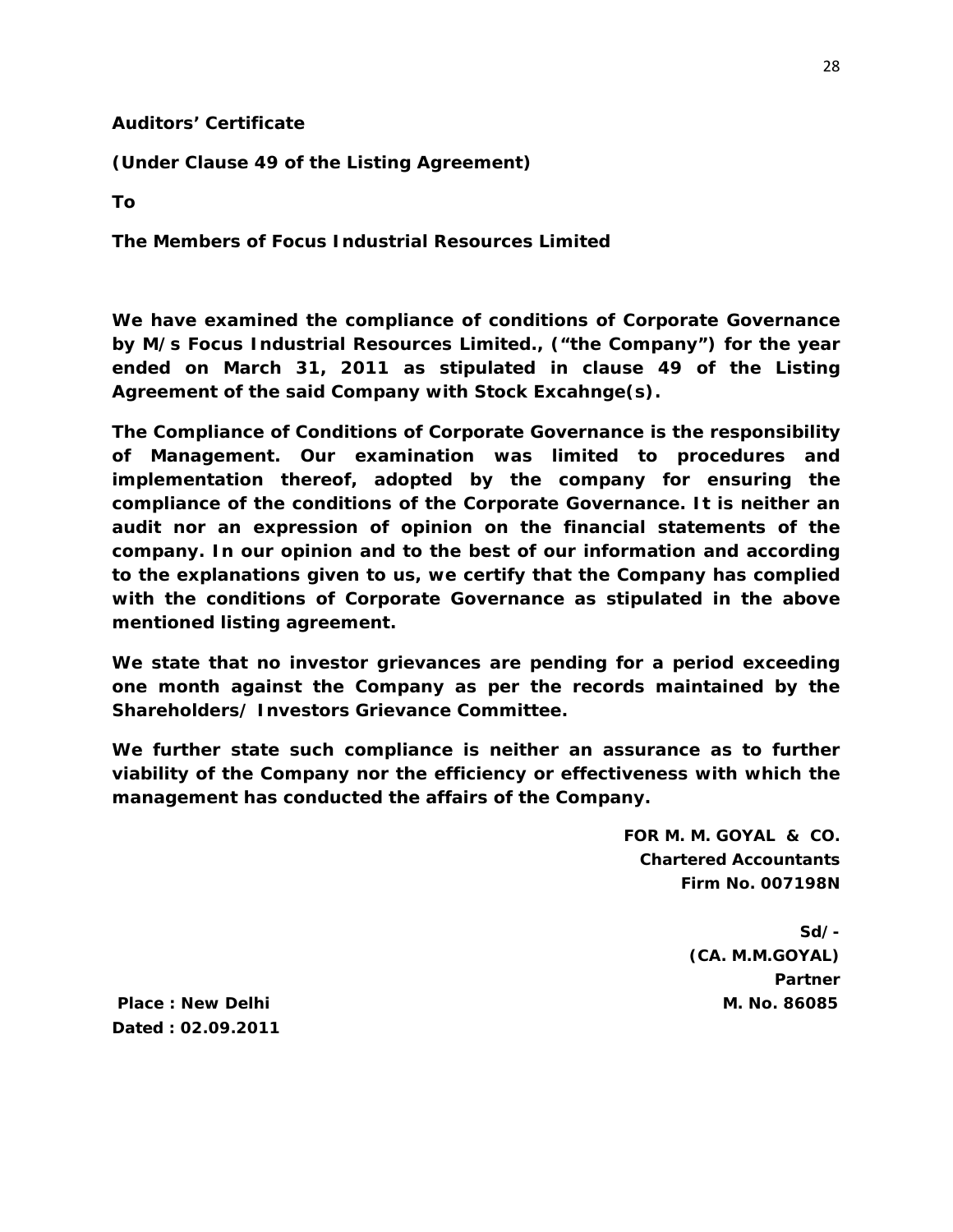#### **CERTIFICATE PURSUANT TO CLAUSE 49(V) OF THE LISTING AGEREEEMT**

#### **I, Pradeep Kumar Jindal, Managing Director of Focus Industrial Resources Limited hereby certify:**

- (a) That the financial statements and the cash flow statement for financial year ending 31st March, 2011 have been reviewed and to the best of our information knowledge and belief:
	- (i) These statements do not contain any materially untrue statement or omit any material fact or contain statements that might be misleading;
	- (ii) These statements together present a true and fair view of the company's affairs and are in compliance with the existing standards, applicable laws and regulations.
- (b) That to the best of our information knowledge and belief, no transaction was entered into by the company during the year which is fraudulent, illegal and violative of Company's code of conduct.
- (c) We accept the responsibility for establishing and maintaining internal controls and have evaluated the effectiveness of the internal control systems of the company and have disclosed to the Auditors and the Audit Committee, deficiencies in the design or operation of internal controls, if any, of which we are aware and the steps taken or proposed to be taken to rectify these deficiencies.
- (d) That the Auditors and the Audit Committee have been indicated:
	- a. Significant changes in the internal control over financial reporting during the year;
	- b. Significant change in accounting policies during the year and that the same have been disclosed in the notes to financial statements; and
	- c. Instances of significant fraud of which we are aware and the involvement therein, if any, of the management or the employee having significant role in company's internal control system over financial reporting.

**Sd/-** 

**Pradeep Kumar Jindal (Managing Director) Date: September 2, 2011 Place: New Delhi**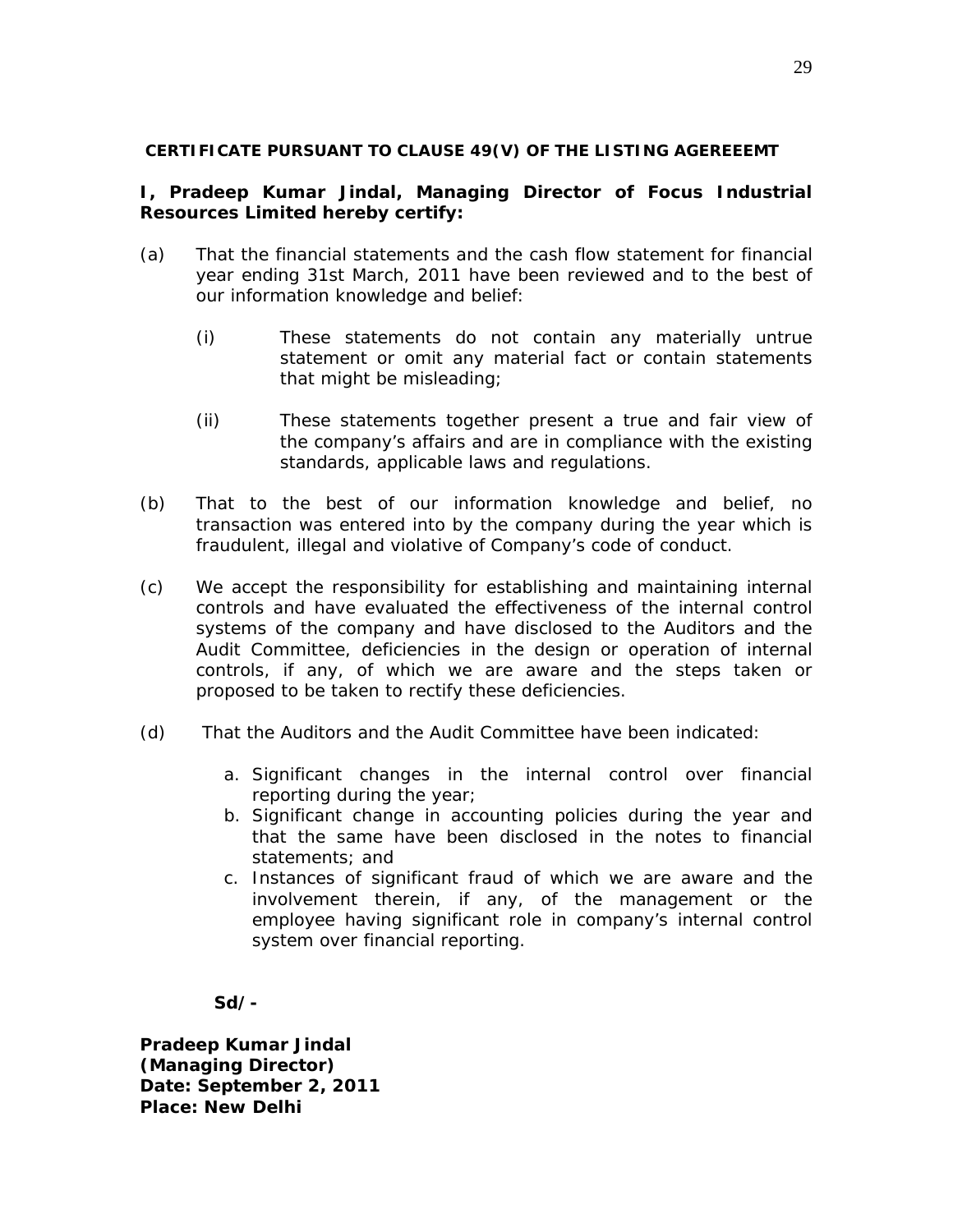#### **AUDITORS' REPORT**

#### **TO THE MEMBERS OF FOCUS INDUSTRIAL RESOURCES LIMITED**

- 1. We have audited the attached Balance Sheet of **Focus Industrial Resources Limited,** as at 31st March, 2011, the Profit and Loss Account and the Cash Flow Statement of the Company for the year ended on that date annexed thereto. These financial statements are the responsibility of the Company's management. Our responsibility is to express an opinion on these financial statements based on our audit.
- 2. We conducted our audit in accordance with Auditing Standards generally accepted in India. Those standards require that we plan and perform the audit to obtain reasonable assurance about whether the financial statements are free of material misstatement. An audit includes examining, on a test basis, evidence supporting the amounts and disclosures in the financial statements. An audit also includes assessing the accounting principles used and significant estimates made by the management, as well as evaluating the overall financial statement presentation. We believe that our audit provides a reasonable basis for our opinion.
- 3. As required by the Companies (Auditor's Report) Order, 2003, and as amended by the Company (Auditor's Report) (Amendment) Order, 2004 as issued by the Central Government of India in terms of Section 227(4A) of the Companies Act, 1956 and on the basis of such checks as we considered appropriate and according to the information and explanations given to us we enclose in the Annexure hereto a statement on the matters specified in paragraph 4 & 5 of the said Order.
- 4. Further to our comments in the Annexure referred to in paragraph 3 above, we report that:
	- (a) We have obtained all the information and explanations which to the best of our knowledge and belief were necessary for the purpose of our audit;
	- (b) In our opinion, proper Books of Accounts as required by law have been kept by the Company so far as appears from our examination of the books;
	- (c) The Balance Sheet, the Profit and Loss account and the Cash Flow Statement dealt with by this report are in agreement with the books of accounts;
	- (d) In our opinion the Balance Sheet, the Profit and Loss Account and the Cash Flow Statement dealt with by this report comply with the Accounting Standards referred to in sub-section [3C] of Section 211 of the Companies Act, 1956;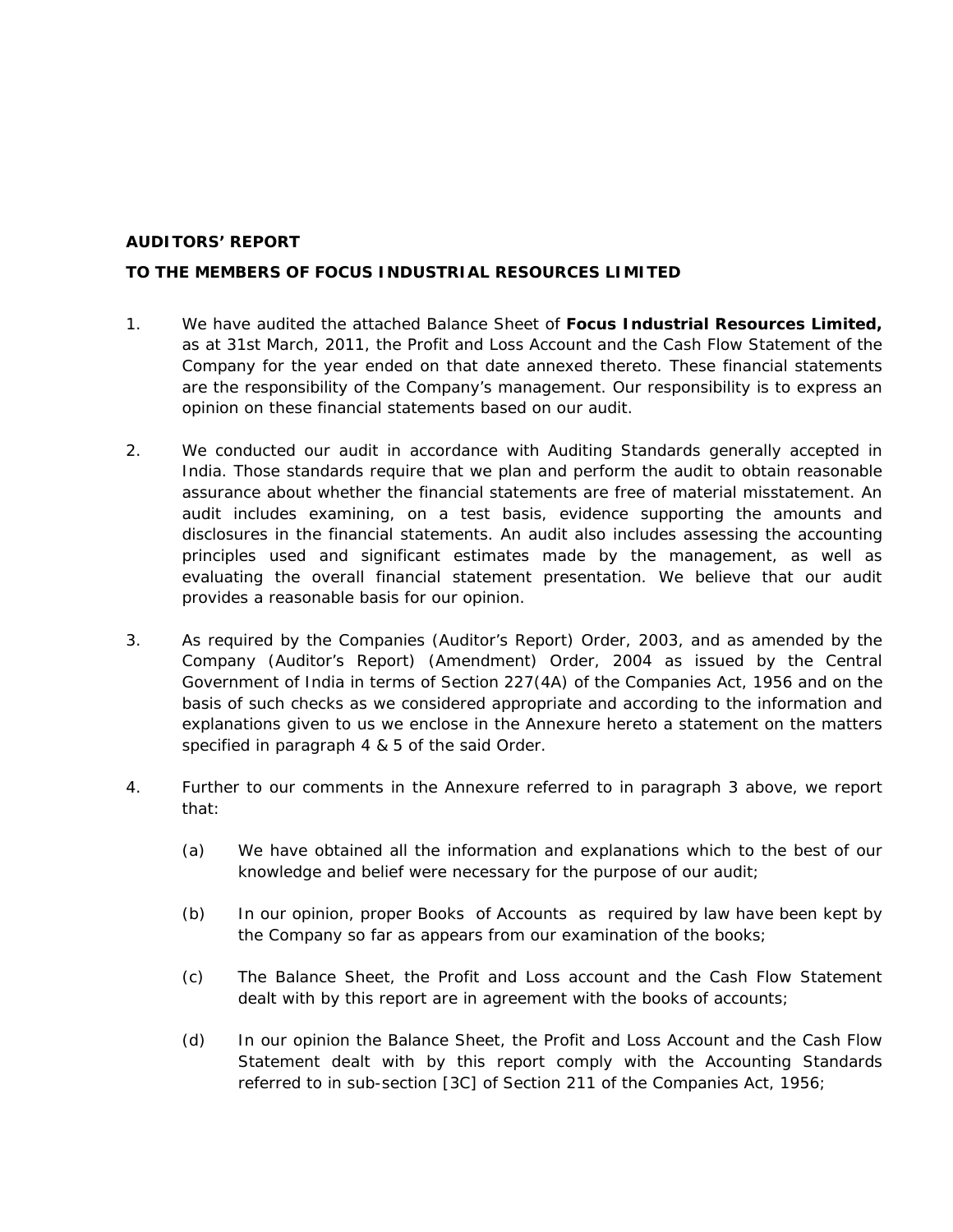- (e) On the basis of written representations received from the Directors as on  $31<sup>st</sup>$ March, 2011 and taken on record by the Board of Directors, we report that none of the directors is disqualified as at 31st March, 2010 from being appointed as a director in terms of clause (g) of sub Section (1) of Section 274 of the Companies Act, 1956;
- 5. In our opinion and to the best of our information and according to the explanations given to us, the said accounts read together with the significant Accounting Policies and notes thereon give the information required by the Companies Act, 1956 in the manner so required and present a true and fair view in conformity with the accounting principles generally accepted in India:
	- (a) In the case of the Balance Sheet, of the State of Affairs of the Company as at 31st March 2011; and
	- (b) In the case of the Profit & Loss Account, of the Profit for the year ended on that date.
	- (c) In the case of the Cash Flow Statement, of the cash flows of the Company for the year ended on that date.

**FOR M. M. GOYAL & CO. Chartered Accountants Firm Reg. No. 007198N** 

> **Sd/- (CA. M.M.GOYAL) Partner M. No. 86085**

**Place : New Delhi Dated : 02.09.2011**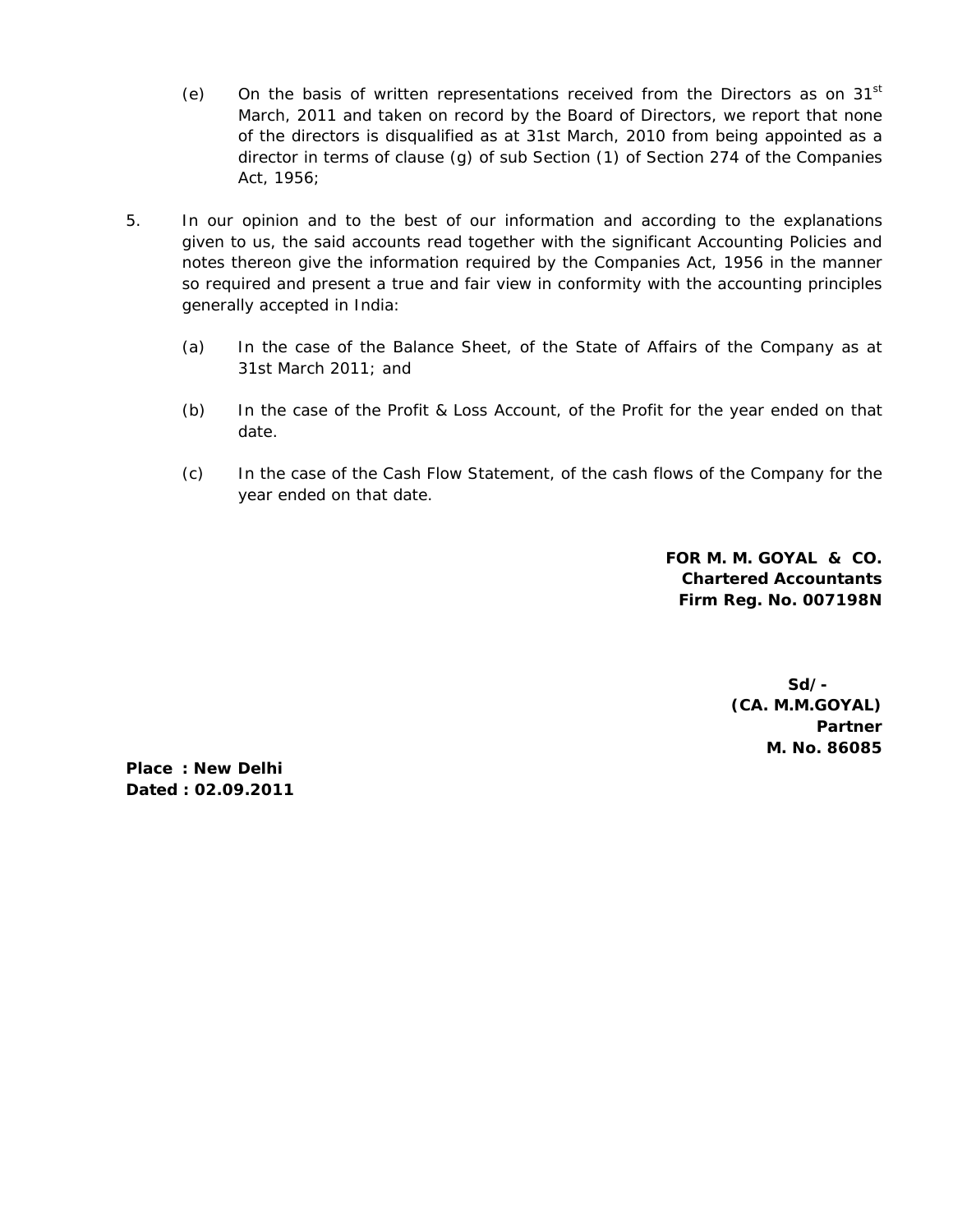#### **AUDITOR'S REPORT**

#### **FOCUS INDUSTRIAL RESOURCES LTD.**

To The Board of Directors, **M/S Focus Industrial Resources Ltd.** Delhi.

 We have audited the attached Balance Sheet of Focus Industrial Resources Ltd. As at 31.03.2011 and Profit & Loss Account for the year ended 31.03.2011, annexed hereto and report that:-

- 1. The Company is Registered With RBI vide Registration No. 14-01042 w.e.f. 10.08.1998.
- 2. The Board of Directors has passed a resolution for the non-acceptance of any public deposits.
- 3. The company has not accepted any public deposits during the relevant year.
- 4. The company has complied with the prudential norms relating to income recognition accounting standards, assets classification and provisioning for bad & Doubtful debts as applicable to it.

 **FOR M. M. GOYAL & CO. Chartered Accountants Firm Reg. No. 007198N** 

 **Sd/- (CA. M.M.GOYAL) Partner** *Partner* **Partner M. No. 86085** 

**Place : DELHI Dated : 02.09.2011**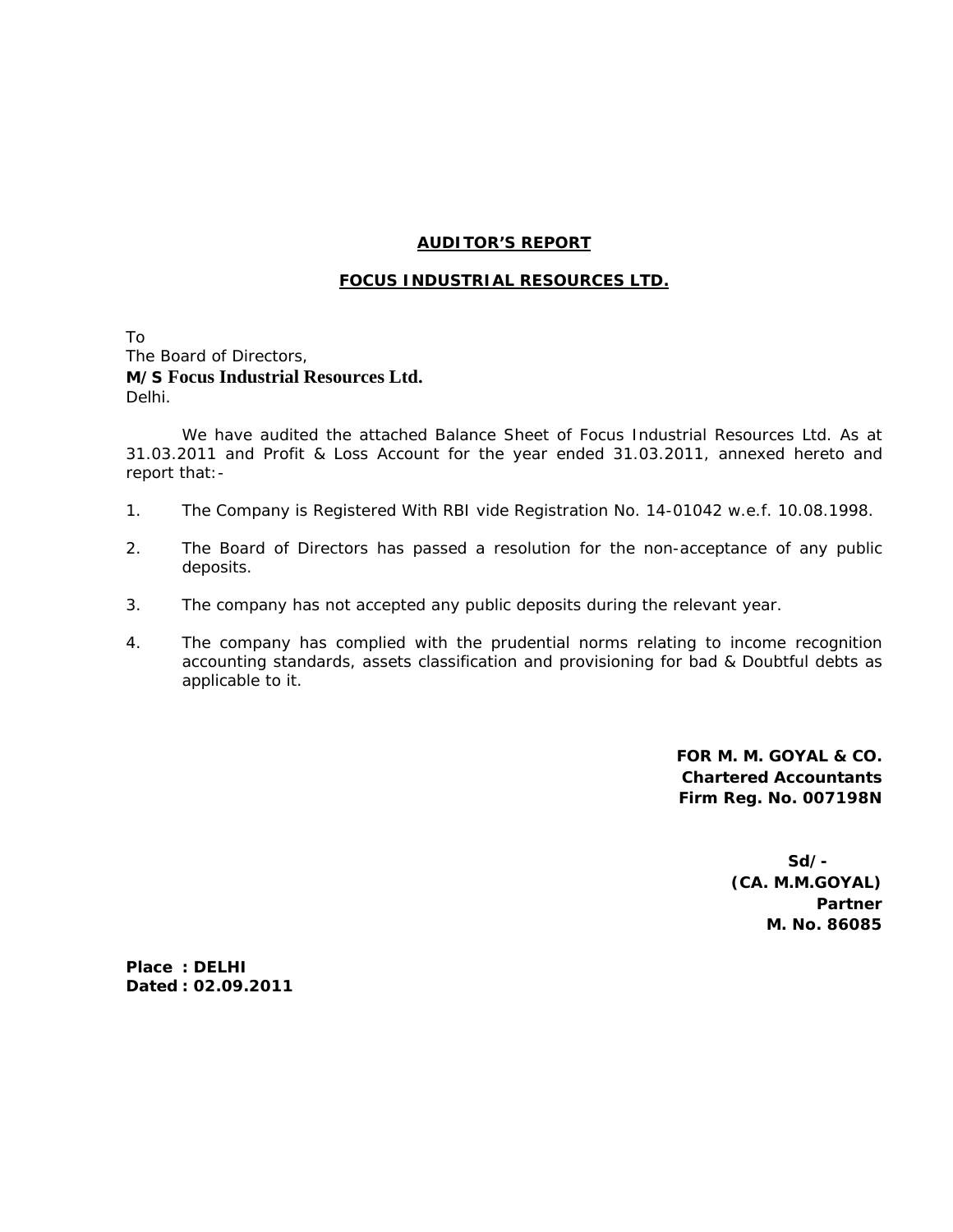#### **ANNEXURE TO AUDITORS' REPORT**

**(Referred to in Paragraph 3 of our Report of even date on the accounts of Focus Industrial Resources Limited, for the year ended on 31st March, 2011)**

- 1. (a) The Company has maintained proper records to showing full particulars including quantitative details and situation of fixed assets.
	- (b) The Company has a phased programme of physical verification of its fixed assets which in our opinion is reasonable, having regard to the size of the Company and the nature of its assets. No material discrepancies were noticed on such physical verification.
	- (c) The Company has not disposed substantial part of the fixed assets during the year under audit.
- 2. (a) The inventory, has been physically verified by the management during the year .
	- (b) In our opinion and according to the information and explanations given to us the procedures followed by the management for such physical verification are reasonable and adequate in relation to the size of the Company and the nature of its business.
	- (c) In our opinion company is maintaining the proper records of inventory. No discrepancies noticed on physical verification of inventory as compared to book records.
- 3. (a) The Company has not granted loan to Company or any person covered in the register maintained under section 301 of the Companies Act, 1956. Accordingly provision of clause 4 (iii) (b) (c) (d) are not applicable to the Company.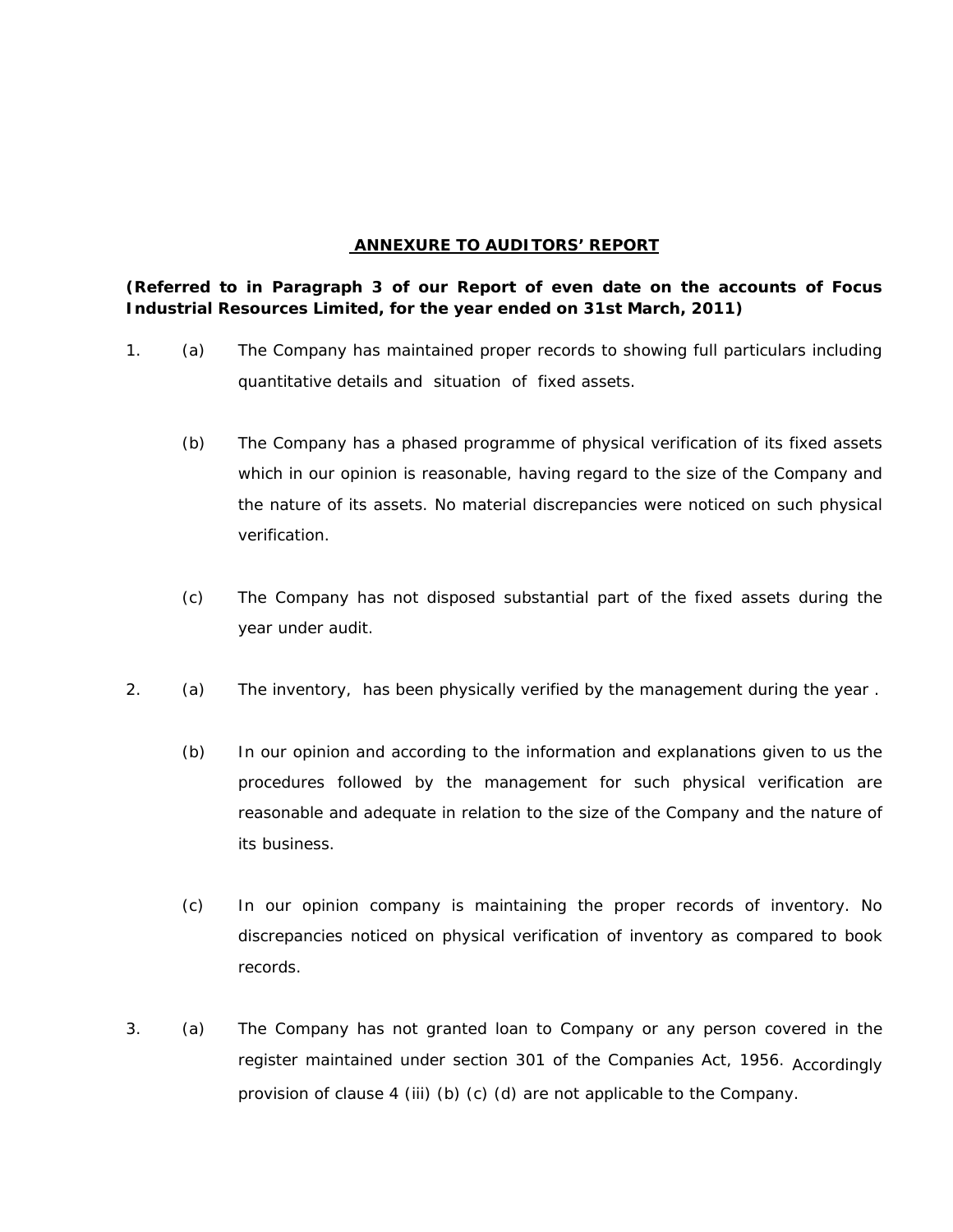- (b) The Company has not taken loan from any person covered in the register maintained under section 301 of the Companies Act, 1956. Accordingly provision of clause 4 (iii) (e) (f) (g) are not applicable to the Company.
- 4. In our opinion and according to information and explanations given to us there is an adequate internal control system commensurate with the size of the Company and nature of its business with regard to the purchase of fixed assets and also for the sale of the goods and services. Further on the basis of our examination of the books of the Company, carried out in accordance with the generally accepted auditing practices in India, we have neither come across nor have we been informed of any instance of major weaknesses in the aforesaid internal control system.
- 5. (a) In our opinion and according to the information and explanations given to us the transactions made in pursuance contracts or arrangements that needed to be entered in the register maintained under section 301 of the Companies Act, 1956 have been so entered.
	- (b) In our opinion, and according to information and explanations given to us, the transactions made in pursuance of contracts or arrangements have been made at prices which are reasonable having regard to the prevailing market prices at the relevant times. As regards license fees transaction it is not possible to comment on its market price in view of the solitary nature of the transaction.
- 6. The Company has not accepted any deposits from the public during the year within the meaning of Section 58A and 58AA or any other relevant provisions of the Companies Act 1956 and the Companies (Acceptance of Deposits) Rules, 1975. Therefore, the provisions of clause 4(vi) of CARO are not applicable to the Company.
- 7. In our opinion, the Company has an internal audit system commensurate with the size & nature of its business.
- 8. The Central Government has prescribed the maintenance of cost records under section 209(1) (d) of the Companies Act, 1956 for the products of the Company. We have broadly reviewed the accounts and records of the Company in this connection and are of the opinion that, prima facie, the prescribed accounts and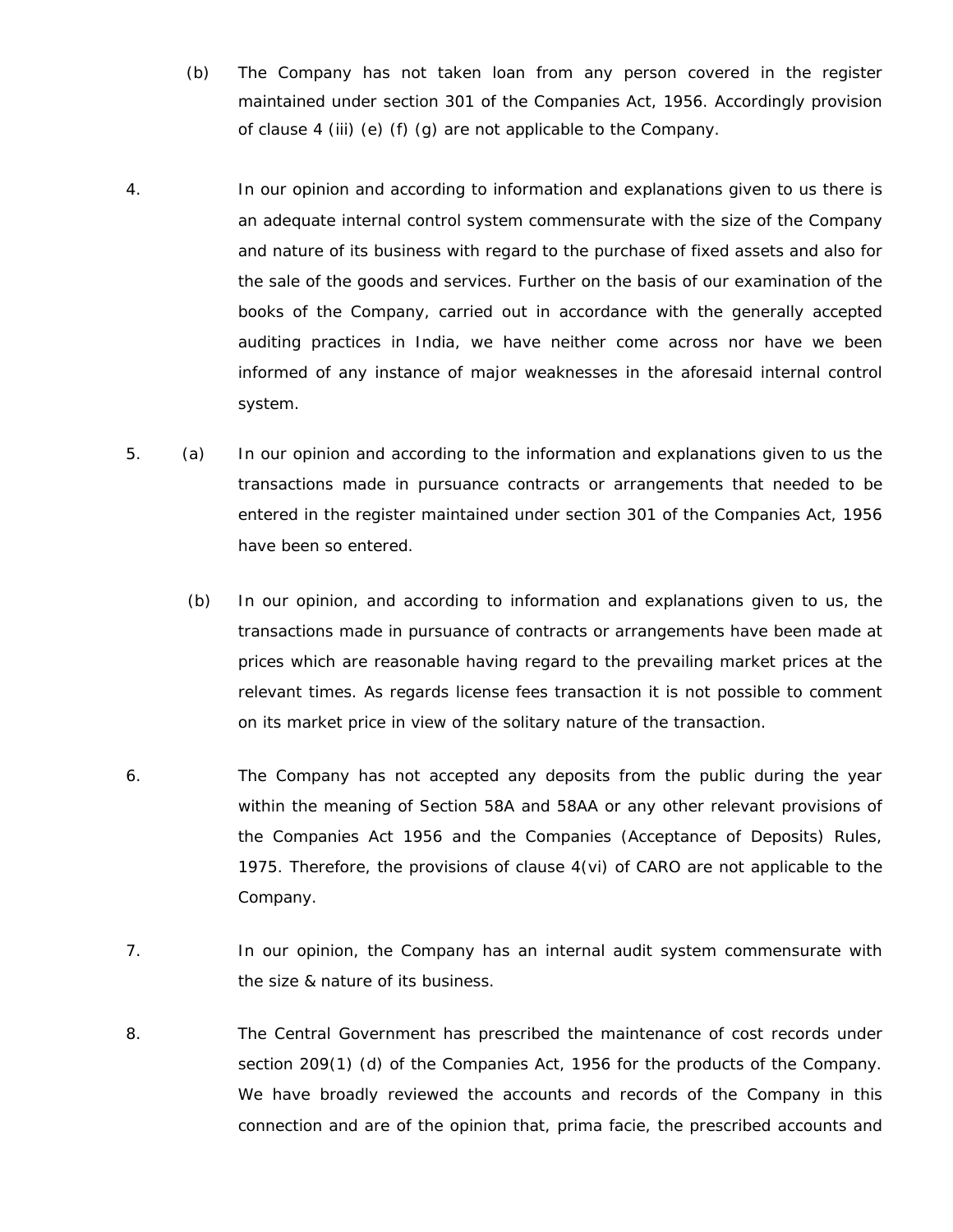records have been made and maintained. We have however, not made a detailed examination of the same.

- 9. (a) According to the records of the company, undisputed statutory dues including Provident Fund, Investor Education and Protection Fund, Employees State Insurance, Income Tax, Sales Tax, Wealth Tax, Service Tax, Excise Duty, Custom Duty, Cess and other statutory dues have been generally regularly deposited with the appropriate authorities during the year and there are no undisputed statutory dues outstanding as on the date of balance sheet for a period exceeding six months from the date they become payable.
	- (b) According to the information and the explanations given to us and as per the books and records examined by us, there are no dues of Income Tax, Sales Tax, Custom Duty, Wealth Tax, Service Tax, Excise Duty and Cess which have not been deposited on account of any dispute.
- 10. The Company has no accumulated losses at the end of the financial year. The Company has not incurred cash losses during the financial year and in the immediately preceding financial year.
- 11. According to the information and explanations given to us we are of the opinion that the Company has not defaulted in repayment of dues to any bank. The Company has not borrowed any amount from any financial institution or debenture holder.
- 12. According to the information and explanations given to us and based on the documents and records produced to us, the Company has not granted loans and advances on the basis of security by way of pledge of shares, debentures and other securities.
- 13. The provisions of clause 4(iii) of the Companies (Auditor's Report) Order, 2003 are not applicable to the company as the company is not a chit fund or a Nidhi/mutual benefit fund/ society.
- 14. In our opinion, the Company has maintained proper records of the transactions and contracts in respect of investments in shares and units and timely entries have been made therein and the shares and units have been held by the company in its own name.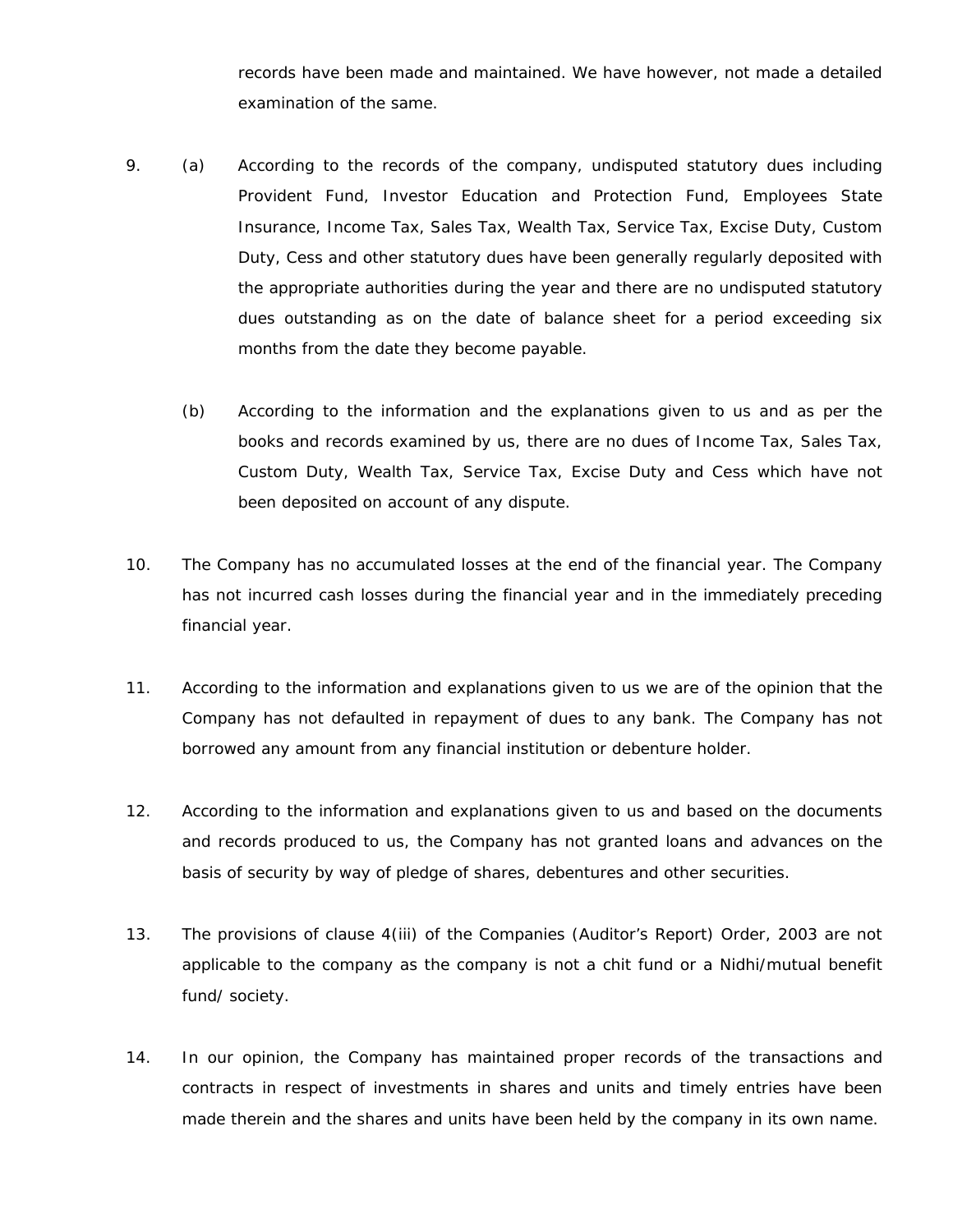- 15. To the best of our information the Company has not given any guarantee for loans taken by others from bank or financial institutions.
- 16. To the best of our information and explanations given to us the term loans have been applied for the purpose for which the Company has obtained them.
- 17. According to the information and explanations given to us and on an overall examination of the books of accounts of the Company, we report that no funds raised on short-term basis have been used for long term investments.
- 18. The Company has not made preferential allotment of shares to parties and companies covered in the register maintained under section 301 of the Companies Act, 1956.
- 19. The Company has not issued any debentures during the year.
- 20. The Company has not raised any money by public issues during the year.
- 21. In our opinion and according to the information and explanations given to us, no material fraud on or by the Company has been noticed or reported during the course of our audit.

**FOR M. M. GOYAL & CO. Chartered Accountants Firm Reg. No. 007198N** 

> **Sd/- (CA. M.M.GOYAL) Partner M. No. 86085**

**Place : New Delhi Dated : 02.09.2011**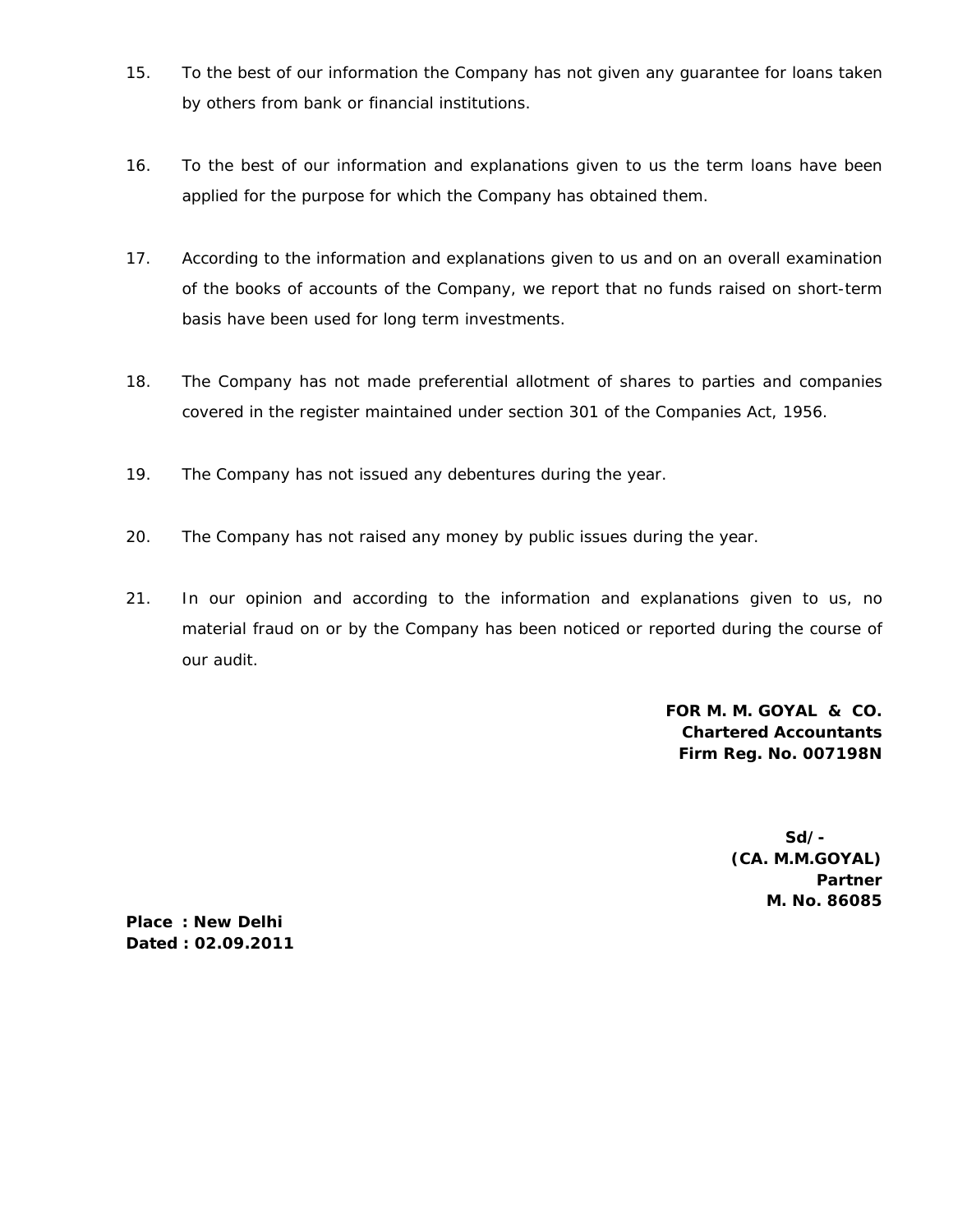#### **FOCUS INDUSTRIAL RESOURCES LIMITED, AZADPUR, DELHI- 110033 BALANCE SHEET AS AT 31ST MARCH, 2011 104, MUKAND HOUSE, COMMERCIAL COMPLEX,**

|    |                                                                                                                                                                              | <b>SCHEDULES</b>          | <b>AS AT</b><br>31.03.2011<br><b>Rupees</b> | <b>AS AT</b><br>31.03.2010<br><b>Rupees</b> |
|----|------------------------------------------------------------------------------------------------------------------------------------------------------------------------------|---------------------------|---------------------------------------------|---------------------------------------------|
| L. | <b>SOURCES OF FUNDS</b>                                                                                                                                                      |                           |                                             |                                             |
|    | 1. Shareholder's Funds                                                                                                                                                       |                           |                                             |                                             |
|    | a) Share Capital                                                                                                                                                             | A                         | 40,647,330.00                               | 11,500,000.00                               |
|    | b) Share Pending Allotment                                                                                                                                                   |                           |                                             | 29,147,330.00                               |
|    | c) Reserves & Surplus                                                                                                                                                        | В                         | 168,140,961.00                              | 166,729,218.21                              |
|    | <b>Total Shareholder's Fund</b>                                                                                                                                              | <b>Sub-Total</b>          | 208,788,291.00                              | 207,376,548.21                              |
|    | 2. Loan Funds                                                                                                                                                                |                           |                                             |                                             |
|    | Secured Loan                                                                                                                                                                 | C                         | 785,000.00                                  |                                             |
|    | 3. Other Liabilities                                                                                                                                                         |                           |                                             |                                             |
|    | Deferred Tax Liability (Net)                                                                                                                                                 |                           | 86,042.00                                   | 79,866.00                                   |
|    | <b>TOTAL SOURCES OF FUNDS</b>                                                                                                                                                |                           | 209,659,333.00                              | 207,456,414.21                              |
|    | <b>II. APPLICATION OF FUNDS</b>                                                                                                                                              |                           |                                             |                                             |
|    | 1. Fixed Assets                                                                                                                                                              | D                         |                                             |                                             |
|    | <b>Gross Block</b>                                                                                                                                                           |                           | 1,713,043.00                                | 1,917,693.00                                |
|    | Less : Depreciation                                                                                                                                                          |                           | 444,958.00                                  | 993,899.00                                  |
|    | <b>Net Block</b>                                                                                                                                                             |                           | 1,268,085.00                                | 923,794.00                                  |
|    | <b>Investments</b><br>2.                                                                                                                                                     | Е                         | 54,134,498.00                               | 132,827,344.00                              |
|    |                                                                                                                                                                              |                           |                                             |                                             |
|    | 3. Current Assets, Loans and Advances<br><b>I. Current Assets</b>                                                                                                            |                           |                                             |                                             |
|    | a) Inventories                                                                                                                                                               | F                         | 563,265.00                                  | 563,265.00                                  |
|    | b) Sundry Debtors                                                                                                                                                            | G                         | 479,487.00                                  | 8,665.00                                    |
|    | c) Cash & Bank Balances                                                                                                                                                      | н                         | 7,399,796.00                                | 3,997,294.73                                |
|    |                                                                                                                                                                              |                           | 8,442,548.00                                | 4,569,224.73                                |
|    | <b>II. Loans and Advances</b>                                                                                                                                                | ш                         | 146,661,071.00                              | 97,209,576.48                               |
|    |                                                                                                                                                                              | <b>Sub-Total</b>          | 155,103,619.00                              | 101,778,801.21                              |
|    | 4. Less: Current Liabilities and Provisions                                                                                                                                  | J                         |                                             |                                             |
|    | a) Liabilities                                                                                                                                                               |                           | 294,027.00                                  | 27,711,105.00                               |
|    | b) Provisions                                                                                                                                                                |                           | 628,284.00                                  | 362,420.00                                  |
|    |                                                                                                                                                                              | <b>Sub-Total</b>          | 922,311.00                                  | 28,073,525.00                               |
|    | <b>Net Current Assets</b>                                                                                                                                                    |                           | 154, 181, 308.00                            | 73,705,276.21                               |
|    | 5. MISCELLANEOUS EXPENDITURE                                                                                                                                                 | ĸ                         | 75,442.00                                   |                                             |
|    | <b>TOTAL APPLICATION OF FUNDS</b>                                                                                                                                            |                           | 209,659,333.00                              | 207,456,414.21                              |
|    | Significant Accounting Policies & Notes on Accounts<br>The Schedules reffered to above form an intergal part of the Balance Sheet<br>As per our report of even date attached | v                         |                                             |                                             |
|    | For M. M. GOYAL & CO.                                                                                                                                                        |                           | For and on behalf of the Board              |                                             |
|    | <b>Chartered Accountants</b><br>Firm Reg. No. 007198N                                                                                                                        |                           |                                             |                                             |
|    | Sd/-                                                                                                                                                                         | Sd/-<br>(Pradeep<br>Kumar | Sd/-                                        | Sd/-                                        |
|    | <b>M. M. GOYAL</b>                                                                                                                                                           | Jindal)                   | (Madhavi Bhatnagar)                         | (Mini Bansal)                               |
|    | Partner                                                                                                                                                                      | <b>Managing</b>           | <b>Director</b>                             | Company                                     |
|    | M. No. 86085                                                                                                                                                                 | <b>Director</b>           |                                             | <b>Secretary</b>                            |

Place : Delhi Dated : 02.09.2011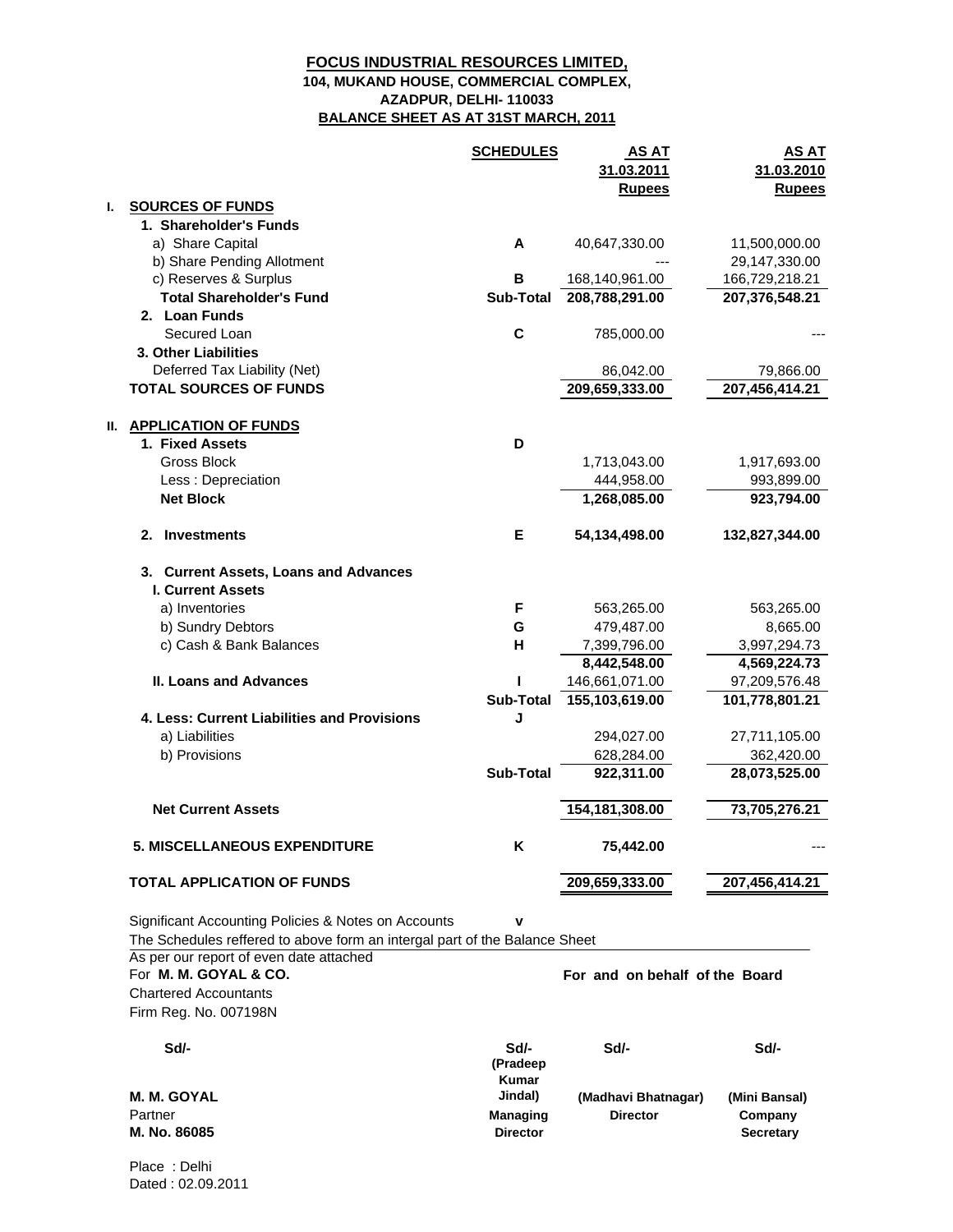#### **FOCUS INDUSTRIAL RESOURCES LIMITED 104, MUKAND HOUSE, COMMERCIAL COMPLEX, PROFIT AND LOSS ACCOUNT FOR THE PERIOD ENDED 31ST MARCH, 2011 AZADPUR, DELHI- 110033**

|                                                                                  |                  | (Figures in Rupees)        |                            |
|----------------------------------------------------------------------------------|------------------|----------------------------|----------------------------|
| <b>PARTICULARS:</b>                                                              | <b>SCHEDULES</b> | <b>AS AT</b><br>31.03.2011 | <b>AS AT</b><br>31.03.2010 |
| <b>INCOME</b>                                                                    |                  |                            |                            |
| Operating Income                                                                 | L                | 4,817,669.00               | 2,235,428.64               |
| Other Income                                                                     | M                | 49,582.00                  | 9,026.00                   |
| Increase/Decrease in Stocks of shares                                            | N                | 0.00                       | 0.00                       |
| <b>TOTAL INCOME</b>                                                              |                  | 4,867,251.00               | 2,244,454.64               |
| <b>EXPENDITURE</b>                                                               |                  |                            |                            |
| Payments to and Provisions for employees                                         | O                | 1,273,589.00               | 543,246.00                 |
| <b>Establishment Expenses</b>                                                    | P                | 1,135,788.00               | 658,894.23                 |
| Interest & Other Charges                                                         | Q                | 10,664.00                  | 32,094.67                  |
| Depreciation                                                                     |                  | 79,299.00                  | 205,507.00                 |
| Loss on F & O                                                                    |                  | 28,018.00                  |                            |
| Amalgamation expenses written off                                                |                  | 18,861.00                  |                            |
| <b>Commission Paid</b>                                                           |                  | 245,000.00                 |                            |
| <b>TOTAL EXPENDITURE</b>                                                         |                  | 2,791,219.00               | 1,439,741.90               |
| <b>PROFIT BEFORE TAX</b>                                                         |                  | 2,076,032.00               | 804,712.74                 |
| Provision for Taxation                                                           |                  |                            |                            |
| - Current year                                                                   |                  | (628, 284.00)              | (272, 105.00)              |
| - Deferred Tax Assets/ (Liabilities)                                             |                  | (6, 176.00)                | 26,974.00                  |
| <b>PROFIT AFTER CURRENT YEAR TAX</b>                                             |                  | 1,441,572.00               | 559,581.74                 |
| Add/(Less): Tax Adjustments related to Previous Year                             |                  | (29, 829.00)               | (93, 529.00)               |
| <b>PROFIT AFTER TAX</b>                                                          |                  | 1,411,743.00               | 466,052.74                 |
| Balance Brought Forward From Previous Year                                       |                  | 424,694.00                 | 51,851.40                  |
| <b>PROFIT AVAILABLE FOR APPROPRIATIONS:</b><br>APPROPRIATIONS:                   |                  | 1,836,437.00               | 517,904.14                 |
| Transfer to Special Reserve U/s 45-IC of RBI Act, 1934                           |                  | (282, 349.00)              | (93, 210.00)               |
| <b>BALANCE CARRIED TO BALANCE SHEET</b>                                          |                  | 1,554,088.00               | 424,694.14                 |
| Earning Per Share (Basic and Diluted) in Rupees                                  |                  |                            |                            |
| [Nominal value per share Rs. 10 (Previous Year Rs. 10 per share)]                |                  |                            |                            |
| - Basic                                                                          |                  | 0.35                       | 0.41                       |
| - Diluted                                                                        |                  | 0.55                       | 0.18                       |
| (Refer Note 2.07 of Schedule V)                                                  |                  |                            |                            |
| SIGNIFICANT ACCOUNTING POLICIES & NOTES ON ACCOUNTS                              | v                |                            |                            |
| The schedules referred to above form an integral part of Profit and Loss Account |                  |                            |                            |
| As per our report of even date attached                                          |                  |                            |                            |

**For M.M. Goyal & Co. Chartered Accountants Firm Reg. no. 007198N**

**For and on behalf of the Board**

**Sd/- Sd/- Sd/- Sd/- (CA. M.M.Goyal ) (Pradeep Kumar Jindal) (Mini Bansal)** Partner **Managing Director Director Company** Partner Company **Company** Director **M.No. 86085 Director Secretary (Madhavi Bhatnagar)**

**Place : Delhi Dated: 02.09.2011**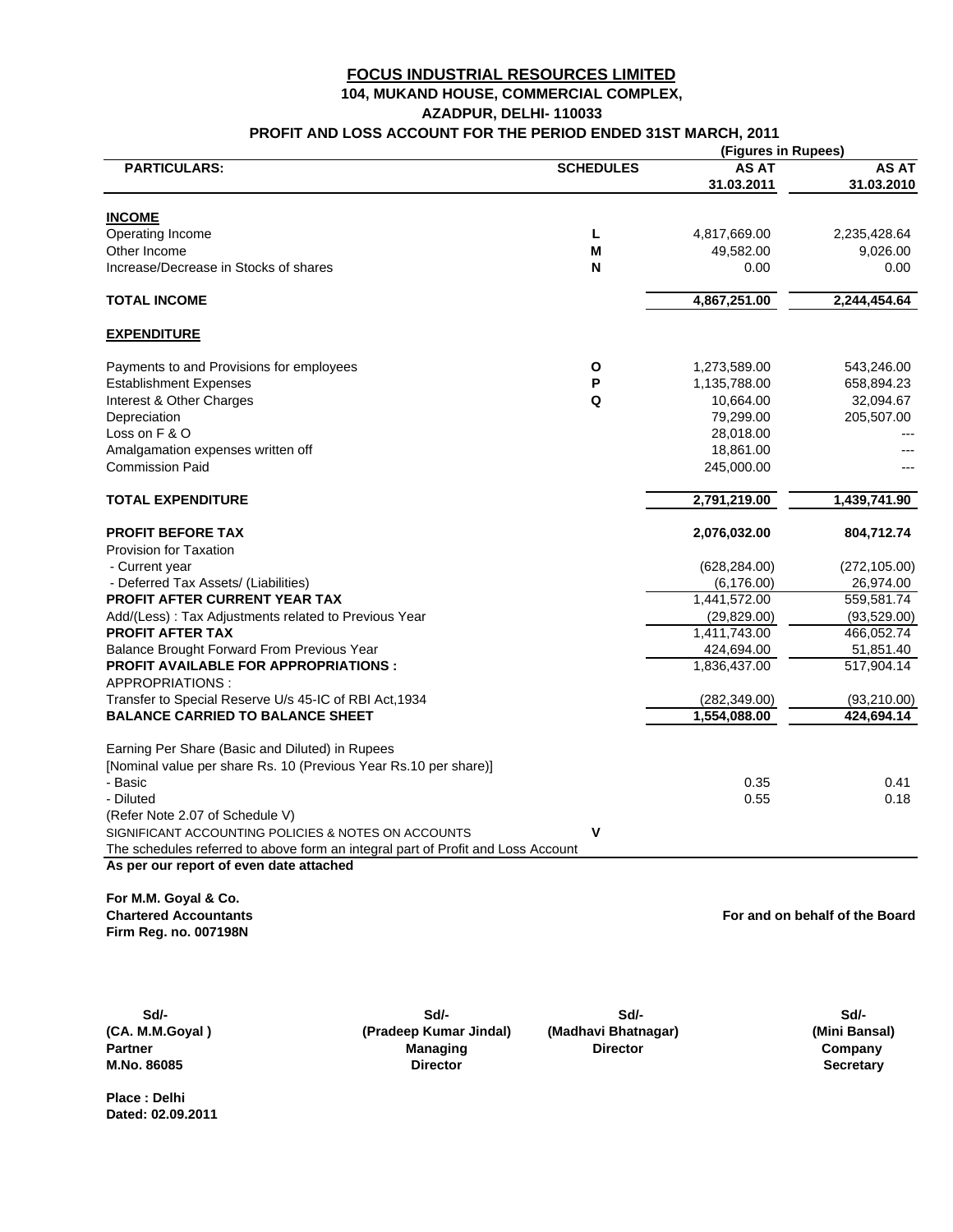#### **FOCUS INDUSTRIAL RESOURCES LIMITED CASH FLOW STATEMENT FOR THE YEAR ENDED 31ST MARCH 2011 (Pursuant to the Listing agreement with Stock Exchange)**

|                                                             | <b>YEAR ENDED</b><br>31.03.2011<br><b>Rupees</b> | <b>YEAR ENDED</b><br>31.03.2010<br><b>Rupees</b> |
|-------------------------------------------------------------|--------------------------------------------------|--------------------------------------------------|
| A. CASH FLOW STATEMENT FROM OPERATING ACTIVITIES            |                                                  |                                                  |
| Net profit before tax & Extraordinary items                 | 2,076,032                                        | 804,713                                          |
| Adjustments for:                                            |                                                  |                                                  |
| Miscellaneous Expenses writtenoff                           | 18,861                                           |                                                  |
| Depreciation                                                | 79,299                                           | 205,507                                          |
| Interest paid                                               |                                                  |                                                  |
| Operating Profit before working Capital changes             | 2,174,192                                        | 1,010,220                                        |
| Adjustments for:                                            |                                                  |                                                  |
| <b>Trade &amp; Other Receivables</b>                        | (49, 922, 317)                                   | (50, 252, 031)                                   |
| Inventories                                                 |                                                  |                                                  |
| Trade Payables and other Liabilities                        | (27, 151, 214)                                   | 27,518,994                                       |
| Cash generated from operations                              | (74, 899, 339)                                   | (21, 722, 817)                                   |
| <b>Interest Paid</b>                                        |                                                  |                                                  |
| <b>Direct Taxes Paid</b>                                    | (658, 113)                                       |                                                  |
| <b>FBT Paid</b>                                             |                                                  | (37, 425)                                        |
| Cash flow before extraordinary items                        | (75, 557, 452)                                   | (21, 760, 242)                                   |
| Net cash from operating activities                          | (75, 557, 452)                                   | (21,760,242)                                     |
| <b>B. CASH FLOW FROM INVESTING ACTIVITIES</b>               |                                                  |                                                  |
| Proceeds from sale of Investments                           | 78,598,543                                       |                                                  |
| Purchase of Investment                                      |                                                  | (139, 335, 846)                                  |
| Sale of Fixed Assets                                        | 844,469                                          |                                                  |
| <b>Purchase of Fixed Assets</b>                             | (1,268,059)                                      |                                                  |
| Net cash from investing activities                          | 78,174,953                                       | (139, 335, 846)                                  |
| <b>C. CASH FLOW FROM FINANCING ACTIVITIES</b>               |                                                  |                                                  |
| Securities Premium Account                                  |                                                  | 162,589,320                                      |
| Profit Balance of Transferor Companies                      |                                                  | 171,815                                          |
| Repayment of Loans                                          |                                                  |                                                  |
| Hire Purchase Finance taken                                 | 785,000                                          |                                                  |
| Net cash used in financing activities                       | 785,000                                          | 162,761,135                                      |
| Net increase/(decrease) in cash and cash equivalent (A+B+C) | 3,402,501                                        | 1,665,047                                        |
| Cash and Cash equivalent as at 01.04.2010                   | 3,997,295                                        | 2,332,248                                        |
| Cash and Cash equivalent as at 31.03.2011                   | 7,399,796                                        | 3,997,295                                        |
|                                                             |                                                  |                                                  |
| For M. M. GOYAL & CO.                                       |                                                  |                                                  |
| <b>Chartered Accountants</b>                                | For and on behalf of the Board                   |                                                  |
| Firm Reg. No. 007198N                                       |                                                  |                                                  |
|                                                             |                                                  |                                                  |

| Sd/-            | Sd/-                | Sd/-             |
|-----------------|---------------------|------------------|
| (Pradeep Kumar  |                     |                  |
| Jindal)         | (Madhavi Bhatnagar) | (Mini Bansal)    |
| <b>Managing</b> | <b>Director</b>     | Company          |
| <b>Director</b> |                     | <b>Secretary</b> |
|                 |                     |                  |

Place : Delhi Dated : 02.09.2011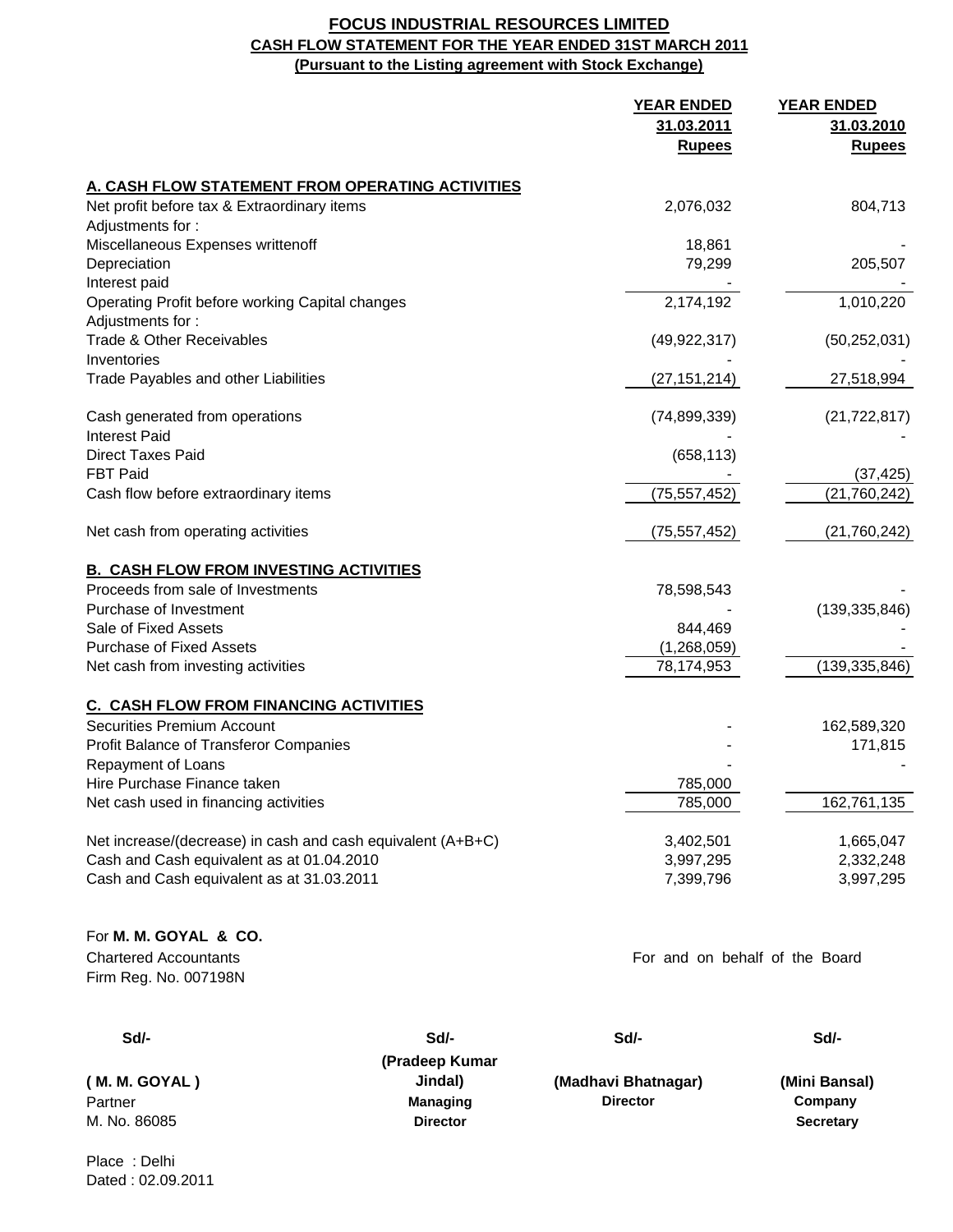|                                                 |                                                                                                          |                      | (Figures in Rupees)  |
|-------------------------------------------------|----------------------------------------------------------------------------------------------------------|----------------------|----------------------|
| <b>PARTICULARS</b>                              |                                                                                                          | <b>FIGURES AS AT</b> | <b>FIGURES AS AT</b> |
|                                                 |                                                                                                          | 31.03.2011           | 31.03.2010           |
| <b>SCHEDULE A : SHARE CAPITAL :</b>             |                                                                                                          |                      |                      |
| <b>AUTHORISED</b>                               | 51,00,000 Equity shares (P.Y. 51,00,000 Equity Shares) of Rs.10/- each                                   | 51,000,000.00        | 51,000,000.00        |
| <b>ISSUED</b><br><b>SUBSCRIBED</b><br>& PAID UP | 40,64,733 Equity shares (P.Y. 11,50,000 Equity Shares) of Rs.10/- each<br>fully paid up for cash at par. | 40,647,330.00        | 11,500,000.00        |
| <b>SHARES PENDING ALLOTMENT</b>                 |                                                                                                          |                      | 29,147,330.00        |
|                                                 | <b>TOTAL</b>                                                                                             | 40,647,330.00        | 40,647,330.00        |
| SECURITIES PREMIUM ACCOUNT                      | <b>SCHEDULE B: RESERVES &amp; SURPLUS:</b>                                                               | 162,589,320.00       | 162,589,320.00       |
| <b>SPECIAL RESERVE</b> Opening Balance          |                                                                                                          | 110,538.00           | 17,328.00            |
| U/S 45-IC OF RBI                                | Add: Transfer from Profit & Loss Account                                                                 | 282,349.00           | 93,210.00            |
| ACT, 1934                                       |                                                                                                          | 392,887.00           | 110,538.00           |
| <b>GENERAL RESERVE</b>                          |                                                                                                          |                      |                      |
|                                                 | <b>General Reserve</b>                                                                                   | 171,816.00           |                      |
|                                                 | Transferor Company- 1                                                                                    |                      | 81,451.44            |
|                                                 | Transferor Company-2                                                                                     |                      | 36,840.00            |
|                                                 | Transferor Company- 3                                                                                    | ---                  | 53,524.63            |
|                                                 | Transfer from surplus on Amalgamation                                                                    | 3,432,850.00         |                      |
|                                                 |                                                                                                          | 3,604,666.00         | 171,816.07           |
|                                                 | Balance as per Profit & Loss account                                                                     | 1,554,088.00         | 424,694.14           |
|                                                 |                                                                                                          | 1,554,088.00         | 596,510.21           |
|                                                 | Add: Surplus on account of Amalgamation                                                                  | ---                  | 3,432,850.00         |
|                                                 |                                                                                                          | 1,554,088.00         | 4,029,360.21         |
|                                                 | <b>TOTAL</b>                                                                                             |                      |                      |
|                                                 |                                                                                                          | 168,140,961.00       | 166,729,218.21       |

#### **SCHEDULES ANNEXED TO AND FORMING PART OF THE BALANCE SHEET AS AT 31ST MARCH , 2011**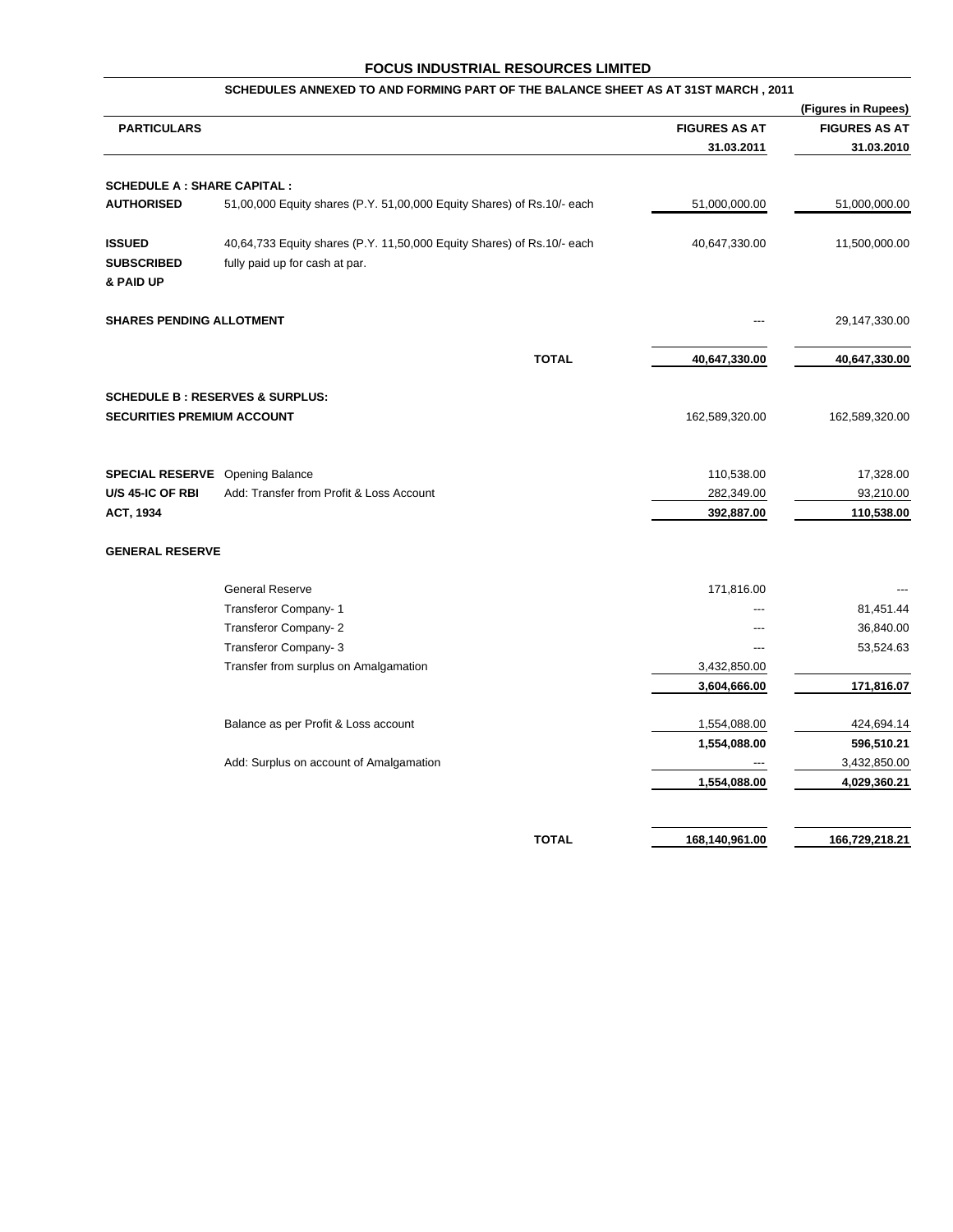|                    |                                  |                                                                 | As at<br>31.03.2011 | As at<br>31.03.2010 |
|--------------------|----------------------------------|-----------------------------------------------------------------|---------------------|---------------------|
|                    | <b>SCHEDULE C : SECURED LOAN</b> | Hire purchase finance from ICICI Bank                           | 785,000.00          | $---$               |
|                    |                                  |                                                                 | 785,000.00          |                     |
|                    | <b>SCHEDULE E: INVESTMENTS</b>   |                                                                 |                     |                     |
|                    |                                  | (Long Term unless otherwise stated)                             |                     |                     |
| As at              | As at                            |                                                                 |                     |                     |
|                    | 31.03.2011 31.03.2010            | <b>QUOTED (Non Trade Investments)</b>                           |                     |                     |
| (Number of Shares) |                                  |                                                                 |                     |                     |
| 3579               | 3579                             | VIP Industries Ltd., of Rs. 10/- each.                          | 281,498.00          | 281,498.00          |
|                    |                                  | <b>UNQUOTED (Non Trade Investments)</b>                         |                     |                     |
| ---                | 574                              | DKB Infrastructure (P) Ltd., of Rs. 10/- each.                  | ---                 | 57,400.00           |
| ---                | 29000                            | Prakash International (P) Ltd., of Rs. 1/- each.                | ---                 | 2,900,000.00        |
| ---                | 8000                             | Sapna Exim (P) Ltd., of Rs. 10/- each.                          | ---                 | 600,000.00          |
| ---                | 44000                            | G. K. Business Centre (P) Ltd., of Rs. 10/- each.               | ---                 | 4,400,000.00        |
| ---                | 2203000                          | Basil Investment & Hospitality Services Ltd., of Rs. 10/- each. | ---                 | 22,030,000.00       |
| ---                | 25000                            | Dasha Steels (P) Ltd., of Rs. 10/- each.                        |                     | 1,000,000.00        |
| ---                | 225000                           | O.P. Chains Ltd., of Rs. 10/- each.                             | ---                 | 13,500,000.00       |
| ---                | 25000                            | Yash Mines Marbel India (P) Ltd., of Rs. 10/- each.             |                     | 2,500,000.00        |
| ---                | 8000                             | MRG Developers (P) Ltd., of Rs. 10/- each.                      | ---                 | 1,000,000.00        |
| ---                | 250000                           | Systematic Promoters (P) Ltd., of Rs. 10/- each.                | ---                 | 2,500,000.00        |
| ---                | 62500                            | Tarun International Ltd. of Rs. 10/- each.                      | ---                 | 1,000,000.00        |
| ---                | 20000                            | Topaz Products (P) Ltd. of Rs. 10/ each.                        | ---                 | 2,000,000.00        |
| ---                | 135000                           | Neel Kanth Trade Link (P) Ltd of Rs. 10/- each                  | ---                 | 2,650,000.00        |
| ---                | 49000                            | Asian Resurfacing of Road Agency (P) Ltd., of Rs. 10/- each.    | ---                 | 4,900,000.00        |
| ---                | 250000                           | Mighty Township (P) Ltd of Rs. 10/- each.                       |                     | 2,500,000.00        |
| ---                | 100000                           | Mighty Developers India Ltd., of Rs. 10/- each                  | ---                 | 1,000,000.00        |
| ---                | 6250                             | Brijpal Construction (P) Ltd., of Rs. 10/- each                 | ---                 | 1,000,000.00        |
| ---                | 5000                             | Batra Deepak And Associates (P) Ltd., of Rs. 10/- each.         | ---                 | 500,000.00          |
| ---                | 3000                             | Sneh Finance (P) Ltd., of Rs. 100/- each                        | ---                 | 900,000.00          |
| ---                | 40000                            | Sona Commercials (P) Ltd., of Rs. 10/- each.                    | ---                 | 1,200,000.00        |
| ---                | 181723                           | Singh Financial Services (P) Ltd., of Rs. 10/- each.            | ---                 | 858,446.00          |
| ---                | 5000                             | Garg Zevar Palace (P) Ltd., of Rs. 10/- each.                   | ---                 | 2,500,000.00        |
| ---                | 100000                           | Arrow Infratech (P) Ltd., of Rs. 10/- each.                     | ---                 | 1,000,000.00        |
| ---                | 5000                             | Rakesh Bobol & Trading Co. (P) Ltd., of Rs. 10/- each.          |                     | 500,000.00          |
| ---                | 3000                             | Adamach Autoind India (P) Ltd., of Rs. 100/- each.              | ---                 | 1,500,000.00        |
| ---                | 35000                            | Quality Steelness (P) Ltd., of Rs. 10/- each.                   | ---                 | 3,500,000.00        |
| 306200             | 205000                           | Sarvottam Pumps Ltd., of Rs. 10/- each.                         | 9,160,000.00        | 4,100,000.00        |
| 62500              | 62500                            | Seer Finlease (P) Ltd., of Rs. 10/- each.                       | 12,500,000.00       | 12,500,000.00       |
| 20000              | 252000                           | Indoauto Tech Ltd., of Rs. 10/- each.                           | 10,000,000.00       | 25,200,000.00       |
| 36930              | 127500                           | B. R. Arora & Associates (P) Ltd., of Rs. 10/- each.            | 3,693,000.00        | 12,750,000.00       |
| 3500               | ---                              | Admach Auto Industries (P) Ltd of Rs. 100/- each                | 2500000.00          |                     |
| 90000              | $---$                            | Saloni Housing Development (P) Ltd. of Rs.                      | 9,000,000.00        |                     |
| 30000              | ---                              | Akik Marketing (P) Ltd                                          | 4,500,000.00        |                     |
| 1000               | $---$                            | Heat Flown Electricals (P) Ltd.                                 | 1,000,000.00        |                     |
| 5000               | $---$                            | LNG Papers (P) Ltd.                                             | 500,000.00          |                     |
| 5000               | $---$                            | Kay Jay Developers (P) Ltd.                                     | 500,000.00          |                     |
| 1000               | $---$                            | Dikshi Leafin Portfolio (P) Ltd.                                | 500,000.00          |                     |
|                    |                                  |                                                                 | 54,134,498.00       | 132,827,344.00      |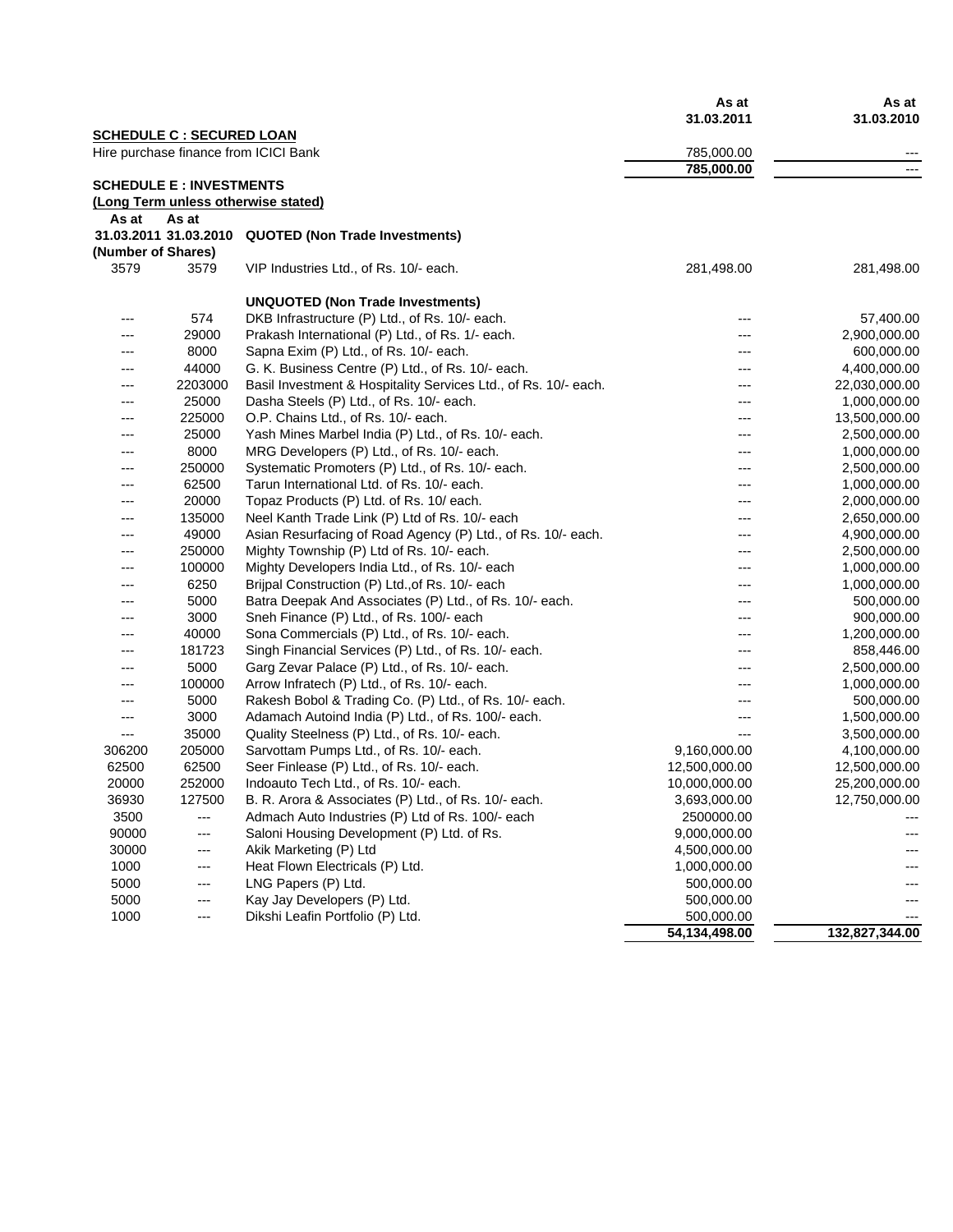| <b>SCHEDULE F: INVENTORIES:</b> |                                |                                                   | As at      | As at      |  |
|---------------------------------|--------------------------------|---------------------------------------------------|------------|------------|--|
|                                 | <b>Shares &amp; Securities</b> |                                                   | 31.03.2011 | 31.03.2010 |  |
|                                 |                                | (Taken as valued and certified by the Management) |            |            |  |
| In Equity Shares                |                                |                                                   |            |            |  |
| 30                              |                                | 30 Aimera Realty Ltd                              | 3,506.00   | 3,506.00   |  |
| 1100                            |                                | 1100 Asrtya Micro Wave Ltd                        | 47,300.00  | 47,300.00  |  |
| 2000                            |                                | 2000 Capital Hotels Ltd                           | 10,187.00  | 10,187.00  |  |
| 4800                            |                                | 4800 Tata Tele Ltd                                | 206,400.00 | 206,400.00 |  |
| 1000                            |                                | 1000 Spentex Industries Ltd.                      | 9,117.00   | 9,117.00   |  |
| 20                              |                                | 20 Petronet LNG Ltd                               | 1,406.00   | 1,406.00   |  |
| 2500                            |                                | 2500 Indian Seamless Ltd                          | 52,800.00  | 52,800.00  |  |
| 300                             |                                | 300 Ispat Industries Ltd                          | 3,900.00   | 3,900.00   |  |
| 200                             | 200                            | Ispat Industries Pref. Ltd                        | 697.00     | 697.00     |  |
| 3000                            |                                | 3000 Lanco Global Ltd                             | 99,400.00  | 99,400.00  |  |
| 70                              | 70                             | Shre Precot Mill Ltd                              | 20,598.00  | 20,598.00  |  |
| 3092                            |                                | 3092 VIP Industries Ltd                           | 107,954.00 | 107,954.00 |  |
|                                 |                                |                                                   | 563,265.00 | 563,265.00 |  |
|                                 |                                |                                                   |            |            |  |
|                                 |                                |                                                   |            |            |  |
|                                 |                                | <b>SCHEDULE G : SUNDRY DEBTORS</b>                |            |            |  |

(Unsecured, unconfirmed but considered good)

|                   |                                                                                       | 479,487.00     | 8,665.00                                                                |
|-------------------|---------------------------------------------------------------------------------------|----------------|-------------------------------------------------------------------------|
|                   | <b>TOTAL</b>                                                                          | 479,487.00     | 8,665.00                                                                |
|                   | <b>SCHEDULE H: CASH &amp; BANK BALANCES:</b>                                          |                |                                                                         |
| a.                | Cash in hand                                                                          | 1,630,835.00   | 3,807,265.06                                                            |
| b.                | With Scheduled Bank                                                                   |                |                                                                         |
|                   | i. In Current Accounts                                                                | 5,768,961.00   | 190,029.67                                                              |
|                   | <b>TOTAL</b>                                                                          | 7,399,796.00   | 3,997,294.73                                                            |
|                   | <b>SCHEDULE I: LOANS &amp; ADVANCES</b>                                               |                |                                                                         |
|                   | (Unsecured & unconfirmed but considered good unless                                   |                |                                                                         |
|                   | otherwise stated)                                                                     |                |                                                                         |
|                   | <b>LOANS &amp; ADVANCES</b>                                                           |                |                                                                         |
| a.                | Advances recoverable in cash or in kind or for value to be receive                    | 145,860,460.00 | 95,844,392.48                                                           |
| b.                | Advance payments against Income Tax                                                   | 750,611.00     | 1,315,184.00                                                            |
| c.                | <b>Security Deposits</b>                                                              | 50,000.00      | 50,000.00                                                               |
|                   |                                                                                       |                |                                                                         |
|                   | <b>TOTAL</b>                                                                          | 146,661,071.00 | 97,209,576.48                                                           |
|                   | <b>SCHEDULE J: CURRENT LIABILITIES &amp; PROVISIONS</b><br><b>CURRENT LIABILITIES</b> |                |                                                                         |
| a.                | <b>Sundry Creditors</b>                                                               |                |                                                                         |
| i)                | Due to Others                                                                         |                |                                                                         |
| ii)               | For Expenses                                                                          | 52,662.00      |                                                                         |
| b.                | <b>Other Liabilities</b>                                                              | 216,865.00     |                                                                         |
| c.                | <b>TDS Payable</b>                                                                    | 24,500.00      |                                                                         |
|                   | <b>TOTAL</b>                                                                          | 294,027.00     |                                                                         |
| <b>PROVISIONS</b> |                                                                                       |                |                                                                         |
|                   | Provision for Income Tax                                                              | 628,284.00     | 27,500,000.00<br>12,225.00<br>198,880.00<br>27,711,105.00<br>362,420.00 |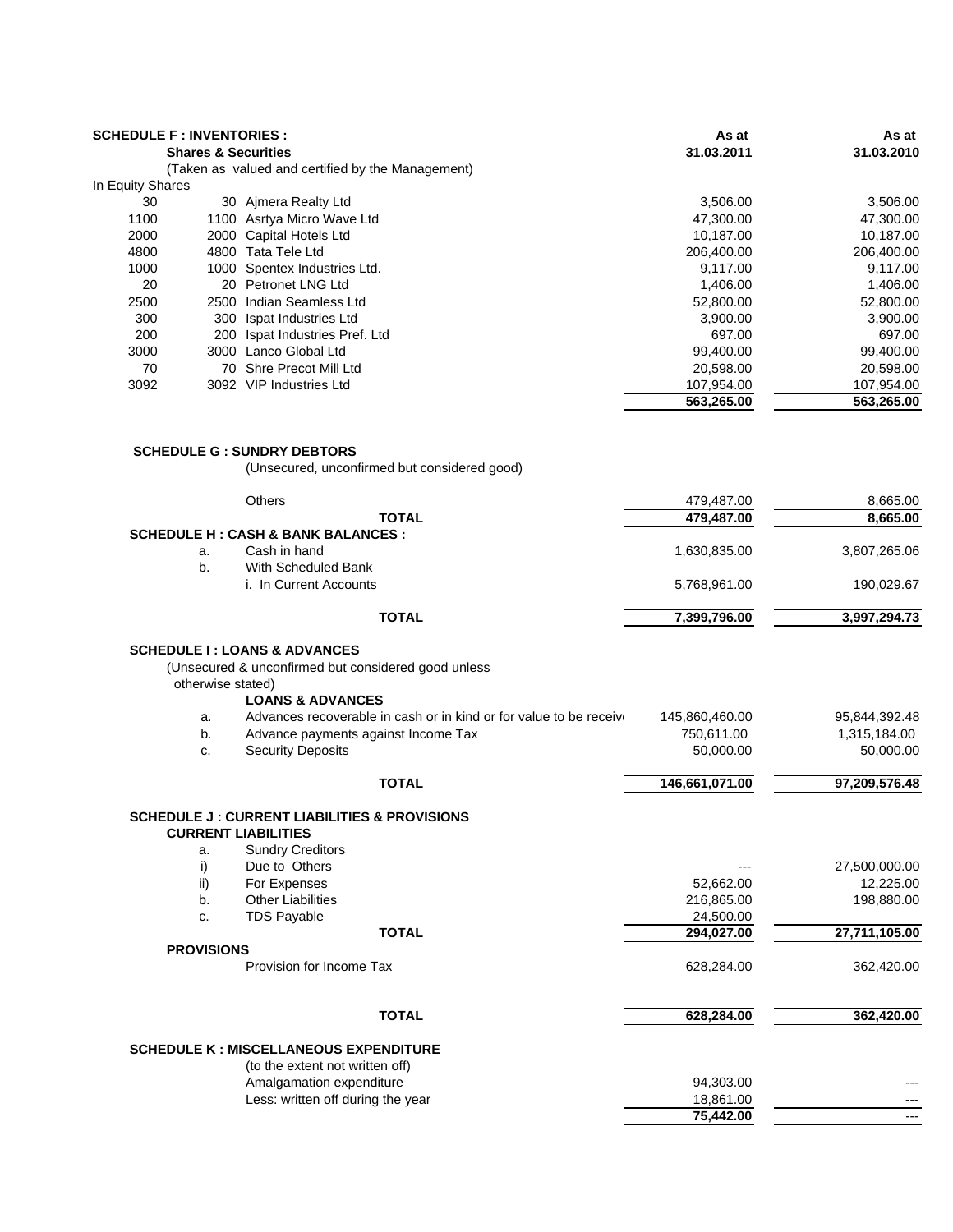#### **FOCUS INDUSTRIAL RESOURCES LIMITED104, MUKUND HOUSE, COMMERCIAL COMPLEX, AZADPUR, DELHI- 110033.**

**SCHEDULE D : FIXED ASSETS :**

 **( Figures in Rupees )**

|     |                               |              | <---------------- G R O S S | B L O C K -------------------> |              | <------ NET BLOCK------><br><------------------ D E P R E C I A T I O N ----------------> |             |                    |             |              |              |
|-----|-------------------------------|--------------|-----------------------------|--------------------------------|--------------|-------------------------------------------------------------------------------------------|-------------|--------------------|-------------|--------------|--------------|
|     | S. PARTICULARS                | AS AT        | <b>ADDITIONS</b>            | <b>DEDUCTIONS/</b>             | AS AT        | <b>UPTO</b>                                                                               | FOR THE     | <b>DEDUCTIONS/</b> | <b>UPTO</b> | AS AT        | AS AT        |
| NO. |                               | 01.04.2010   | <b>DURING THE</b>           | <b>ADJUSTMENTS</b>             | 31.03.2011   | 31.03.2010                                                                                | <b>YEAR</b> | <b>ADJUSTMENTS</b> | 31.03.2011  | 31.03.2011   | 31.03.2010   |
|     |                               |              | <b>YEAR</b>                 |                                |              |                                                                                           |             |                    |             |              |              |
|     | <b>COMPUTER</b>               | 387.984.00   | 85.100.00                   | 0.00                           | 473.084.00   | 356,778.00                                                                                | 65,625.00   | 0.00               | 422,403.00  | 50,681.00    | 31,206.00    |
|     | 2 MOTOR CAR                   | 1,472,709.00 | 1,027,215.00                | 1,472,709.00                   | 1,027,215.00 | 628,240.00                                                                                | 1,871.00    | 628,240.00         | 1,871.00    | 1,025,344.00 | 844,469.00   |
|     | 3 PHOTOCOPIER                 | 57,000.00    | 0.00                        | 0.00                           | 57,000.00    | 8,881.00                                                                                  | 2,708.00    | 0.00               | 11,589.00   | 45.411.00    | 48,119.00    |
|     | 4 AIR CONDITION               | 0.00         | 64,000.00                   | 0.00                           | 64,000.00    | 0.00                                                                                      | 2,787.00    | 0.00               | 2,787.00    | 61,213.00    | 0.00         |
|     | 5 SECURITY SYSTEM             | 0.00         | 91,744.00                   | 0.00                           | 91,744.00    | 0.00                                                                                      | 6,308.00    | 0.00               | 6,308.00    | 85,436.00    | 0.00         |
|     | <b>TOTAL</b>                  | 1.917.693.00 | 1.268.059.00                | 1.472.709.00                   | 1.713.043.00 | 993,899.00                                                                                | 79.299.00   | 628,240.00         | 444,958.00  | 1,268,085.00 | 923,794.00   |
|     | <b>Previous Years Figures</b> | 1.917.693.00 | 0.00                        | 0.00                           | 1.917.693.00 | 788.392.00                                                                                | 205.507.00  | 0.00               | 993.899.00  | 923.794.00   | 1,129,301.00 |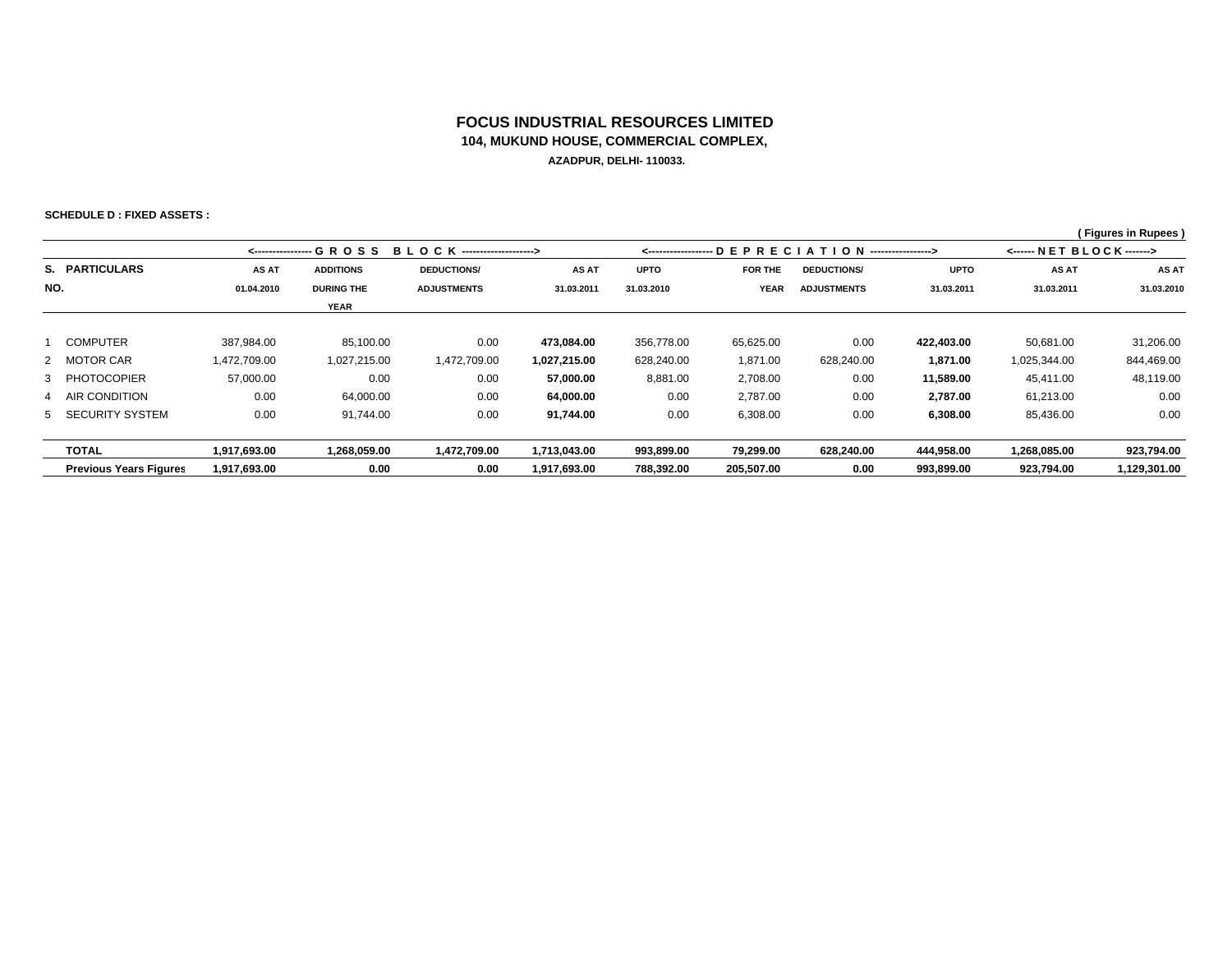#### **FOCUS INDUSTRIAL RESOURCES LIMITED SCHEDULES ANNEXED TO AND FORMING PART OF THE PROFIT AND LOSS ACCOUNT FOR THE YEAR ENDED 31ST MARCH, 2011 (Figures in Rupees)**

|                                         |                                                       |              | (Figures in Rupees) |                        |  |
|-----------------------------------------|-------------------------------------------------------|--------------|---------------------|------------------------|--|
| <b>PARTICULARS</b>                      |                                                       |              | <b>AS AT</b>        | <b>AS AT</b>           |  |
|                                         |                                                       |              | 31.03.2011          | 13.03.2010             |  |
| <b>SCHEDULE L : OPERATING INCOME</b>    |                                                       |              |                     |                        |  |
| a.                                      | Interest on Deposits and Loan to Others               |              | 3,995,499.00        | 2,215,710.64           |  |
| b.                                      | Profit on F&O                                         |              |                     | 5,675.50               |  |
| c.                                      | Dividend on Investments                               |              | 22,170.00           | 14,042.50              |  |
| d                                       | Commission received                                   |              | 800,000.00          |                        |  |
|                                         |                                                       | <b>TOTAL</b> | 4,817,669.00        | 2,235,428.64           |  |
| <b>SCHEDULE M: OTHER INCOME</b>         |                                                       |              |                     |                        |  |
| a.                                      | Miscellaneous Income                                  |              | 49,582.00           | 9,026.00               |  |
|                                         |                                                       | <b>TOTAL</b> | 49,582.00           | 9,026.00               |  |
|                                         |                                                       |              |                     |                        |  |
| <b>SCHEDULE N : VARIATION IN STOCKS</b> |                                                       |              |                     |                        |  |
|                                         | Closing stock of Shares                               |              | 563,265.00          | 563,265.00             |  |
|                                         | Less: Opening stock of shares                         |              | 563,265.00          | 563,265.00             |  |
|                                         |                                                       | <b>TOTAL</b> | 0.00                | 0.00                   |  |
|                                         |                                                       |              |                     |                        |  |
|                                         | SCHEDULE O : PAYMENTS TO AND PROVISIONS FOR EMPLOYEES |              |                     |                        |  |
| a.                                      | Salaries                                              |              | 1,098,789.00        | 516,000.00             |  |
| b.                                      | Employees Welfare and other ammenities                |              | 174,800.00          | 27,246.00              |  |
|                                         | <b>TOTAL</b>                                          |              | 1,273,589.00        | 543,246.00             |  |
|                                         |                                                       |              |                     |                        |  |
|                                         | <b>SCHEDULE P : ESTABLISHMENT EXPENSES</b>            |              |                     |                        |  |
| a                                       | Rent                                                  |              | 174,000.00          | 119,500.00             |  |
| b                                       | Rates and Taxes                                       |              | 308.00              | 396.00                 |  |
| с                                       | Insurance Charges<br><b>Auditors Remuneration</b>     |              | 23,500.00           | 18,847.00              |  |
| d                                       | Travelling & Conveyance                               |              | 143,335.00          | 20,000.00<br>19,762.00 |  |
| е<br>f                                  | Legal & Professional Charges                          |              | 23,250.00           | 139,760.50             |  |
|                                         | <b>Printing &amp; Stationery Expenses</b>             |              | 41,415.00           | 17,330.00              |  |
| g<br>h                                  | Postage and Telephones                                |              | 108,553.00          | 96,192.73              |  |
| -1                                      | <b>Electricity Expenses</b>                           |              | 65,365.00           | 3,580.00               |  |
|                                         | <b>Computer Repairs and Maintenance</b>               |              | 23,080.00           | 134,367.00             |  |
| k                                       | <b>Office Building Repairs</b>                        |              | 183,820.00          | 24,977.00              |  |
|                                         | Vehicle Running & Maintenance Expenses                |              |                     | 33,337.00              |  |
| m                                       | <b>Books &amp; Periodicals</b>                        |              | 22,327.00           | 9,330.00               |  |
| n                                       | Miscellaneous Expense                                 |              | 360.00              |                        |  |
| о                                       | <b>Advertisement &amp; Publicity Expenses</b>         |              | 85,717.00           | 21,515.00              |  |
| p                                       | <b>AGM Expenses</b>                                   |              | 18,675.00           |                        |  |
| q                                       | <b>Listing Fees</b>                                   |              | 5,515.00            |                        |  |
| r                                       | Connectivity & D-mat charges                          |              | 110,844.00          |                        |  |
| s                                       | Entertainment                                         |              | 91,724.00           |                        |  |
| t                                       | Air Condition Repair & Maintenance                    |              | 14,000.00           |                        |  |
|                                         |                                                       | <b>TOTAL</b> | 1,135,788.00        | 658,894.23             |  |
|                                         |                                                       |              |                     |                        |  |
| <b>SCHEDULE Q : FINANCIAL CHARGES</b>   |                                                       |              |                     |                        |  |
| a.                                      | Bank Charges & Commission                             |              | 10,664.00           | 32,094.67              |  |
|                                         |                                                       | <b>TOTAL</b> | 10,664.00           | 32,094.67              |  |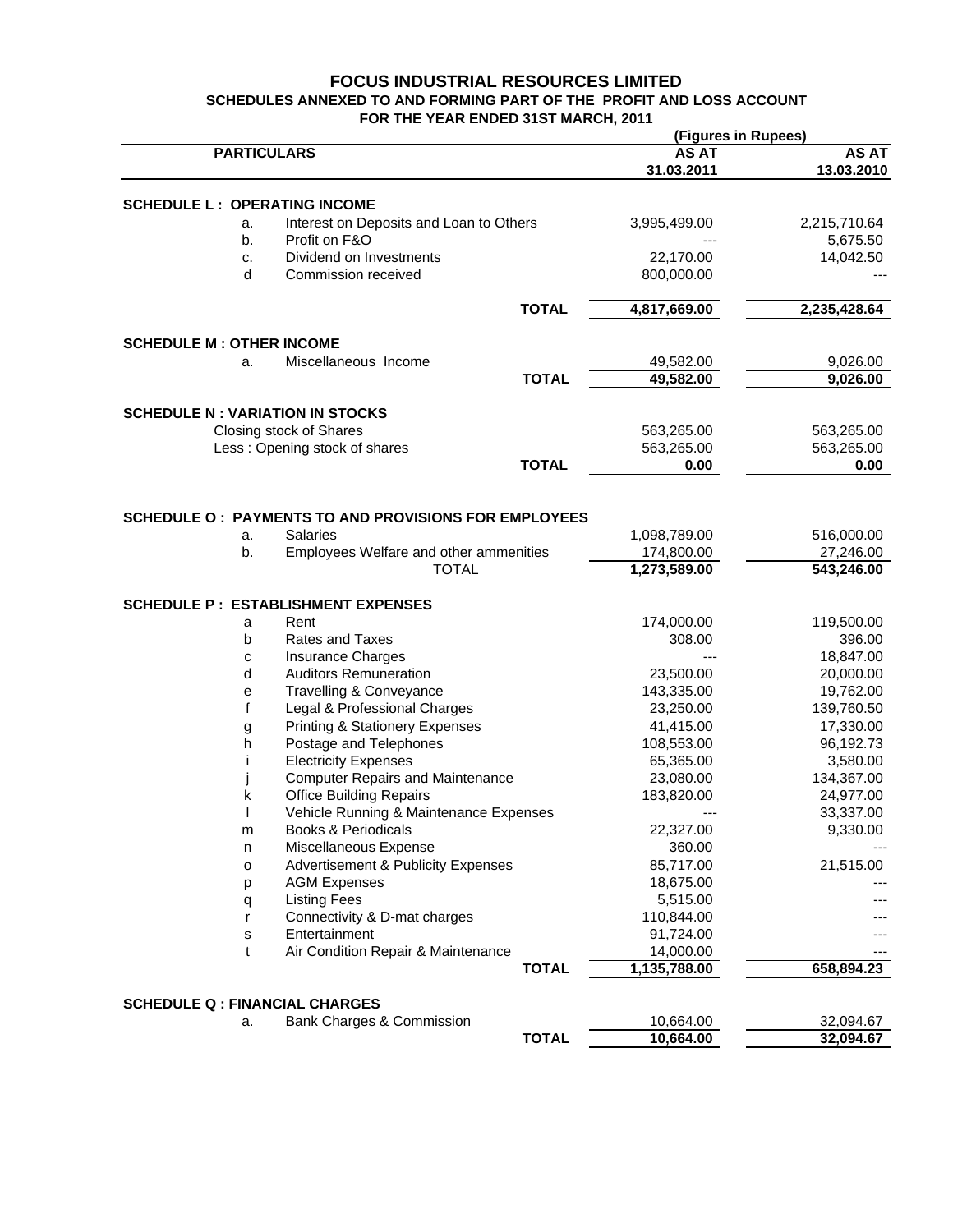#### **SCHEDULE R**

Disclosure of details required in terms of Paragraph 9BB of Non-Banking Financial Companies Prudential Norms (Reserve Bank) Directions, 1998.

| <b>PARTICULARS</b> | <b>Amount</b><br>outstanding<br><b>Rupees</b>                                                                             | <b>Amount</b><br>overdue<br><b>Rupees</b> |                          |                           |                          |
|--------------------|---------------------------------------------------------------------------------------------------------------------------|-------------------------------------------|--------------------------|---------------------------|--------------------------|
| (1)                | <b>Liabilities Side:</b><br>Loans and advances availed by the NBFC inclusive of<br>Interest accrued thereon but not paid: |                                           |                          |                           |                          |
|                    | Secured<br>Debentures:<br>(a)<br>Unsecured<br>(Other than falling within the<br>meaning of public deposits*)              |                                           | <b>NIL</b>               |                           | <b>NIL</b>               |
|                    | <b>Deferred Credits</b><br>(b)                                                                                            |                                           | <b>NIL</b>               |                           | <b>NIL</b>               |
|                    | <b>Term Loans</b><br>(c)                                                                                                  |                                           | <b>NIL</b>               |                           | <b>NIL</b>               |
|                    | (d)<br>Inter-corporate loans and borrowing                                                                                |                                           | <b>NIL</b>               |                           | <b>NIL</b>               |
|                    | Commercial paper<br>(e)<br><b>Public Deposits'</b><br>(f)                                                                 |                                           | <b>NIL</b><br><b>NIL</b> |                           | <b>NIL</b><br><b>NIL</b> |
|                    | <b>Other Loans</b><br>(g)                                                                                                 |                                           | 7,85,000                 |                           | <b>NIL</b>               |
| (2)                | Break-up of (1)(f) above (Outstanding public deposits<br>Inclusive of interest accrued thereon but not paid):             |                                           | <b>NIL</b>               |                           | <b>NIL</b>               |
|                    | Assets Side:                                                                                                              |                                           |                          |                           |                          |
|                    |                                                                                                                           |                                           |                          |                           | Amount                   |
|                    | Outstanding                                                                                                               |                                           |                          |                           |                          |
| (3)                | Break-up of Loans and Advances<br>[other than those includes in (4) below] :                                              |                                           |                          |                           |                          |
|                    | Secured<br>(a)                                                                                                            |                                           |                          |                           |                          |
|                    | (b)<br>Unsecured                                                                                                          |                                           |                          |                           | 14,66,61,071             |
|                    |                                                                                                                           |                                           |                          |                           |                          |
| (4)                | Break-up of leased Assets and stock on hire and hypothecation<br>Loans counting towards EL/HP activities                  |                                           |                          |                           | <b>NIL</b>               |
| (5)                | Break-up of Investments:<br><b>Current Investments:</b>                                                                   |                                           |                          |                           | 5,63,265                 |
| 1.                 | Long Term investments:<br>Quoted                                                                                          |                                           |                          |                           | 2,81,498                 |
| 2.<br>i)           | Unquoted:<br>Shares:<br>(a)<br>Equity                                                                                     |                                           |                          |                           | 5,38,53,000              |
| (6)                | Borrower group-wise classification of<br>loans and advances:                                                              |                                           |                          |                           |                          |
|                    | Category<br>provisions                                                                                                    |                                           |                          | Amount                    |                          |
|                    |                                                                                                                           | <b>Secured</b>                            | <b>Unsecured</b>         | <b>Total</b>              |                          |
| 1.                 | <b>Related parties</b>                                                                                                    |                                           |                          |                           |                          |
| 2.                 | Other than related parties                                                                                                |                                           |                          | 14,66,61,071 14,66,61,071 |                          |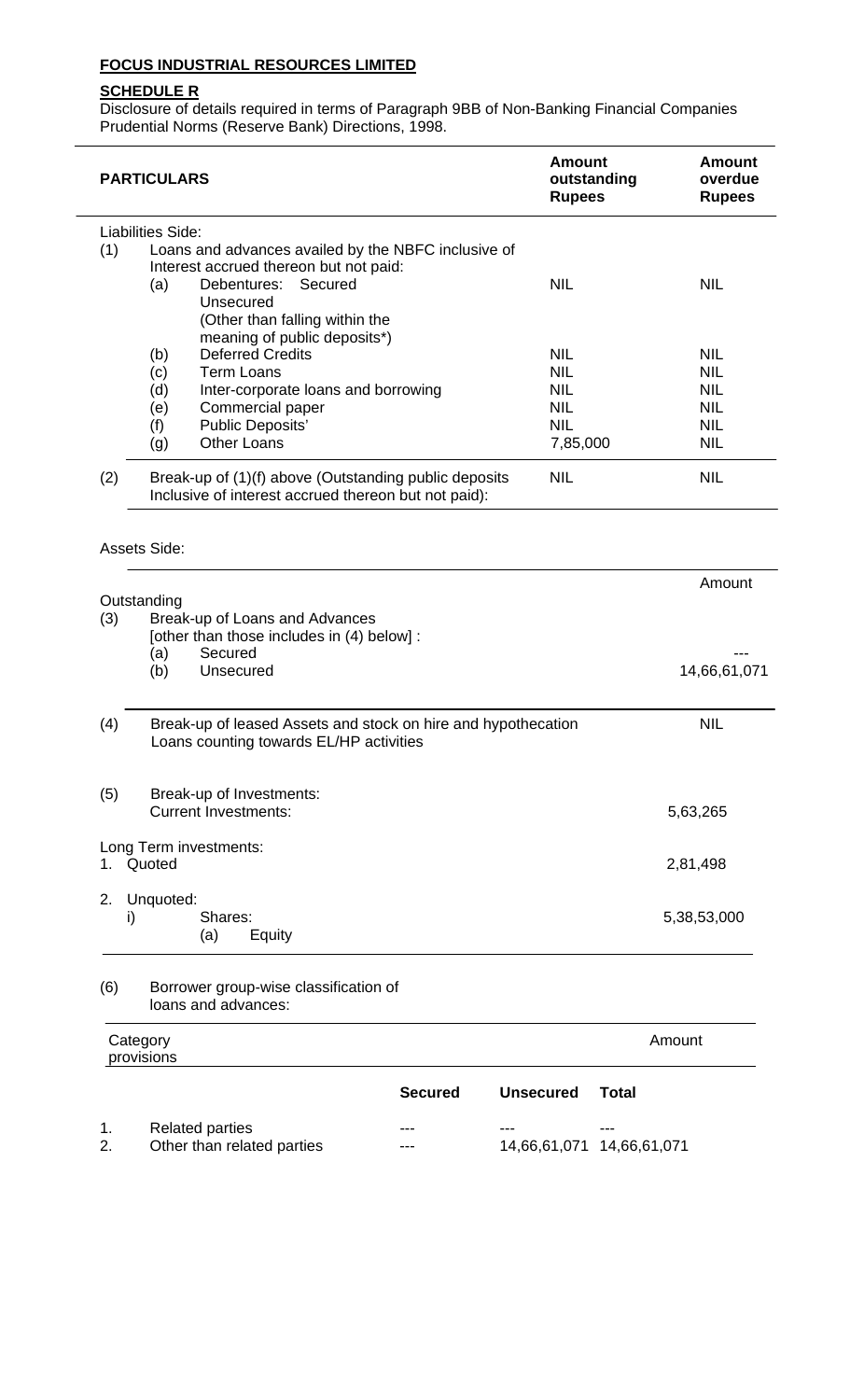| (7) Investor group-wise classification of all investments (current and long term) in shares and |  |  |
|-------------------------------------------------------------------------------------------------|--|--|
| securities (both quoted and unquoted)                                                           |  |  |

|      | Category<br>Book value (net                                                                       | Market value /Break-up     |
|------|---------------------------------------------------------------------------------------------------|----------------------------|
|      |                                                                                                   | Or fair value or NAV       |
|      | Of provisions)                                                                                    |                            |
| 1.   | <b>Related Parties**</b>                                                                          |                            |
|      | <b>Subsidiaries</b><br>(a)<br>(b)<br>Companies in the same group.<br>Other related parties<br>(c) | <b>NIL</b>                 |
| 2.   | Other than related parties<br><b>Total</b>                                                        | 5,46,97,763<br>5,46,97,763 |
|      | (8) Other Information                                                                             |                            |
|      | <b>Particulars</b><br>Amount                                                                      |                            |
| i)   | Gross Non-performing assets<br>(a)<br><b>Related parties</b><br>Other than related parties<br>(b) | <b>NIL</b>                 |
| ii)  | Net Non-performing Assets<br><b>Related Parties</b><br>(a)<br>(b)<br>Other than related parties   | <b>NIL</b>                 |
| iii) | Assets acquired in satisfaction of debt                                                           | <b>NIL</b>                 |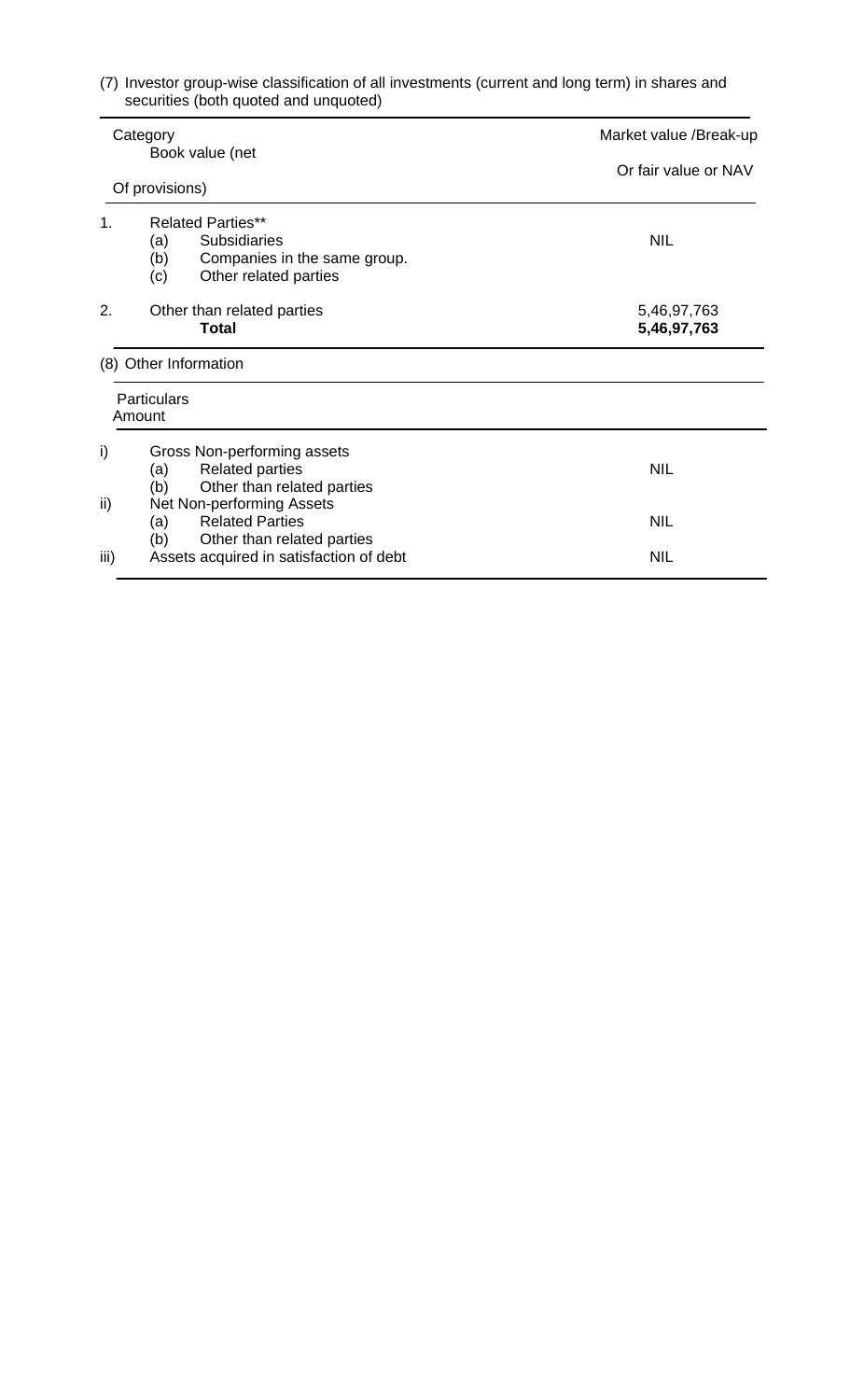#### **SCHEDULE - V**

#### **NOTES ATTACHED TO AND FORMING PART OF THE BALANCE SHEET AS AT 31ST MARCH, 2011**

#### **(1) SIGNIFICANT ACCOUNTING POLICIES**

#### **1.01 Basis of Accounting**

The financial statements are prepared to comply in all material aspects with Indian Accounting Standards as notified by the Companies (Accounting Standards) Rules, 2006 and the relevant provisions of the Companies Act, 1956. The Financial Statements has been prepared under historical cost conventions, on accrual basis. The Accounting policies have been consistently applied by the Company and are consistent with those used in the previous year.

#### **1.02 ACCOUNTING POLICIES:**

The Company is regulated as a Non-Banking Financial Company (NBFC) by the RBI. Accordingly, Investments are classified under two categories i.e. Current and Long Term and are valued in accordance with the RBI guidelines and Accounting Standard 13 on 'Accounting for Investments' as notified by the Companies (Accounting Standards) Rules, 2006.

#### **a. FIXED ASSETS**

- (i) All fixed assets are valued at cost less depreciation.
- (ii) If the carrying amount of fixed assets exceeds the recoverable amount on the reporting date, the carrying amount is reduced to the recoverable amount. The recoverable amount is measured at the highest of the net selling price and the value in use determined by the present value of estimated future cash flow.

#### **b. REVENUE RECONGNITION**

(i)Interest and other dues are accounted and accrual basis except in the case of non-performing assets ("NPAs") where they are recognised upon realisation, as per the income recognition and assets classification norms prescribed by the RBI.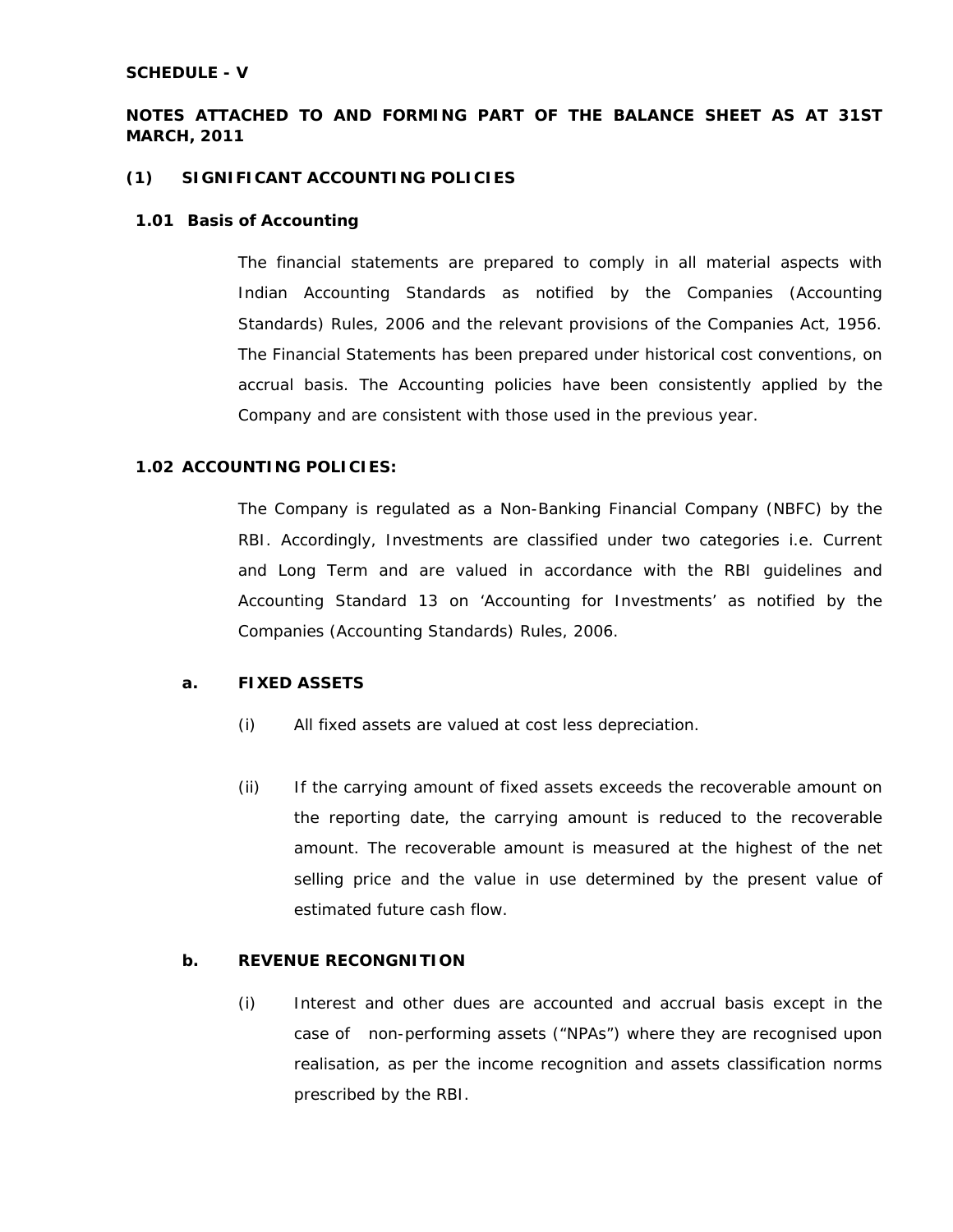- (ii) Income and discounted instruments is recognised over the tenure of the instrument on straight line method.
- (iii) Dividend is accounted on an accrual basis when the right to receive is established.
- (iv) Front end fees on processing of loans are recognised upfront as income.
- (v) All fess are recognised when reasonable right of recovery is established, revenue can be reliably measured and as and when they become due except commission income on guarantees, is recognised pro-data over the residual period of the guarantee.
- (vi) Premium on interest rate deduction is accounted on accrual basis over the residual life of the loan.
- (vii) Profit on securitization is recognised over the residual life of the loan in terms of the RBI guidelines. Profit on sale of loans assets through direct assignment, without any recourse obligation, is recognised at the time of sale. Net loss arising on account of securitisation and direct assignment of loan assets is recognised at the time of sale.

#### **c. DEPRECIATION**

Depreciation is provided on straight line method at the rates specified in Schedule XIV of The Companies Act, 1956 on pro-rata basis. Land including site development is not depreciated.

#### **d. INVESTMENTS**

The Company is regulated as a Non-Banking Financial Company (NBFC) by the RBI. Accordingly, Investments are classified and valued in accordance with the RBI guidelines and Accounting Standard 13 on 'Accounting for Investments' as notified by the Companies (Accounting Standards) Rules, 2006.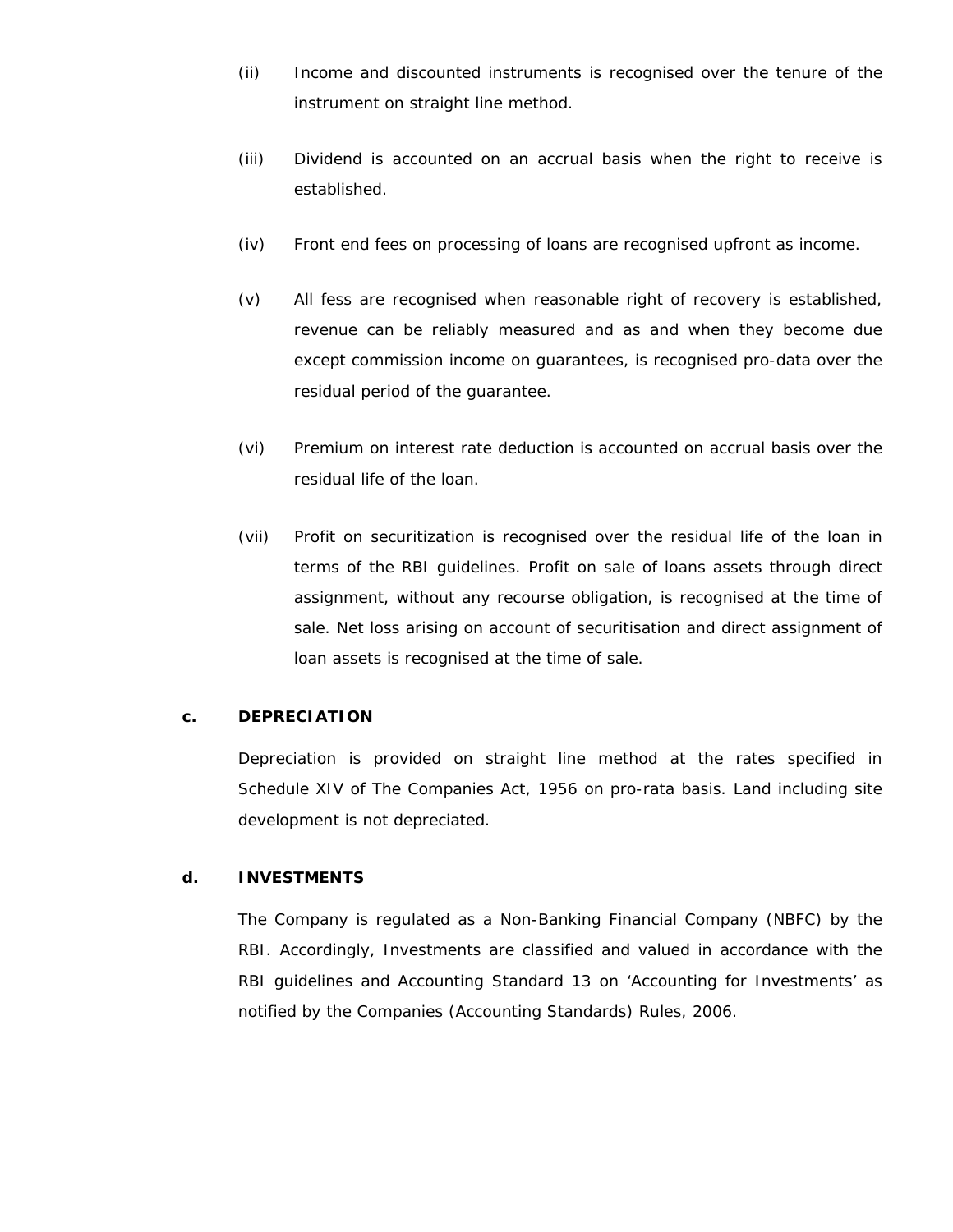#### **e. PROVISION FOR INCOME TAX**

The Income Tax liability is ascertained on the basis of assessable income in accordance with the provisions of the Income Tax Act, 1961.Provision for current income tax is made in accordance with the provisions of Income Tax Act, 1961. In accordance with Accounting Standard (AS)-22 "Accounting for Taxes on Income", Deferred Tax resulting from timing differences between book & tax profit is accounting for at the current rate of tax to the extent that the timing differences are expected to crystallize. Deferred Tax Assets are recognized only when there is virtual certainty of sufficient future profits available to realize such assets.

#### **f. INTANGIBLE ASSETS**

Intangible Assets comprising of system software as are stated at cost of acquisition, including any cost attributable for bringing the asset to its working condition, less accumulated amortization. Any technology support cost or annual maintenance cost for such software is charges annually to the Profit and Loss Account.

#### **g. PROVISIONS, CONTINGENT LIABILITIES AND CONTINGENT ASSETS**

Contingent liability if any is disclosed by way of notes on accounts. Provision is made in account in respect of those contingencies which are likely to materialize in to liabilities after the year end till the adoption of accounts by Board of Directors and which have material effect on the position stated in the balance sheet. Contingent Assets are neither recognized nor disclosed in the financial statements.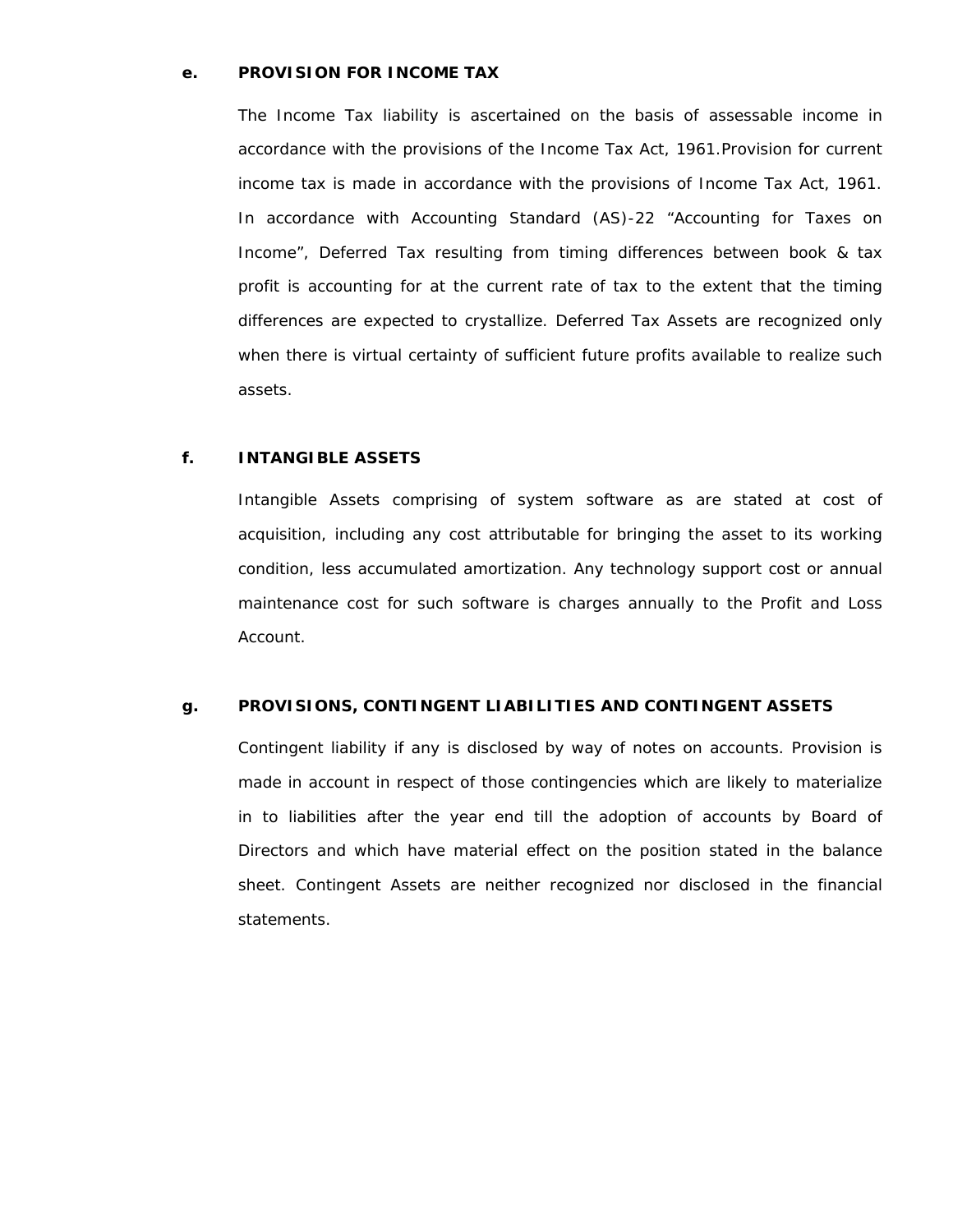#### **(2) NOTES TO ACCOUNTS**

| 2.01                        |                               | <b>CONTINGENT LIABILITIES NOT PROVIDED FOR:</b> | NIL            |
|-----------------------------|-------------------------------|-------------------------------------------------|----------------|
| 2.02 DIRECTORS REMUNERATION |                               | NH.                                             |                |
| 2.03                        | <b>AUDITORS REMUNERATION:</b> | <b>Current Year</b>                             | Prev. Year     |
| (i)                         | Audit Fees                    | Rs.23,500                                       | Rs.20,000      |
|                             | TOTAL                         | ------------<br>Rs.23,500<br>.                  | .<br>Rs.20,000 |

**2.04** In the opinion of the management the current assets, loans and advances are approximately of the value stated, if realized in the ordinary course of business. Provisions for all known liabilities are adequate and are neither in excess nor in short of the amount reasonably necessary.

|  | <b>2.05</b> Movement of Deferred Tax Liabilities (Net) as on 31st March 2011 is as follows: |  |  |  |  |
|--|---------------------------------------------------------------------------------------------|--|--|--|--|
|--|---------------------------------------------------------------------------------------------|--|--|--|--|

| <b>Particulars</b>                                                                                    |          | <b>Deferred Tax</b><br>Liability/(Asset) |
|-------------------------------------------------------------------------------------------------------|----------|------------------------------------------|
|                                                                                                       | 31.03.11 | 31.03.10                                 |
| <b>Opening Balance</b>                                                                                | 79,866   | 1,06,840                                 |
| On account of timing difference of Depreciation as per<br>Income Tax Act 1961 and Companies Act 1956. | 6,176    | (26974)                                  |
| <b>Closing Balance</b>                                                                                | 86,042   | 79866                                    |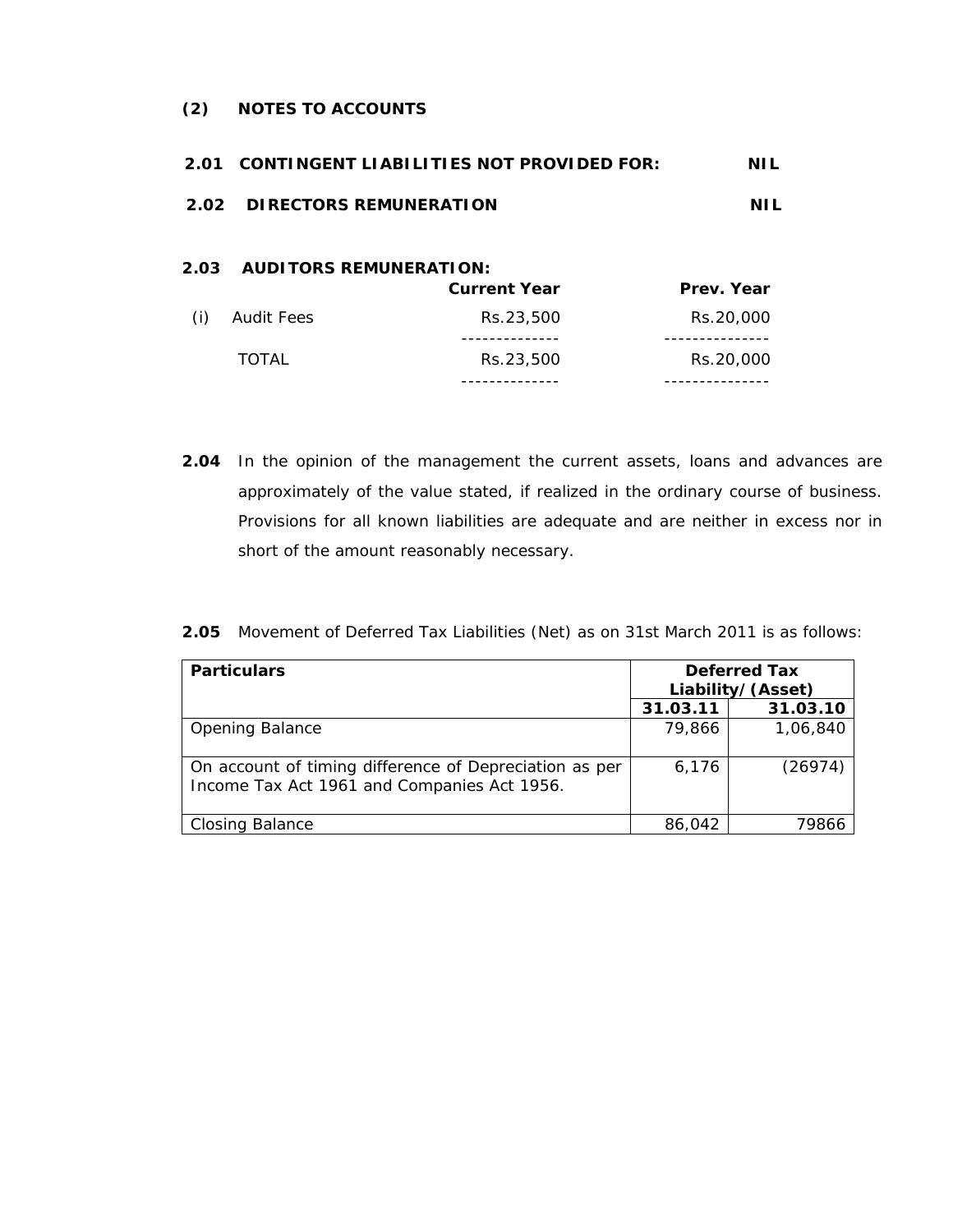#### **2.06 A. RELATED PARTY DISCLOSURE:**

Details of disclosures as required by "Accounting Standard (AS) -18 on Related Party Disclosures" are as under:-

#### **a) Names of related parties and description of relationship:**

| <b>Key Management Personnel</b> |                                       |  |
|---------------------------------|---------------------------------------|--|
| P. K. Jindal                    | <b>Chairman cum Managing Director</b> |  |
| S.K. Dash                       | <b>Director</b>                       |  |
| Madhvi Bhatnagar                | <b>Director</b>                       |  |

#### **b) Related Party Transactions:**

As per the information available it seems that there were no related party transactions.

#### **2.07 Earnings per share:**

The calculation of Earning per Share (EPS) as disclosed in the Balance Sheet abstract has been made in accordance with the Accounting Standard (AS) - 20 earning per Share.

|                                                                    | 31st March,<br>2011 | 31st March,<br>2010 |
|--------------------------------------------------------------------|---------------------|---------------------|
| Profit<br>after<br>taxation<br>and<br>extraordinary item           | 14,41,572           | 4,66,053            |
| number of<br>equity<br>Total<br>shares<br>outstanding              | 40,64,733           | 11,50,000           |
| Basic earnings per share (Face value<br>$-$ Rs. 10/ $-$ per share) | 0.35                | 0.41                |
| Diluted earnings per share (Face<br>value - Rs. 10/- per share)    | 0.55                | 0.18                |

**2.08** Balance in various accounts included in sundry debtors, creditors and loans and advances are subject to confirmation from respective parties.

#### **2.09 Share Capital**

#### **Paid up Share Capital**

 38,34,733 Equity shares of Rs. 10/- each were allotted as fully paid up for consideration other than cash to transferor companies as per scheme of Amalgamation approved by Hon'ble High Court of Delhi.

**2.10** Previous year's figures have been re-grouped or re-arranged wherever necessary to make them comparable.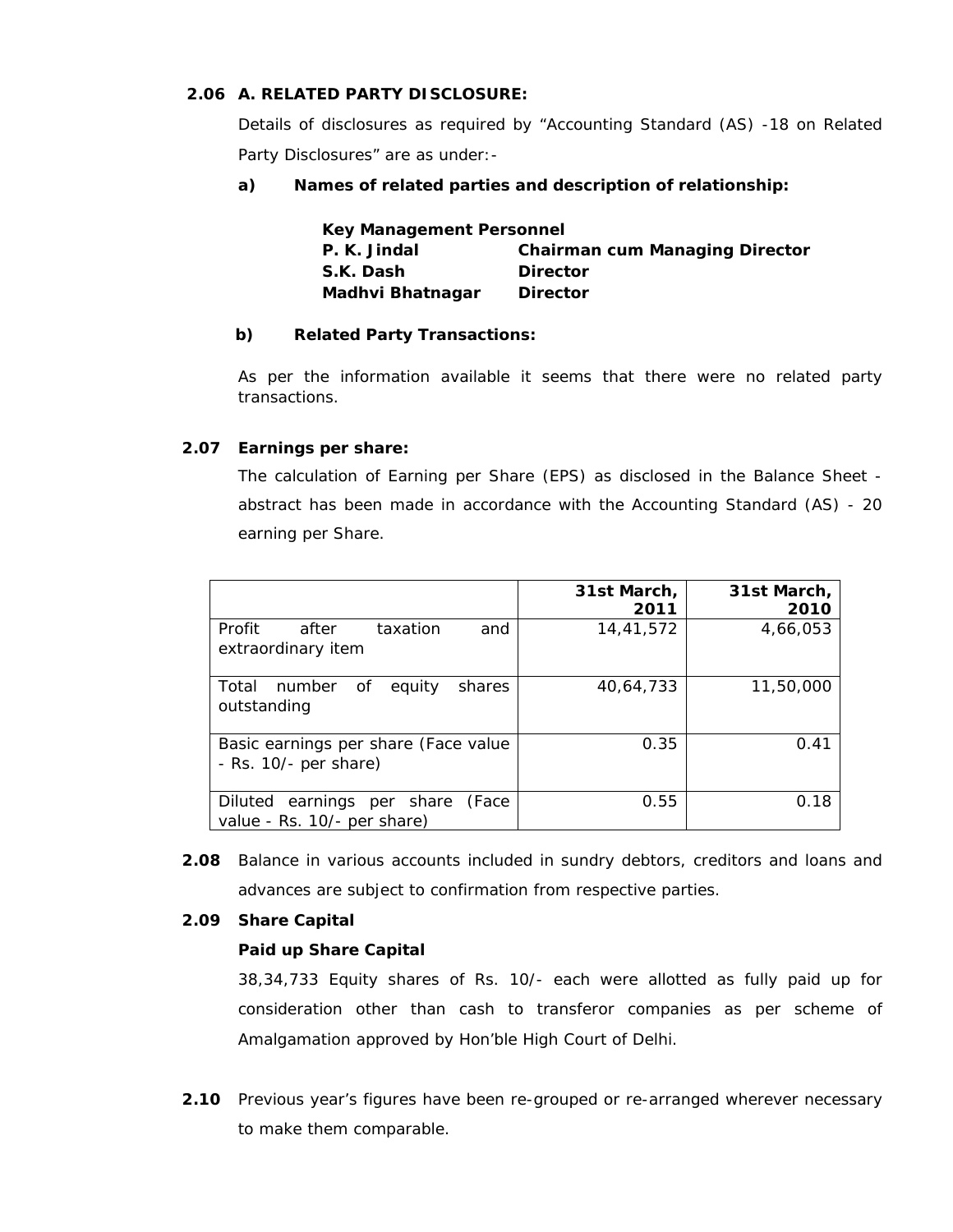- **2.11** As per the company's business activities falls within single segment viz Loans & Investments the disclosure requirement of Accounting Standard 17 "Segment Reporting" issued by the Institute of Chartered Accountants of India is not applicable.
- **2.12** There is no dues due to small scale Industrial undertaking which are required to be disclosed as per schedule VI to the Companies Act, 1956.
- **2.13** The figures have been rounded off to the nearest rupee.
- **2.14** The Schedules A to R referred to in Balance Sheet and Profit and Loss Account form an integral part of the accounts.

As per our separate Report attached

**Chartered Accountants Firm Reg. No. 007198N** 

**FOR M. M.GOYAL & CO. For and on Behalf of the Board**

 **Sd/- Sd/- Sd/- Sd/- (CA. M.M.GOYAL) (Pradeep Kumar Jindal) (Madhavi Bhatnagar)(Mini Bansal) Partner Company Managing Director Company** M.No. 86085 Director **Director** Secretary

**Place : DELHI Dated : 02.09.2011**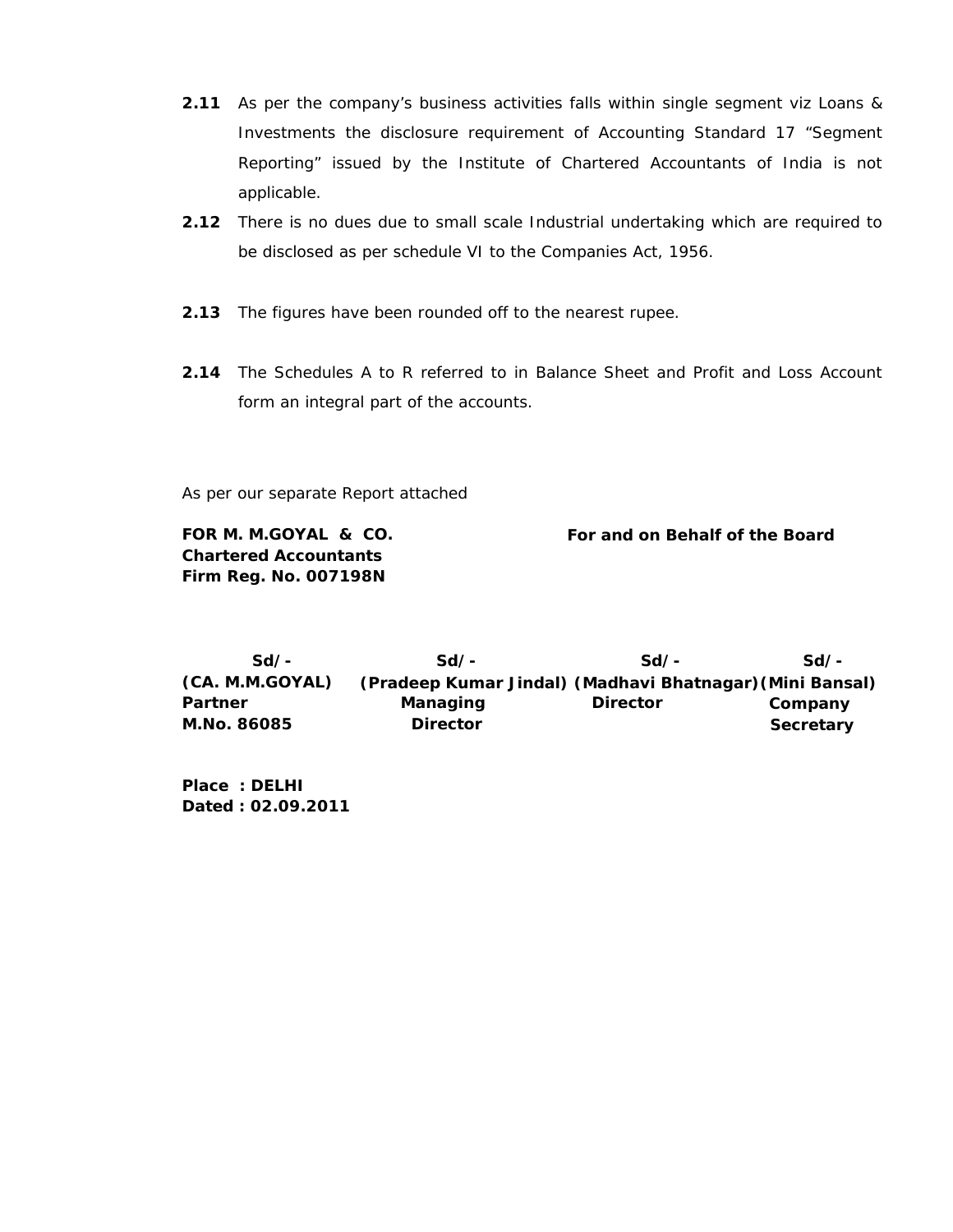#### **BALANCE SHEET ABSTRACT AND COMPANY'S GENERAL BUSINESS PROFILE**

(As per Schedule (VI), part (IV) of the Companies Act 1956)

| 1. | Registration No.<br><b>Balance Sheet date</b>                                 | 21348<br>31.03.2011 | State Code             | 55     |
|----|-------------------------------------------------------------------------------|---------------------|------------------------|--------|
| 2. | CAPITAL RAISED DURING THE YEAR (Amount in Rs. Thousands)                      |                     |                        |        |
|    | Public Issue                                                                  | Nil                 | <b>Right Issue</b>     | Nil    |
|    | <b>Bonus Issue</b>                                                            | Nil                 | Private Placement      | Nil    |
| 3. | POSITION OF MOBILIZATION AND DEPLOYMENT OF FUNDS<br>(Amount Rs. In Thousands) |                     |                        |        |
|    | <b>Total Liabilities</b>                                                      | 210582              | <b>Total Assets</b>    | 210582 |
|    | <b>SOURCES OF FUNDS</b>                                                       |                     |                        |        |
|    | Paid up Capital                                                               | 40647               | Reserves & Surplus     | 168140 |
|    | <b>Share Pending Allotment</b>                                                | Nil                 | <b>Unsecured Loans</b> | Nil    |
|    | Secured Loans                                                                 | 785                 | Deferred Tax Liability | 86     |
|    | <b>APPLICATION OF FUNDS</b>                                                   |                     |                        |        |
|    | <b>Net Fixed Assets</b>                                                       | 1268                | Investment             | 54134  |
|    | <b>Net Current Assets</b>                                                     | 154181              | Misc. Expenditure      | 75     |
|    | <b>Accumulated Losses</b>                                                     | Nil                 |                        |        |
| 4. | PERFORMANCE OF THE COMPANY (Amount in Rs. Thousands)                          |                     |                        |        |

| <b>Lurnover</b>          | 4867 | <b>Total Expenditure</b> | 2791 |
|--------------------------|------|--------------------------|------|
| Profit/Loss Before Tax   | 2076 | Profit/Loss After Tax    | 1412 |
| Earning per share in Rs. | 0.35 | Dividend Rate %          | Nil  |

5. GENERIC NAMES OF THREE PRINCIPLAL PRODUCTS/SERVICES OF COMPANY (As per monetary terms) Item Code No. (ITC Code) Product Description: Loans & Investments

#### For M.M. GOYAL & CO. **For FOCUS INDUSTRIAL RESOURCES LTD.**

### **CHARTERED ACCOUNTANTS Firm Reg. No. 007198N**

 **Sd/- Sd/- Sd/- Sd/- (M.M. GOYAL) (P.K. Jindal) (Madhavi Bhatnagar) (Mini Bansal) PIRECTOR** M. No. : 86085 **DIRECTOR DIRECTOR** SECRETARY

Place : Delhi Dated : 02.09.2011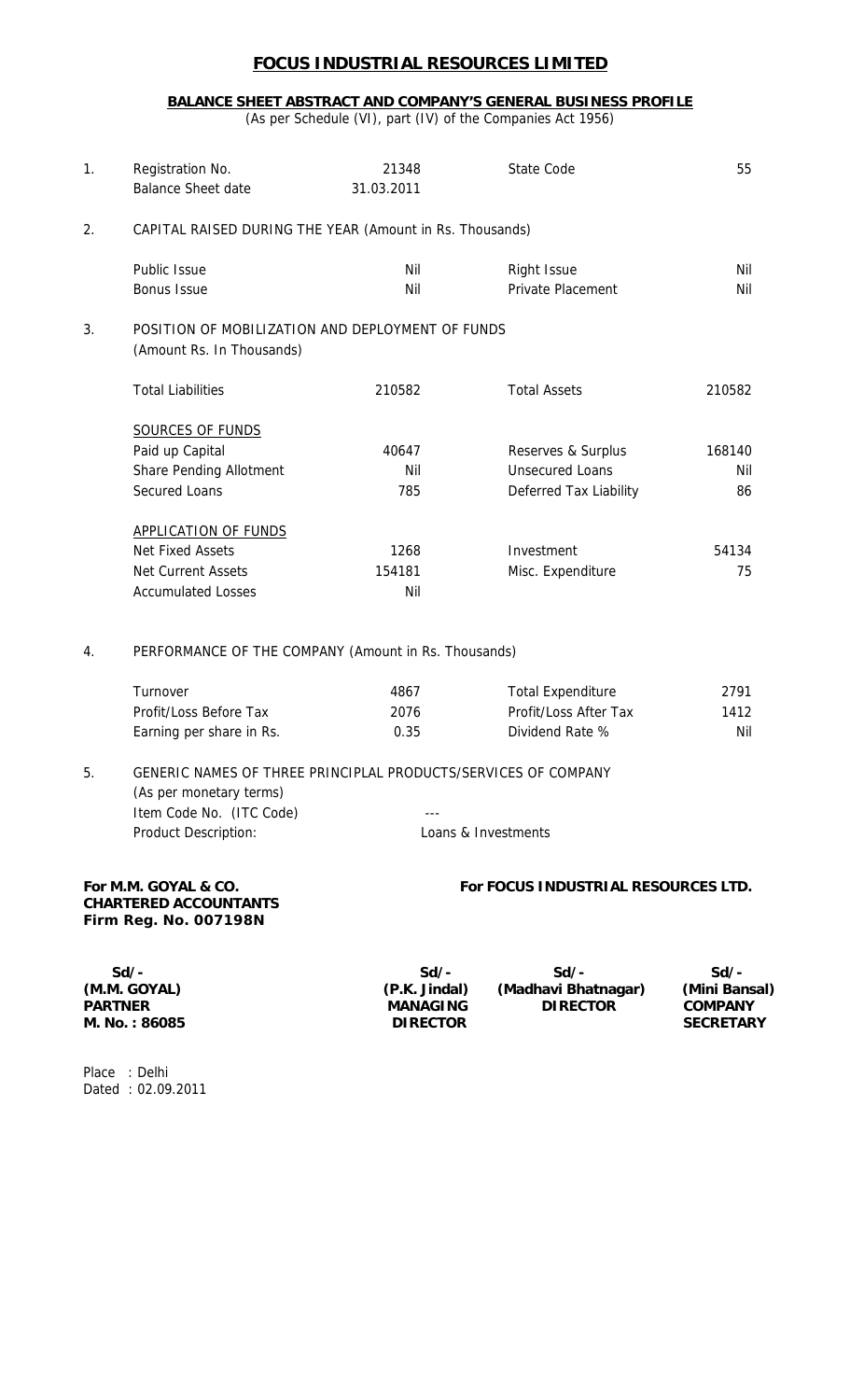*Focus Industrial Resources Limited* 

**Regd. Off***: -104, Mukand House, Commercial Complex, Azadpur, Delhi-110033.* 

*Ref. No………………. Dated………………*

Dear Shareholder,

#### **Sub: - "GO GREEN" initiative of the Ministry of Corporate Affairs, Government of India**

As you are aware, you are entitled to have, free of cost copy of the Balance Sheet of the company and all other documents required under the Companies Act, 1956 (the "Act") to be attached thereto at the time of Annual General Meeting as well as upon receipt of a specific requisition from you, any time, as a member of the Company.

The Ministry of Corporate Affairs (MCA) has taken a "Green Initiative in Corporate Governance" (Circular No. 17/2011 dated 21.04.2011 and Circular No. 18/2011 dated 29.04.2011) allowing paperless compliances by Companies through electronic mode and Companies are now permitted to send various notices/documents including Annual Report to its shareholders through electronic mode to their registered e-mail addresses with their Depository Participant / the Company.

This move by the Ministry should be welcomed, since it will benefit the society at large through reduction in paper consumption and contribution toward a Greener Environment. Your Company in compliance proposes to send all documents to be sent to Shareholders like General Meeting Notices (including AGM), Audited Financial Statements, Directors Report, Auditors Report etc. to shareholders in electronic form in lieu of physical form.

#### **We request shareholders to do the following:**-

- 1) Shareholders holding shares of the Company in electronic form (Dematerialization mode) but didn't registered their E-mail id with their respective Depository Participant (DP), please register the same forthwith to enable the company to abide by the Green initiative by serving the above stated documents through Electronic Mode to their registered Email addresses as soon as possible.
- 2) Shareholders holding shares in Physical mode, please provide your E-mail address to the Company at their Registered Office address 104, MUKAND HOUSE, COMMERCIAL COMPLEX, AZADPUR, DELHI - 110033 as soon as possible or at Company's E-mail address info@focuslimited.in.

#### In addition to above, if you wish to receive the Annual Report or other *future correspondences through Electronic Mode at your registered Email addresses, kindly inform us by sending an e-mail at info@focuslimited.in or by sending a consent/ confirmation letter at our registered office.*

We at "Focus Industrial Resources limited" appreciating the "Green initiative" taken by MCA and trust you would help implementing the e-governance initiatives of the Government.

Yours faithfully, **For Focus Industrial Resources Limited** 

 **Sd/- Mini Bansal Company Secretary**